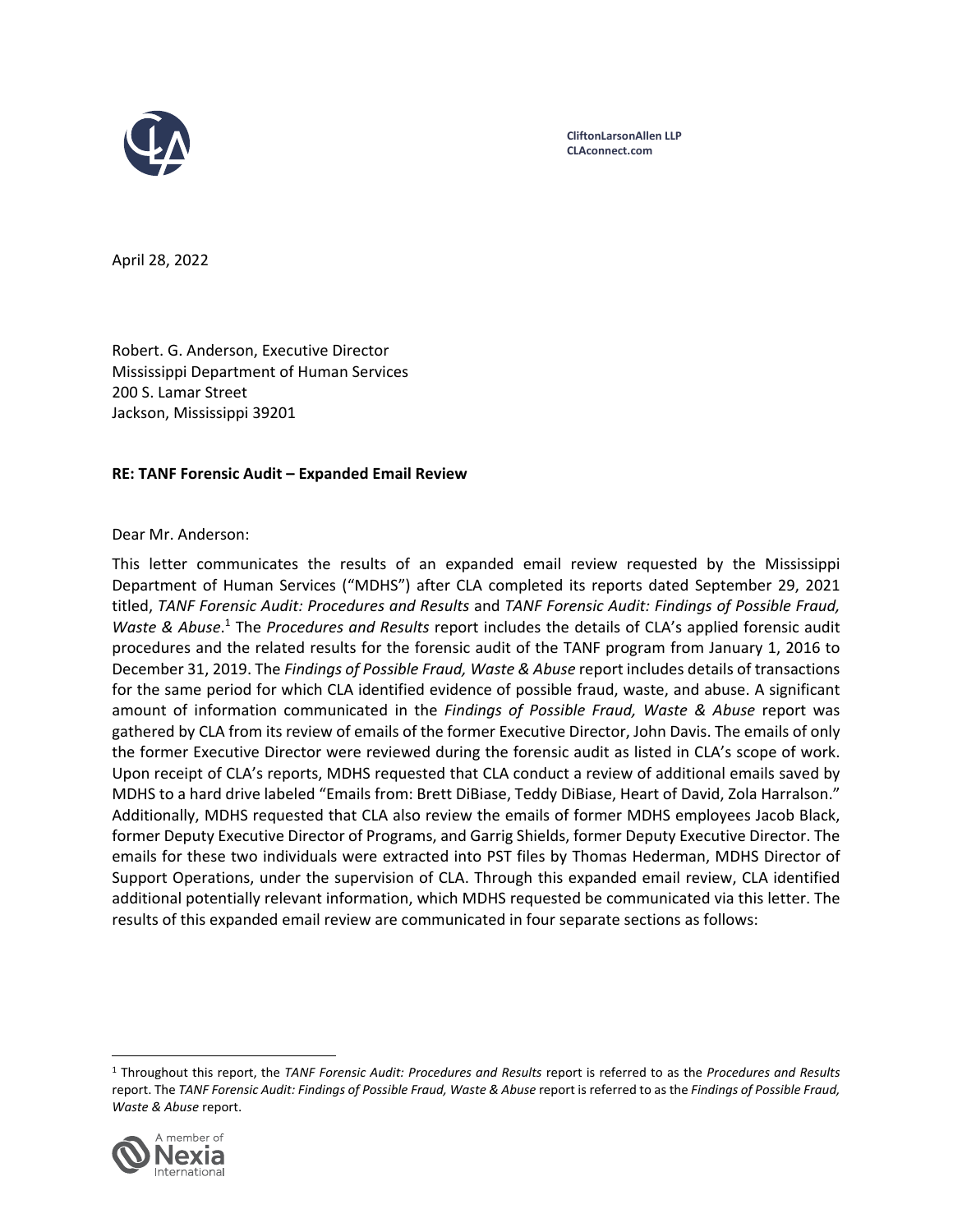- A. Information that amends the *Findings of Possible Fraud, Waste & Abuse* report
- B. Information regarding the involvement of former MDHS employee Jacob Black in certain transactions discussed in either of CLA's Forensic Audit reports
- C. MCEC may not have disclosed to MDHS Representatives the fact that the lease agreement between MCEC and the University of Southern Mississippi Athletic Foundation included a \$5 million payment
- D. Other potentially revelant information identified through the extended email review
- E. Excessive travel costs

The relevant email communication identified and discussed in this letter are attached as Exhibits and referenced in the detailed sections included below.

## **A. Information that amends the** *Findings of Possible Fraud, Waste & Abuse* **report**

## **1. Payment of \$250,000 disbursed by the Family Resource Center on August 28, 2017, may have been made to Ted DiBiase, Sr. and not to Ted DiBiase, Jr.**

Page 40 of the *Findings of Possible Fraud, Waste & Abuse* report lists a payment of \$250,000 to Ted DiBiase, Jr. by the Family Resource Center ("FRC") on August 28, 2017. The explanation provided by FRC addressed this payment to Ted DiBiase asif it were part of the scope of work that listed Priceless Ventures, serving as the "Leadership Outreach Coordinator."2 Priceless Ventures was formed as a Limited Liability Company in the state of Mississippi on May 11, 2017, listing Ted DiBiase, Jr. asthe manager. Additionally, the OSA Single Audit report grouped this payment within FRC payments to Priceless Ventures. Due to the association made by FRC of this payment to the contract with Priceless Ventures, CLA categorized this payment as having been made to Ted DiBiase, Jr.

## Summary of New Information

Based on the content of the following email communications identified, it appears the payment was possibly made to Ted DiBiase, Sr. and not Ted DiBiase, Jr.

a) On August 16, 2017, Amy Harris, Special Projects Coordinator for FRC, emailed Ted DiBiase, Sr. at tdib3@comcast.net, with a copy to Garrig Shields; Christi Web, FRC Executive Director; and Nancy New, Mississippi Community Education Center ("MCEC") Executive Director.<sup>3</sup> The email stated, "Mr. DiBiase: Please review this contract and let me know if you have any questions or suggested changes to the language. If if [sic] meets with your approval, please sign and return to me via email and I will circulate for signatures of Nancy and Christi."<sup>4</sup>

<sup>&</sup>lt;sup>2</sup> Check does not indicate Sr. or Jr. after the payee's name. As the back of the check was not included with the check images included in the bank statements provided by FRC, CLA is unable to review the endorsement signature or identify an account number into which this check was deposited.

<sup>3</sup> This email was identified within the emails of Garrig Shields.

<sup>4</sup> Source emails quoted in thisreport may contain spelling or grammatical errors in their original form. To the extent that a quoted email contains a grammatical or spelling error, CLA included "[sic]" after the error to convey that the error was not edited. In an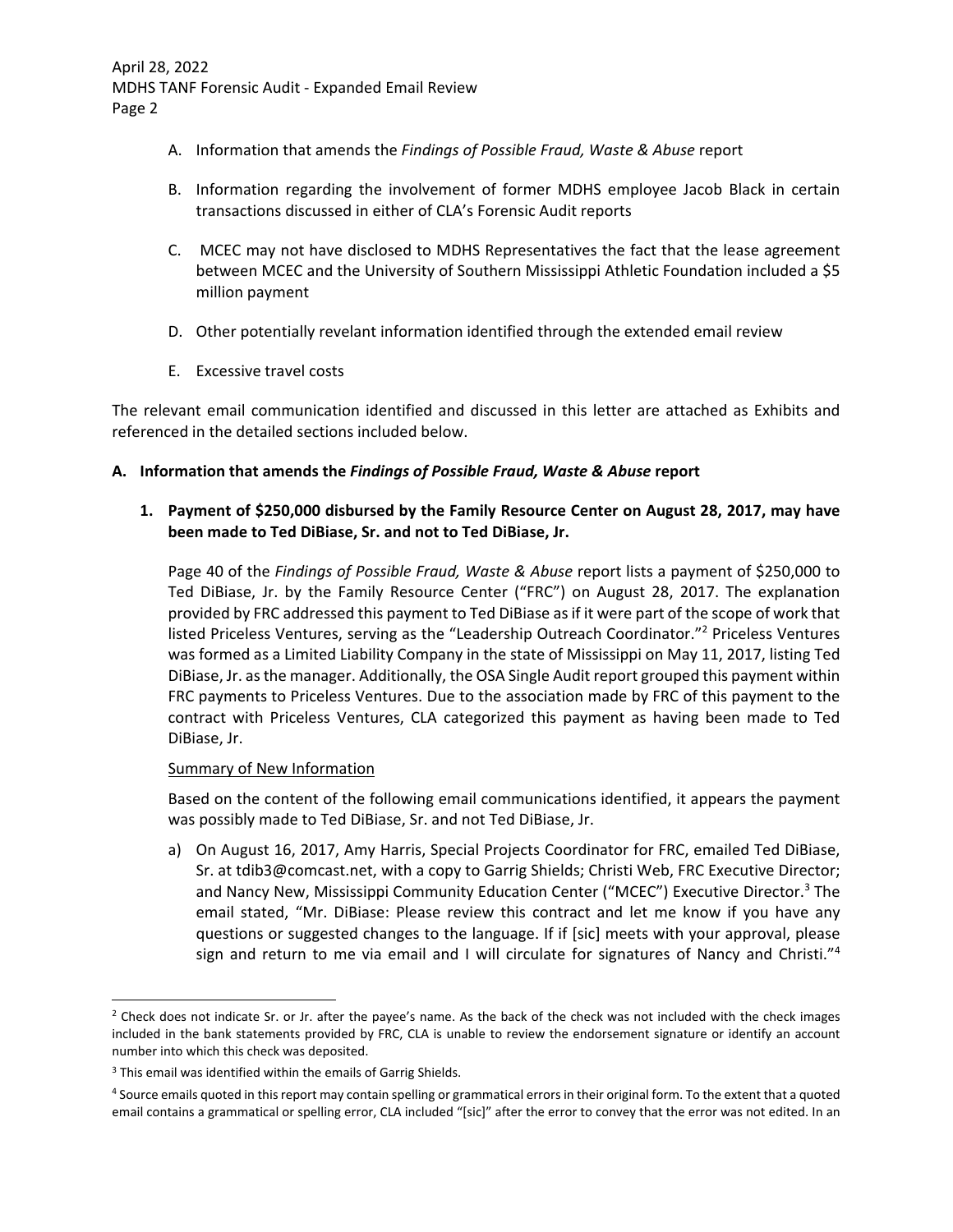> Attached to this email was a document titled "INDEPENDENT CONTRACTOR AGREEMENT-Ted DiBiase, Sr." The attached document was an unsigned contract between Families First for Mississippi ("FFM") and DiBiase Development, LLC ("DD"). The contract stated, "FFM shall provide a retainer in the sum of \$250,000 to DD, for services to begin on August 1, 2017, and end on July 31, 2018. DD will provide services as a Motivational Speaker." The signature line of the contract listed Ted DiBiase, Sr. as president of DiBiase Development, LLC. Exhibit 01 contains both the email and the attachment. Ted DiBiase, Sr. forwarded this email and attachment to his sons, Ted DiBiase, Jr. at ted@dofflin.com and Brett DiBiase at Brett.DiBiase@mdhs.gov, stating, "Look what I got today!" Exhibit 02 includes this email and attachment.<sup>5</sup>

b) DiBiase Development LLC was created on July 31, 2017, and listed Ted M. DiBiase with an email address of tdib3@comcast.net. The Mississippi Secretary of State website lists the current status of DiBiase Development LLC as Dissolved. Exhibit 04 includes the Certificate of Formation and a printout of the current status.

Based on the email communication identified, and the information listed in the attached contract, it appears that the \$250,000 payment FRC made with check number 22521 on August 28, 2017, may have been made Ted DiBiase, Sr. and not to Ted DiBiase, Jr.

## **2. Garrig Shields directed FRC to hire Ted DiBiase, Jr (Priceless Ventures)**

CLA's *Findings of Possible Fraud, Waste & Abuse* report, beginning on page 38, communicated a total of \$2.2 million paid to Priceless Ventures by FRC and MCEC. All payments made to Priceless Ventures were identified as potential fraud, waste, or abuse because of the undue influence and favoritism shown by John Davis to members of, or entities owned by, the DiBiase family.

### Summary of New Information

The following additional emails were identified.

- a) On May 8, 2017, Garrig Shields emailed Amy Harris, FRC employee, and copied Jacob Black. In this email he stated, "I spoke with Christie today about hiring a leadership training coordinator through FFRC for all of families first and for the rest of our partners apart [sic] of the gen+ initiative. We want to do an upfront cash advance for \$250,000 for June1‐September 30. Then start with our federal fiscal year Oct 1 for \$250,000 a year from there on out… Is this something that will have to be approved by your board?" He then listed the contact information for Ted DiBiase, Jr. "ted@dofflin.com." Exhibit 05 includes this email.
- b) On May 9, 2017, Amy Harris responded that she would contact the leadership trainer that day. Harris mentioned that the board did not typically approve Families First hires, but if the funding had to be pulled from a different source, that would be a different story (Exhibit 06). The first payment FRC made to Priceless Ventures was for \$250,000 on June 1, 2017 (refer to page 35 and to table 11 of CLA's *Findings of Possible Fraud, Waste & Abuse* report).

effort to not overuse "[sic]," punctuation errors were not similarly identified and were only identified if CLA considered that the error would likely cause confusion to the reader.

<sup>5</sup> For reference, Exhibit 03 includes an email communication from Ted DiBiase, Sr. using the email address tdib3@comcast.net dated July 4, 2017. This email provides evidence that the email address is that of Ted DiBiase, Sr.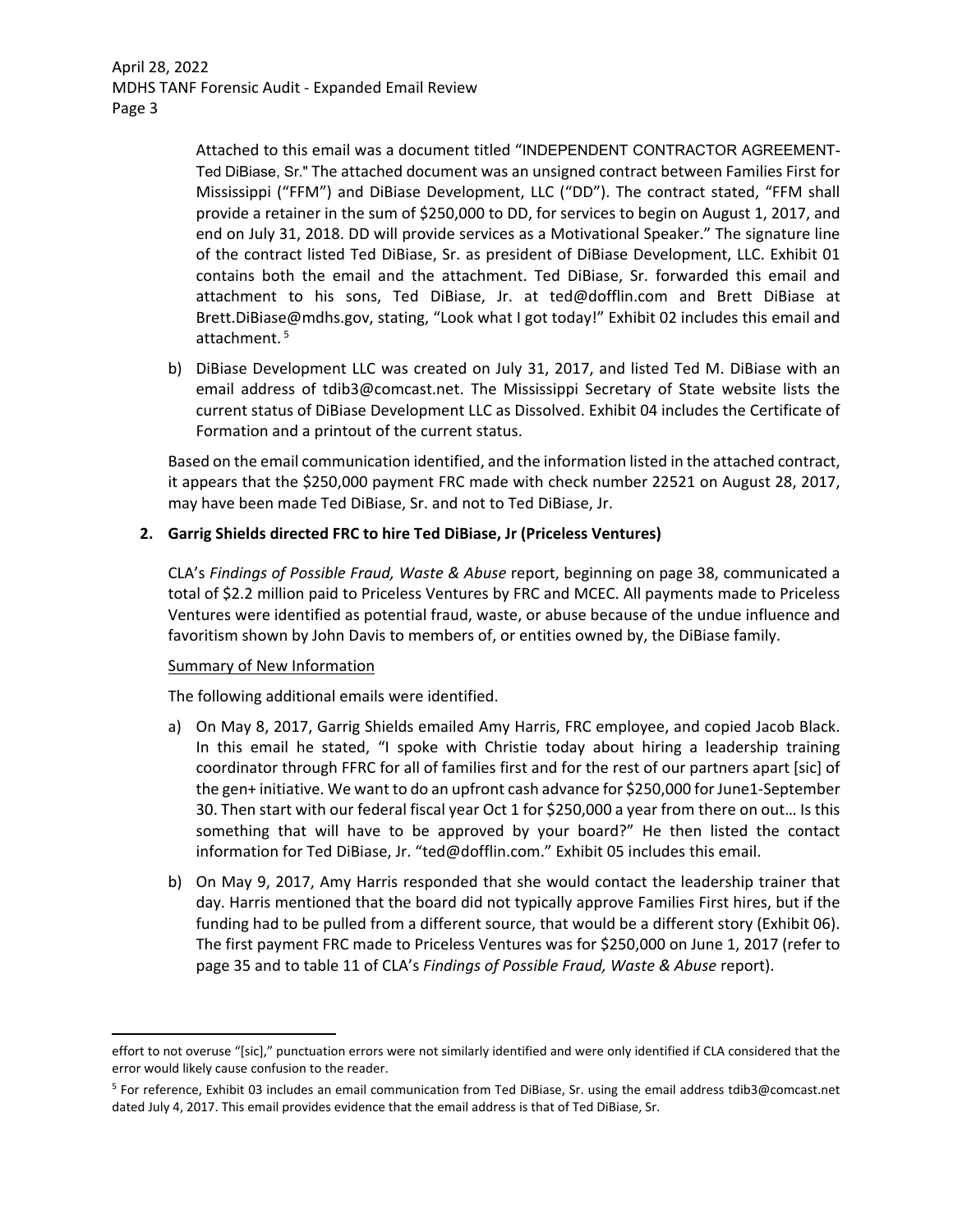c) On April 12, 2018, Amy Harris emailed to John Davis a copy of the fully executed contract with Priceless Ventures effective June 1, 2017, to September 30, 2017. The email had the subject line "Ted DiBiase, Jr. contract attached." This contract has an effective date that corresponds to the timing discussed in bullets a) and b) above. Exhibit 07 contains this email.

FRC communicated that it had begun to attempt to monitor the work performed by Priceless Ventures; however, it had been instructed by MDHS that MDHS itself would be monitoring the activities of Priceless Ventures and maintaining all necessary paperwork related to scope completion and activities. Refer to page 38 of CLA's *Findings of Possible Fraud, Waste & Abuse* report for a complete discussion regarding Priceless Ventures. The emails hereby identified provide additional context regarding the directions that FRC received concerning Priceless Ventures.

**3. The grant budget provided to Jacob Black and Garrig Shields by Heart of David listed a budget of only \$405,000 with requested funding from MDHS (TANF grant) of \$250,000; nonetheless, John Davis requested MDHS staff increase the TANF grant award for Heart of David to \$500,000 to provide for a faith‐based leadership component**

CLA's *Procedures & Results* report, beginning on page 112, reported that Heart of David received two grants from MDHS totaling \$1.7 Million for the period May 2017 to September 2019. CLA selected a sample totaling approximately \$640,938 in disbursements. The majority of the transactions tested were deemed unallowable due to insufficient documentation and CLA was unable to reach a conclusion on allowability for the remaining population of \$1,080,255. In the *Findings of Possible Fraud, Waste & Abuse* report, beginning on page 36, CLA identified the grants disbursed to Heart of David as the result of undue influence and favoritism shown by John Davis to the DiBiase family and organizations owned or founded by them.

### Summary of New Information

The emails below provide additional context related to Heart of David's grant awardsfrom MDHS.

- a) On March 2, 2017, Jacob Black emailed Nick Bridge to advise him of the name of a Heart of David representative, Jay Fielder. Of Heart of David he stated, "They currently run summer camps, coding classes, etc. using private money that they raise. We want to partner with them using TANF funds and Jay needs some help with what qualifies for TANF, a sample sub‐grant scope that he can use to put theirs together, etc." Nick Bridge emailed to the Heart of David representative, as requested by Jacob Black, the scope of services for the project and described certain TANF prohibitions. He also attached subgrantee forms and the MDHS Subgrant Manual. Exhibits 08 and 09 include these emails.
- b) Between March 24, and April 14, 2017, there were email communications to Jacob Black and Garrig Shieldsfrom the Heart of David representative. These email communications contained attached proposed budgets listing a \$405,258 budget with approximately \$249,988 listed for federal (TANF) funding to start April 1, 2017. Exhibit 10 includes these emails and the respective attachments.
- c) On April 19, 2017, John Davis emailed Ted DiBiase, Jr., "I have my staff working on the scope you all submitted and requested that they go ahead and expand the leadership component as we discussed. I requested they increase the total award amount to \$500,000 to include the original proposal and the overall leadership development program into one grant." This email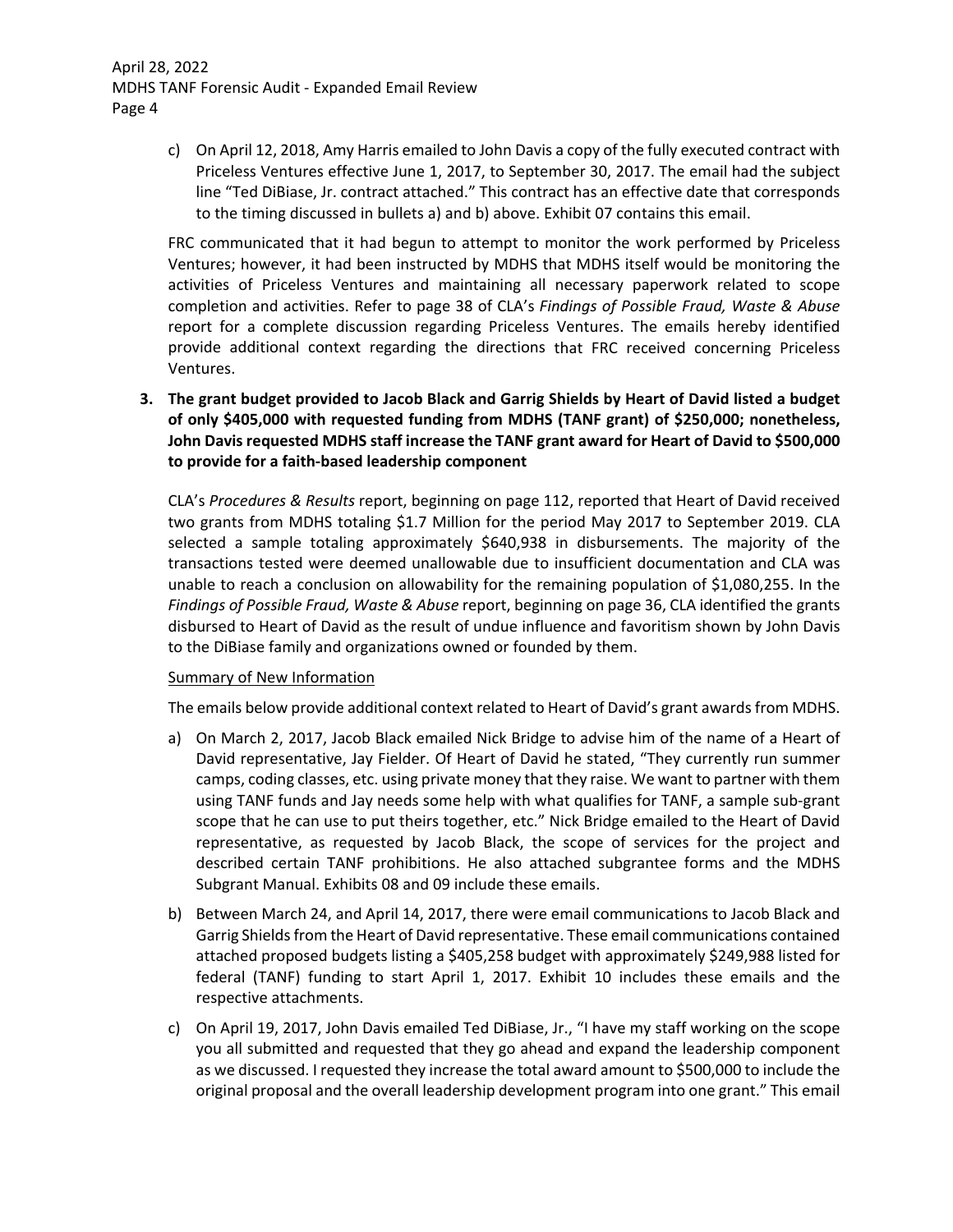isincluded here for context as Exhibit 11 and was mentioned in the *Findings of Possible Fraud, Waste & Abuse* report on page 49.6

- d) On September 29, 2017, an email from The Stephen Group indicated that a first meeting with Families First and Heart of David would provide an organizational structure from which they would continue to build (Exhibit 12). On October 2, 2017, The Stephen Group again emailed John Davis and Brett DiBiase regarding Heart of David taking the lead in putting together a faith‐based initiative concept paper (Exhibit 13).
- e) On October 10, 2017, Brett DiBiase received an outline from The Stephen Group listing the resources that HOD would provide – coordinate faith community, recruit faith resources, referral agency (Aunt Bertha portal), track outcomes. Brett DiBiase forwarded the email to Ted DiBiase, Sr. and stated "heres the outline that John S did for yall." He also forwarded the email to Melanie DiBiase and stated, "Mom here is the outline we just came up with for yall to have a great start on coming up with the first update of ideas." Exhibit 14 contains these emails.
- f) On October 11, 2017, Brett DiBiase forwarded to Arlene Wilson, MDHS Staff Officer II, a document marked "draft" and titled "gen+ Faith Community Planning Outline for Heart of David (Miss Gen+ Faith Based Coordinator)." The draft document included bullet points on background, goals and outcomes, possible initiatives, strategies, and "faith into action." This draft document was not the same as the one The Stephen Group had previously provided. Exhibit 15 includes this email.
- g) On October 23, 2017, Brett DiBiase received from Elizabeth Kriss, MDHS Workforce Development Division Director I, a "Faith Based Initiatives" template outlining details of the initiative and MDHS personnel responsible. Arlene Wilson was copied on this email. Some of the milestones listed included obtaining a list of all faith‐based entities in each county, coordinating meetings with all faith‐based leaders to assist them in collaborating and combining resources, and identifying all resources in each county to develop a working relationship between faith‐based entities, state programs, and non‐profit entities. Brett DiBiase forwarded thisto The Stephen Group (Exhibit 16). The template provided by Elizabeth Kriss indicates that MDHS already had a plan in place for how it was going to execute a faith‐ based initiative internally.
- h) On October 24, 2017, The Stephen Group responded to Brett DiBiase's email and stated, "Brett let's talk today with John about this one. It seems as though they are looking to do a lot of the leg work that John is looking for HOD to do, versus working collaboratively with HOD and ensuring the connection to FFFM and making sure that HOD is doing what it is supposed to be doing in terms of meeting outcome measures." Exhibit 17 contains this email.
- i) On November 15, 2017, John Davis emailed a group of MDHS employees that included Janet Mann, MDHS Chief Staff to the Executive Director; Dana Kidd, MDHS Director Economic Assistance; Bridgette Bell, and Nick Bridge. In this email, John Davis communicated that the meeting with Families First and Heart of David the day before went well. He also stated, "There are a couple of action items which will affect your divisions and I wanted to bring them to your attention. Specifically, I know that Chris has been working with you all to ensure our contracts have measurable goals and outcomes. I will ask him to continue his work asit relates

<sup>6</sup> This email was included in the *Findings of Possible Fraud, Waste & Abuse* report as Exhibit 070.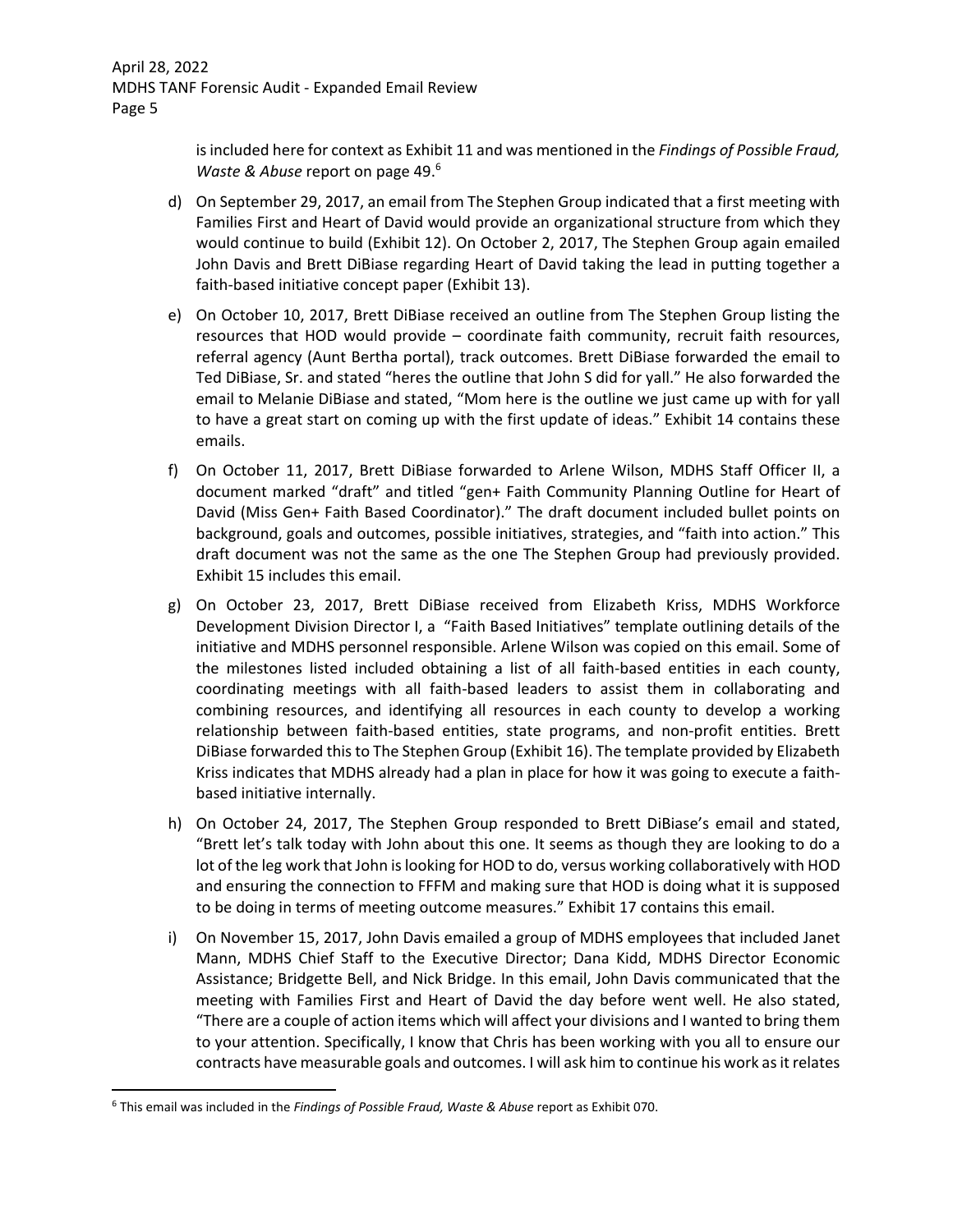> to the gen+ Strategic Plan and look at what data measurements and outcomes MDHS is looking for as we move forward." Exhibit 18 includes this email.

The above emails indicate that Heart of David estimated a TANF grant budget of \$250,000 to provide specific services listed within its proposed scope of work. However, John Davis increased the initial grant award to \$500,000 to add a component for "overall leadership development program," which was not included in the scope of work for the first grant. For reference, the first grant awarded to Heart of David was increased to \$2,500,000 and then ultimately modified to \$1,500,000. The second grant agreement between MDHS and Heart of David, effective October 1, 2018, listed the following goals and objectives, "HOD's programs and initiatives will establish a network of partnerships, services and resources throughout Mississippi communities for faith‐ based and self‐activities." The first grant agreement, effective from May 1, 2017, to September 30, 2018, made no mention of establishing a network of partnerships, services and resources for faith-based activities.<sup>7</sup> The emails above, all dated in 2017, demonstrate the discussion around Heart of David being the faith‐based liaison for the FFFM initiative. The Stephen Group participated in those meetings and developed an outline to begin the brain storming process.

On page 50 of the *Findings of Possible Fraud, Waste & Abuse* report, CLA identified an email dated November 28, 2017, in which Nancy New stated she had terminated an individual's involvement with all faith‐based activities in order to hand those activities over to Heart of David. However, MCEC did not issue a payment to HOD around this time.<sup>8</sup> Exhibit 19 contains this email.<sup>9</sup> It is possible that faith‐based initiatives were handed over to Heart of David by MCEC with the understanding that Heart of David would receive funding from MDHS. Heart of David's funding was increased, according to email communications, to allow them to perform faith-based activities. However the performance of faith-based activities was not documented in the scope of work for the first grant. Furthermore, CLA's testing revealed that a majority of the documentation reviewed through the forensic audit process was insufficient to determine how Heart of David's expenses tested related to a TANF purpose.

### **4. Grant modification and disbursements to Heart of David after retirement of John Davis**

As mentioned in number 3 above, Heart of David received grant payments of \$1.7 million from MDHS. The last disbursement to Heart of David while John Davis was still the Executive Director was in February 2019. In October 2019, after John Davis was no longer employed by MDHS, Heart of David received a disbursement of \$199,167 from MDHS.

#### Summary of New Information

Email communication was identified relating to the October 2019 disbursement.

a) On August 23, 2019, Nick Bridge emailed Melanie DiBiase communicating only, "Please see attached letter." The attached letter was addressed to Heart of David and signed by Christopher Freeze, Executive Director.<sup>10</sup> This letter communicated an extension of three

<sup>7</sup> Although Heart of David was awarded two TANF grants, one for \$1,500,000 and a second for \$1,562,500, the actual amount paid to Heart of David from the two MDHS grants totaled \$1.7 million.

<sup>8</sup> HOD received only two payments from MCEC that totaled \$25,000 and were labeled donations. One payment was made on May 11, 2018, for \$15,000 and the second payment was made on May 14, 2019, for \$10,000.

<sup>9</sup> This email is included in the *Findings of Possible Fraud, Waste & Abuse* report as Exhibit 076.

 $10$  Christopher Freeze became the Executive Director of MDHS in August 2019.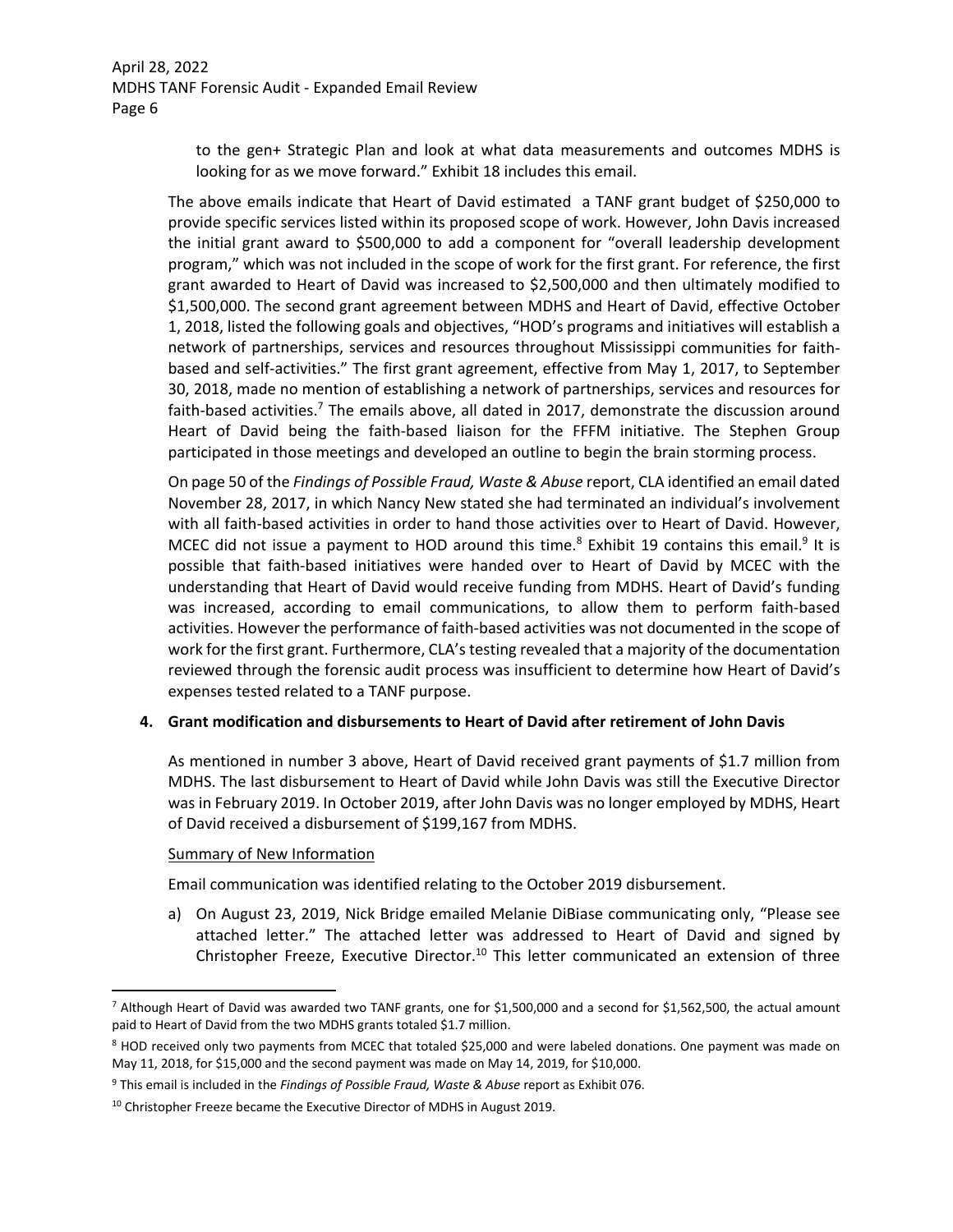> months and a 25% budget increase: "Please let this letter serve as notification the Mississippi Department of Human Services (MDHS) intends to modify your current TANF subgrant agreement and extend the ending date from September 30, 2019, to December 31, 2019. Please submit a modified budget narrative reflecting an additional three (3) months of funds. Please note this amount should not increase more than twenty‐five percent (25%)." Exhibit 20 includes this email and attachment.

Modification #1, for 2019 TANF grant number 6014990/6014991 effective October 1, 2018, through September 30, 2019, was executed on September 30, 2019, by Jacob Black. Modification #1 increased the grant amount from \$1,250,000 to \$1,562,500. Prior to the modification, MDHS had disbursed approximately \$520,833 to Heart of David for this specific grant. After Modification #1, a disbursement of \$199,167 was made. Total disbursed to Heart of David for this grant was \$720,000 less a reimbursement to MDHS by Heart of David for \$5,655. The reason for the time extension and increase to the grant amount is not evident from the email communication identified. This information is provided as context to the grant awards made to Heart of David by MDHS.

- **B. Information regarding the involvement of former MDHS employee Jacob Black in certain transactions discussed in either of CLA's Forensic Audit reports** 
	- **1. Jacob Black was involved with the procurement process that may have been manipulated and/or rushed to support the hiring of NCC Ventures**

Page 28 of the *Findings of Possible Fraud, Waste & Abuse* report provides evidence suggesting possible manipulation of the solicitation process for obtaining quotes/bids that led to the hiring of NCC Ventures by MDHS. Only three solicitations were sent out by MDHS, with two being sent to companies outside the state of Mississippi. The "Competitive Procurement Request Form" was completed and signed by John Davis on October 16, 2017 (Exhibit 21). $^{11}$ 

### Summary of New Information

Based on email communications identified, when the OSA inquired about the contract procurement process resulting in the hiring of NCC Ventures, a draft response by MDHS indicated that MDHS could not speak to why or how the three vendors were identified for consideration to provide services. A copy of the draft response was circulated to several MDHS employees, including Jacob Black, for review, but it appears that Jacob Black did not respond or provide relevant details concerning his involvement or knowledge of the procurement process. The following relevant emails were identified that provide evidence that Jacob Black had initial communications with Nick Coughlin (owner of NCC Ventures) and received from him the contact information for the two out‐of‐state vendors.

a) On September 11, 2017, Jacob Black emailed Sandra McClendon, MDHS Director of Aging & Adult Services, to request that she coordinate a conference call with the appropriate federal oversight agency to discuss the "housing project as discussed with Nick Coughlin last week. I am interested in determining if there is any grants available for a project such as this." Exhibit 22 includes this email. On the same day, Jacob Black forwarded to Nick Coughlin forms to be completed for contracts such as the W‐9, Debarment, and Minority Self Certification Form

<sup>11</sup> This form was included as Exhibit 30 in the *Findings of Possible Fraud, Waste & Abuse* report.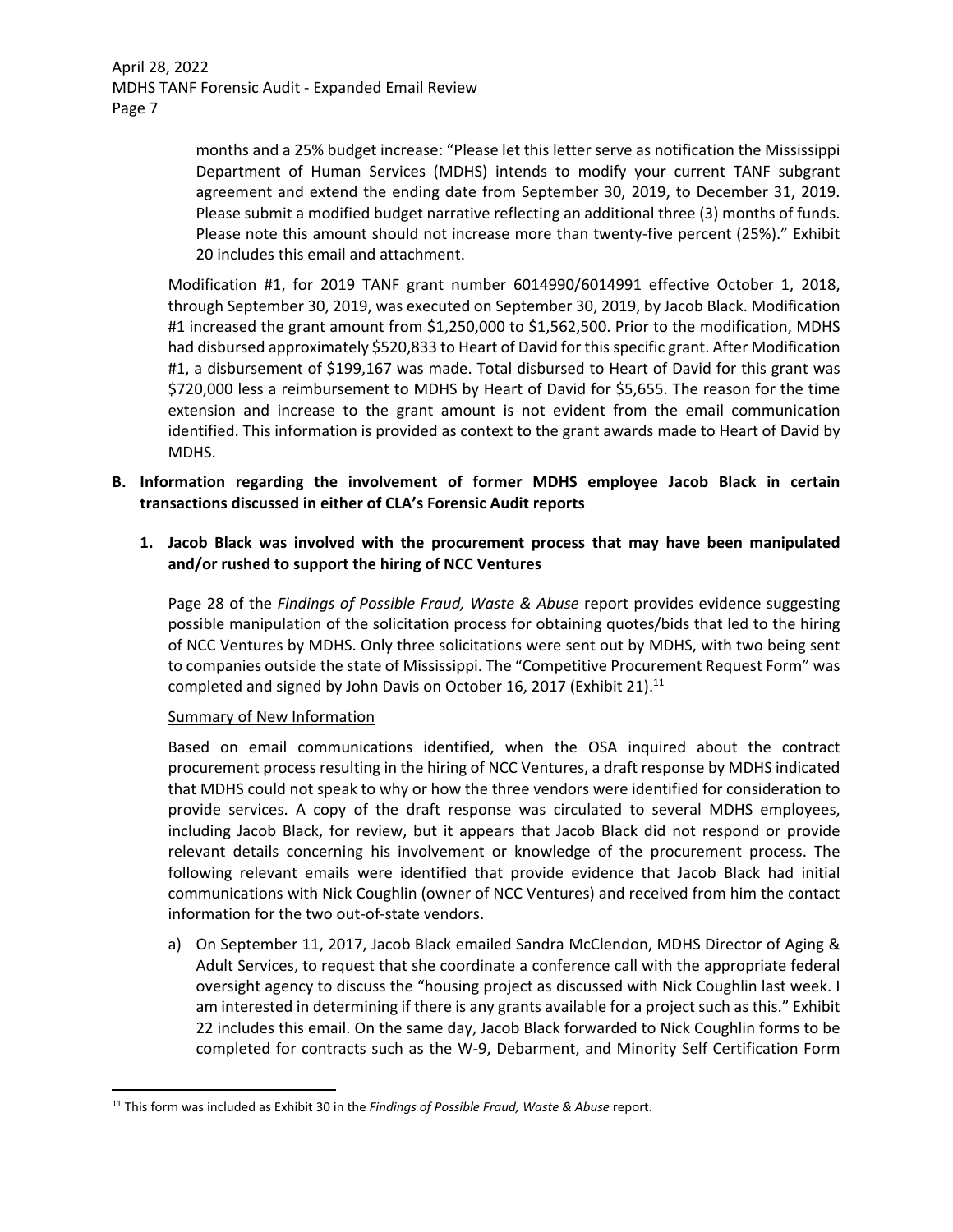(Exhibit 23). These emails show that Jacob Black was involved from the beginning in the procurement of services from NCC Ventures.

- b) On September 13, 2017, Jacob Black responded to an email from Nick Coughlin. In this email Jacob Black communicated, "We are in the process of developing a scope of services and will have to go through the procurement process. Assoon asthe procurement processis complete we will be ready to move forward." Exhibit 24 includes this email.
- c) On September 22, 2017, Nick Coughlin emailed Jacob Black to ask if there was anything else needed from his end (Exhibit 25).
- d) As mentioned in the *Findings of Possible Fraud, Waste & Abuse* report (page 29), on September 23, 2017, John Davis emailed Jacob Black telling him not to approve the Nick Coughlin contract until they (John Davis and Jacob Black) talk. John Davis said he had "something that came to mind." Exhibit 26 includes this email. $^{12}$
- e) On September 27, 2017, Nick Coughlin responded to a previous email from September 13, 2017, and provided Jacob Black with the names of the two out‐of‐state vendors that were solicited for this contract, Zenith Consulting LLC and Becker Contracting Services. Jacob Black forwarded the names to Nick Bridge, MDHS Bureau Director, stating, "See below for the contact information for the Workforce development RFQ." Exhibits 27 and 28 include these emails, which contain evidence that Jacob Black received from Nick Coughlin the names and contact information for the two out‐of‐state vendors solicited for this procurement.
- f) On November 27, 2017, Elizabeth Rocquin, MDHS Budgets and Accounting Staff Attorney, questioned Nick Bridge as to whether the contract with NCC Ventures was truly only needed for six months at the cost of \$72,900. Additionally she quoted the PSCRB Rules that states, "… nor shall the extent of the service required be underestimated so as to constitute a small purchase under this section." She then inquired whether there was anything to suggest that the contract was a fair market value for the cost and services involved.<sup>13</sup> Nick Bridge forwarded this email to Jacob Black stating, "I'm not sure how to answer these questions." Jacob Black responded, "We are running a 6 month pilot to determine the effectiveness of having such a contract in place as such this contract will ONLY be for 6 month[s] and the value of this contract will NOT be increased. If we determine that these services are warranted past the 6 month period, we will do a full procurement for a multi year contract." Exhibit 29 contains this email.
- g) On March 7, 2018, Jacob Black responded to Sandra Giddy, MDHS Director of Workforce Development, stating that he was not sure "we want to issue him [Nick Coughlin] a workstation." This email is included as evidence that Jacob Black was a point person within MDHS regarding this contract (Exhibit 30).
- h) On March 24, 2020, in preparing to respond to OSA questions during the single audit process, Bryan Wardlaw, MDHS Chief Procurement Officer, circulated to several MDHS employees, including Jacob Black, a draft response to OSA's question regarding the procurement of the NCC Ventures contract. The response stated, "MDHS cannot speak to why or how the three

<sup>12</sup> This email was included as Exhibit 029 in the *Findings of Possible Fraud, Waste & Abuse* report.

 $13$  It is not evident to CLA from the context included in the emails whether the question regarding the "fair market value" was related to Elizabeth Rocquin's concerns regarding underestimating the contract price or how the contract was procured.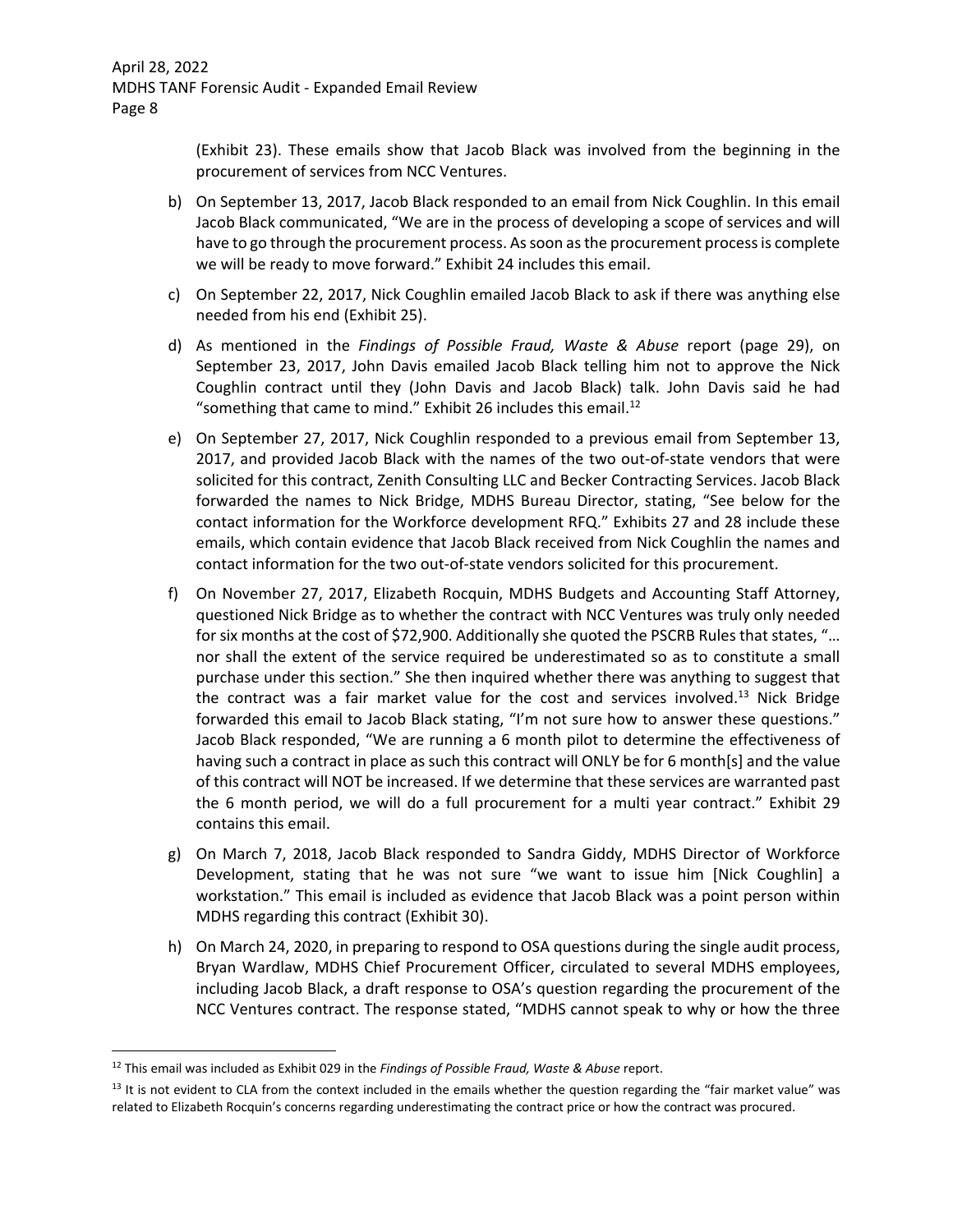> vendors were identified for consideration to provide services." Exhibit 31 includes this email. CLA could did not identify a response from Jacob Black communicating that he had received from Nick Coughlin the names of the two out‐of‐state vendors that were solicited for the contract that was ultimately awarded to NCC Ventures. Bridgette Bell, MDHS Chief Financial Officer, responded to provide the related procurement documents she was able to locate (Exhibit 32).

i) On March 25, 2020, Bryan Wardlaw circulated a revised response to the OSA questions. The statement, "MDHS cannot speak to why or how the three vendors were identified for consideration to provide services," remained unchanged (Exhibit 33). $<sup>14</sup>$ </sup>

Emails relevant to the procurement of the NCC Ventures contract indicate that Jacob Black was involved from the beginning in the procurement of this contract, he received from the owner of NCC Ventures the contact information for the two out‐of‐state vendors that were contacted with a request for quotes, and he was a point person regarding this contract. However, it appears that Jacob Black did not provide relevant details concerning his involvement as MDHS prepared to respond to the OSA questions regarding the procurement used for the NCC Ventures contract.

**2. Jacob Black directed Nick Bridge to award a TANF grant to Autism Center after Nick Bridge had communicated that the Scope of Work did not relate to TANF's designed function of helping needy families to achieve self‐sufficiency**

Autism Center received a \$75,000 TANF grant from MDHS for the period June 1, 2019, to May 31, 2020. Autism Center requested to receive funding from MDHS after TANF funding that had been awarded to it by FRC ended in 2019. CLA's *Procedures & Results* report, beginning on page 90, identified the grant to Autism Center as unallowable due to scope as the program does not serve only financially needy families.

## Summary of New Information

Email communication identified indicatesthat Jacob Black directed Nick Bridge to award the TANF grant to Autism Center with the knowledge that the scope of work did not align with a TANF purpose.

- a) On April 9, 2019, Shannon Lott, MDHS Director of Leadership and Employee Development, forwarded to Jacob Black an email she and John Davis had received from the Autism Center asking MDHS if progress had been made in "finding a grant for the Autism Center of North MS to replace the lost Families First Funds." In the forwarded email, Shannon Lott told Jacob Black, "Pending your guidance." Exhibit 34 contains the email.
- b) On April 11, 2019, Jacob Black asked for guidance from Nick Bridge after Jacob Black received from Shannon Lott the scope provided by the Autism Center. In his email to Nick Bridge, Jacob Black requested, "Please advise to legality to fund the proposed scope." The proposed scope was included in the email Jacob Black received and forwarded to Nick Bridge. The scope included providing services to children with autism and other developmental disabilities across North Mississippi, one‐on‐one behavior therapy to 23 children ages 2‐10, ongoing

<sup>&</sup>lt;sup>14</sup> The other MDHS employees receiving this email from Brian Wardlaw were Bridgette Bell, Andrea Sanders, David Barton, and Hadley Gable Eisenberger. None of these MDHS employees had been included in the email communications of 2017 where the contract with NCC Ventures was discussed.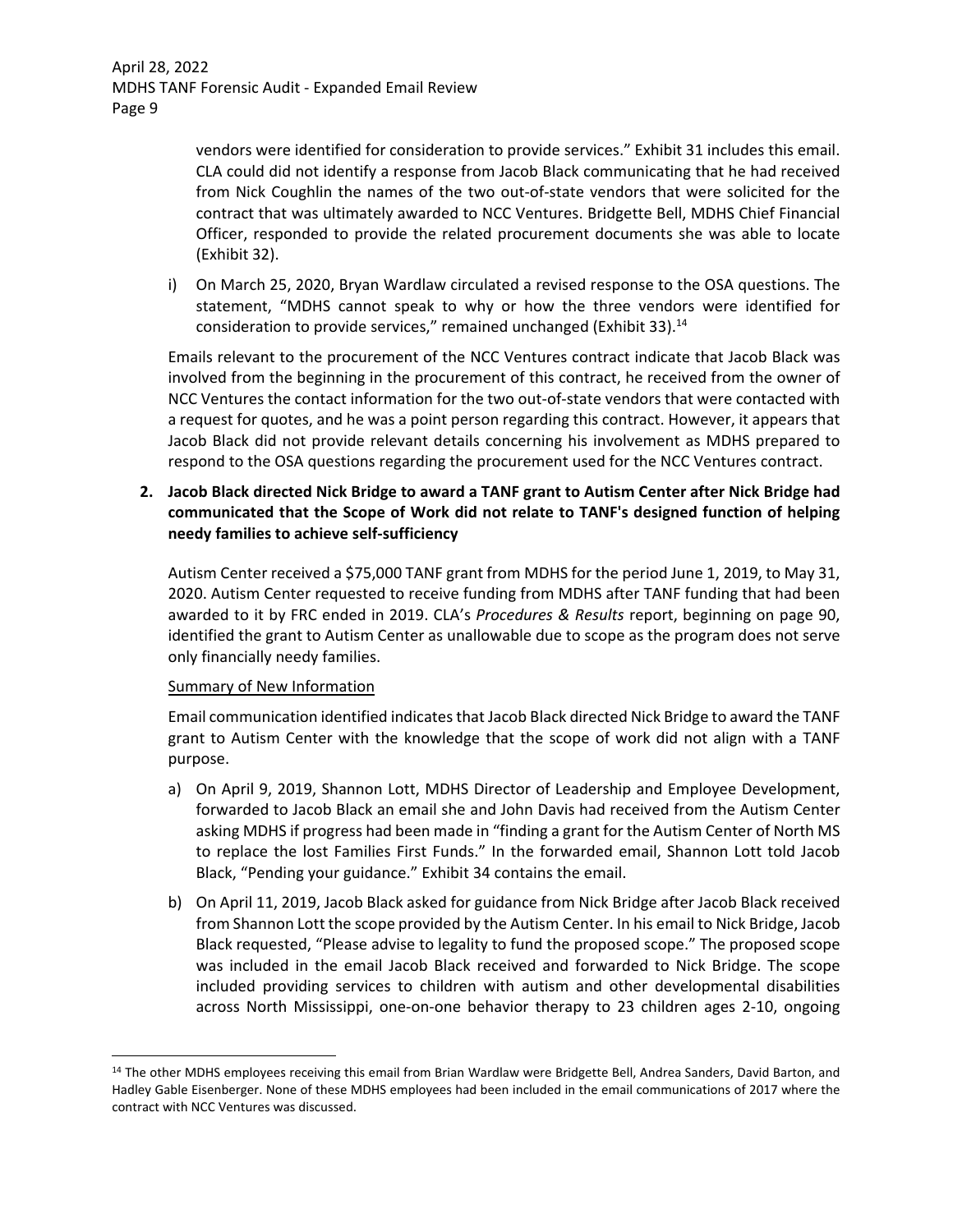therapy to 30 children ages 5‐18, BLAST program serving children 10‐21 years old focusing on daily living, pre‐vocational skills training, and social skills, among other services.

- c) On April 12, 2019, Nick Bridge responded to Jacob Black's email, "I don't think TANF can pay for this; too much clinic and therapy language. While I'm sure its a great program that does great work, I don't see how it relates to TANF's designed function of helping needy families to achieve self-sufficiency." Exhibit 35 includes the emails from April 11 and April 12, 2019.
- d) On April 16, 2019, Jacob Black responded to an email from Shannon Lott, "We have reviewed the scope and it is all clinical based diagnosis and treatment. We are of the opinion that it cannot be funded with TANF; however, before you respond we need to discuss with Mr. Davis." John Davis was copied on this email and he responded, "Thank you….Lets discuss." Exhibit 36 contains this email.
- e) On May 15, 2019, Autism Center emailed Shannon Lott and John Davis to thank them for the opportunity to present the scope of work and budget for \$75,000. Shannon Lott forwarded this email to Jacob Black who responded, "We need to discuss this. She can't serve individuals over the age of 13 with this funding and this funding can't be used for job coaches. She I[s] really mixing child care and TANF funds." Jacob did not address the concern raised by Nick Bridge that there was no relation to TANF function of helping needy families achieve selfsufficiency (Exhibit 37).
- f) On May 17, 2019, an updated scope of work was sent by Autism Center to Jacob Black and Shannon Lott. The new scope listed providing a variety of services, including but not limited to, support to individuals 13‐21 years of age with autism and other developmental disabilities across North Mississippi, providing skills training in the areas of functional communication, providing activities of daily living, social skills. The scope of work stated that deficits in these areas may prevent persons with disabilities from living independently and maintaining employment (Exhibit 38). Nothing in the revised scope mentioned the TANF requirement to serve needy families.
- 1) On May 20, 2019, Jacob Black responded to the Autism Center, "Nick Bridge will be in touch to get any final documents or revisions needed to complete the subgrant." Nick Bridge was copied on this email (Exhibit 39). Separately, Jacob Black forwarded the email and scope to Nick Bridge and told him, "Please work with Brittany to get this sub‐grant in place utilizing TANF funds." Exhibit 40 includes this email.

The email communicationsidentified suggest that Jacob Black understood that the work proposed by the Autism Center for a TANF grant did not align with the TANF purpose of helping needy families achieve self-sufficiency. Nick Bridge had communicated this concern; however, Jacob Black indicated the need to discuss with John Davis before a response was provided to the Autism Center. The scope of work did not change to meet the requirements of TANF to serve only needy families; nonetheless, Jacob Black directed Nick Bridge to award the grant utilizing TANF funds.

## **3. Jacob Black's was involved with MCEC grant award funding requests**

MDHS disbursed over \$54 million in TANF grant funding to MCEC from October 2015 through December 2019. MCEC was one of two subgrantees for which the OSA Single Audit report for fiscal year 2019 communicated questioned costs. The CLA's *Procedures & Results* report, beginning on page 131, communicated that CLA did not receive sufficient cooperation from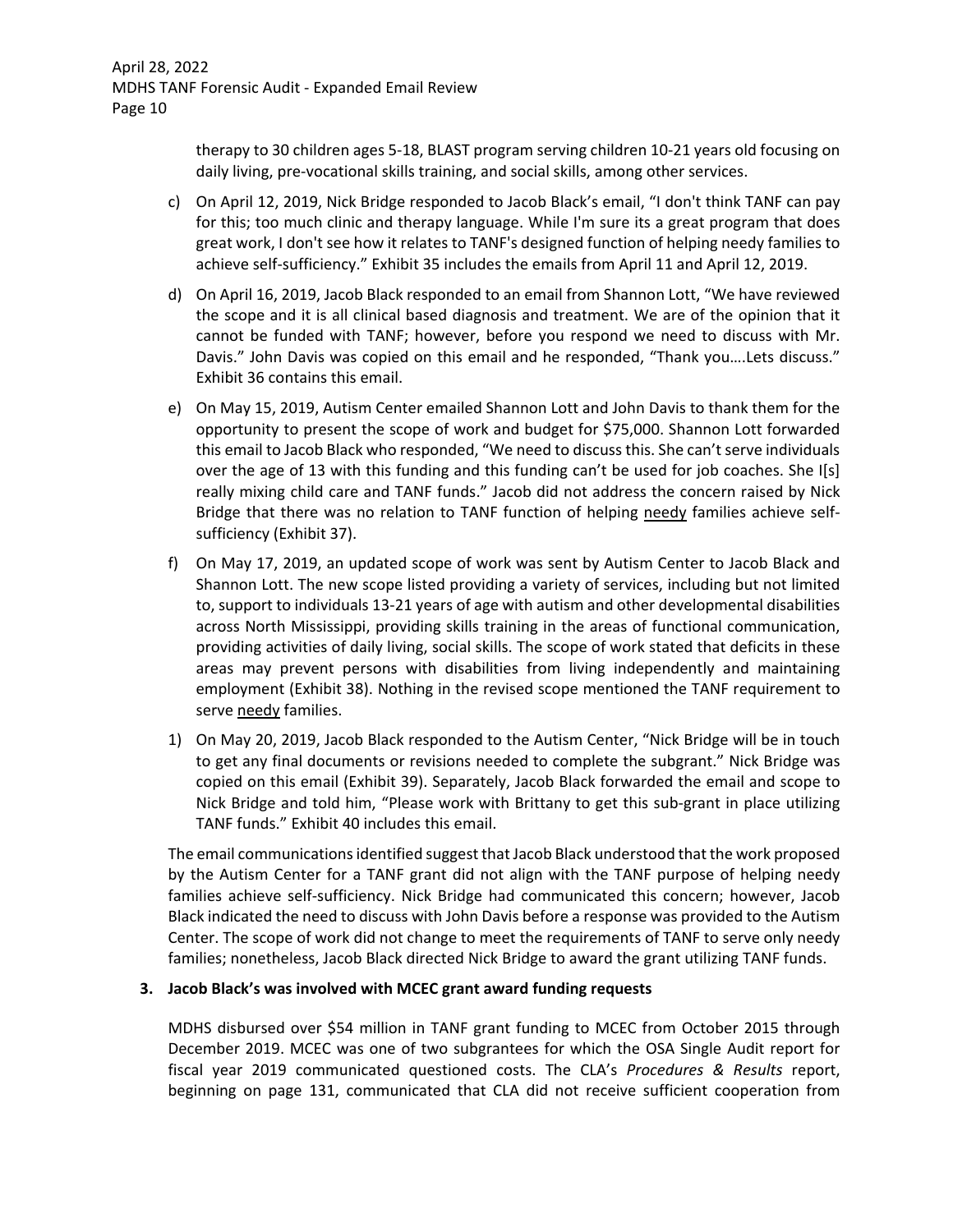> MCEC's representatives, which caused CLA's scope to be severely limited. As a result, CLA was unable to complete the forensic audit of MCEC and was able to conclude on only approximately \$13.9 million leaving approximately \$40.7 million identified as questioned costs.<sup>15</sup>

### Summary of New Information

Email communication identified demonstrates that disbursement requests from MCEC were made directly to Jacob Black. This process did not align with MDHS's written and customary process, and it is a possible indicator of Jacob Black's involvement in the execution of John Davis's wishes as it relates to funding MCEC.

- a) On Friday, February 22, 2019, at 12:32 pm (CT), Jacob Black received an informal funding request from MCEC accountant, Ann McGrew, that stated, "These are the amounts we are requesting:" and listed amounts for four MCEC vendors and third tier subrecipients, as follows (Exhibit 41):
	- Lobaki Foundation \$160,000<sup>16</sup>
	- Nylander/Ole Miss \$800,000
	- $\bullet$  TeleSouth  $$145,200$
	- Victory Sports  $$1,394,800^{17}$

Jacob Black responded to Ann McGrew, "I need you to put this on a claim form and submit through the normal process with all required documents. I have [copied] Marie in case you have questions." Marie McLaurin, MDHS Fiscal Officer, was copied on this email. Ann McGrew then responded only to Jacob Black asking, "Can she send me a claim form?" Exhibit 42 contains this email chain.<sup>18</sup>

Jacob Black forwarded the email to Marie McLaurin who then replied to Ann McGrew informing her that the claim forms have or should have been issued by the Subgrant Unit and asked what the agreement number was so she could follow up (Exhibit 43). On the same day, at 3:22 pm (CT) Jacob Black completed the DocuSign process for a document titled "MS COMM EDU CENTER 5‐62628 6014978 FEB 2019,"19 and emailed Marie McLaurin to thank her for helping him with it (Exhibit 44).

<sup>&</sup>lt;sup>15</sup> From the \$13.9 million that CLA was able to provide a conclusion, approximately \$1.7 million was identified as allowable costs, while approximately \$12.2 million was identified as unallowable costs.

<sup>16</sup> Payments of \$160,000 from MCEC to Lobaki Foundation were identified in CLA's *Procedures & Results* report, on page 151, as unallowable due to unallowable TANF purpose.

<sup>17</sup> Payments of \$1.3 million from MCEC to Victory Sports Foundation were identified in CLA's *Findings of Possible Fraud, Waste & Abuse* report, on page 84, as indicative of abuse and undue influence by John Davis. The contract was for \$1.39 million, while the total payments were \$1.3 million which was under the contract amount.

<sup>&</sup>lt;sup>18</sup> The electronic discovery software used by CLA for this email review is Logikcull. Logikcull allows for the process, review, tag and production of electronic documents. The email files were processed by CLA in its Reston, Virginia office. This processing translated time stamps on emails to Eastern time. If an email is part of a chain of emails only to top email is listed in Eastern time, while the emails below are listed in Central time. Since the email communications were taking place in Mississippi, this letter communicates all time references in Central time.

<sup>19</sup> This document is the completed Claim Form, Claim Number 5-62628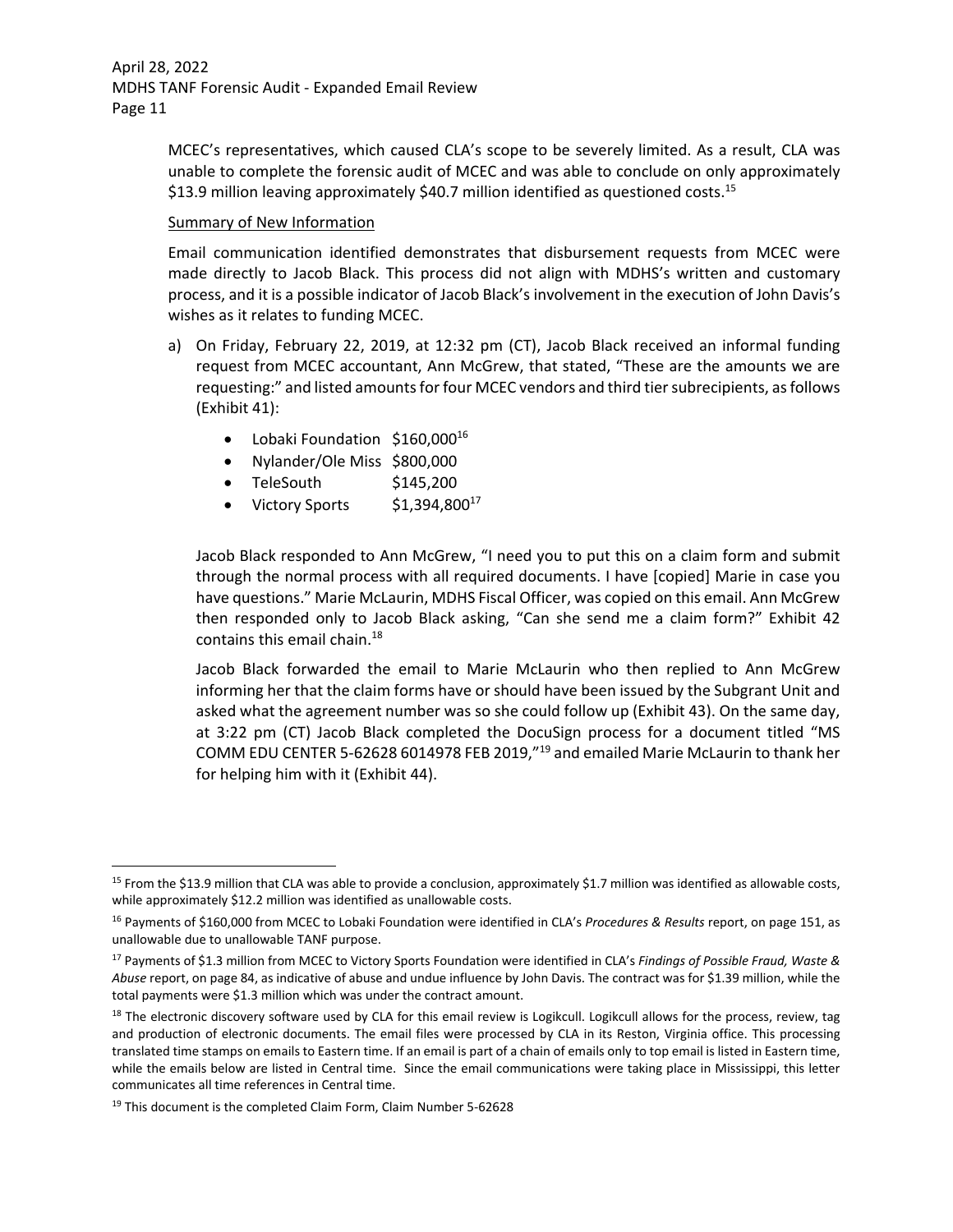- b) On February 26, 2019, Marie McLaurin emailed Jacob Black to inform him that the \$2.5 million funding requested by MCEC had cleared MAGIC.<sup>20</sup> To this email she attached a completed and signed Claim Submission form dated February 22, 2019, and the chain of related email communications that included the emails mentioned above as well as email communications where Jacob Black had not been copied. The email communications where Jacob Black had not been copied included the following emails:
	- February 22, 2019, email where Nick Bridge told Marie McLaurin, "Per our conversation with Mr. Black, please process and approve the claim that will be submitted for approximately \$2.5 mill today."
	- The attachment also included an email from Ann McGrew to Marie McLaurin with the subject "i don't know the agreement number either." The body of the email stated, "Jacob is the only one that knows." Marie McLaurin responded to that email notifying Ann McGrew that Marie had spoken with Nick [Bridge] who had told her to use the 2019 TANF form last used from agreement number 6014978.<sup>21</sup> Exhibit 45 includes the email and attachment.
- c) On April 11, 2019, Jacob Black received another informal funding request from Anne McGrew. The email stated, "Jacob, Dr New told me to send you this request. I am not sure I used the correct fund so let me know if I need to do something different." The attached document included the Claim Submission form listing grant 2019 TANF 6014978 and requesting an advance payment of \$1.5 million.<sup>22</sup> There was no response identified to this email (Exhibit 46). CLA confirmed, through review of the MDHS disbursement ledger, that a disbursement to MCEC for \$1.5 million cleared MAGIC on April 16, 2019.

The two instances discussed above convey evidence that MCEC submitted disbursement requests directly to Jacob Black through an informal process that did not align with MDHS's written procedures. One of the funding requests was made with the MCEC representative claiming to be unaware of the grant number for which the request was being made and commented that only Jacob Black would know the respective grant number. These two funding requests from MCEC followed an informal request process instead of the customary, documented process for MDHS. These examples are possible indicators of Jacob Black's involvement in the execution of John Davis's wishes as it relates to funding MCEC.

## **4. Jacob Black provided advice to MCEC that possibly disregarded TANF prohibitions**

Email communications of Jacob Black appear to indicate that he provided advice to subgrantee MCEC to design a lease contract in a way that TANF prohibitions for construction and capital improvements would be circumvented.<sup>23</sup>

<sup>&</sup>lt;sup>20</sup> MAGIC is the Mississippi Accountability System for Government Information and Collaboration, which is the Mississippi Statewide accounting and procurement system of record.

<sup>&</sup>lt;sup>21</sup> This grant had been increased through Modification #1 in November 2018 from \$10.6 Million to \$11.6 Million, and the \$2.5 Million request was within the obligated funding.

<sup>&</sup>lt;sup>22</sup> No supporting documentation was attached other than the completed claim request form which is a one-page document. At the time this claim was processed, MDHS did not require supporting documentation to be submitted other than the Claim Request form.

 $23$  2 CFR § 200.439 states that construction and capital improvements are prohibited, if not approved by the funding agency in advance.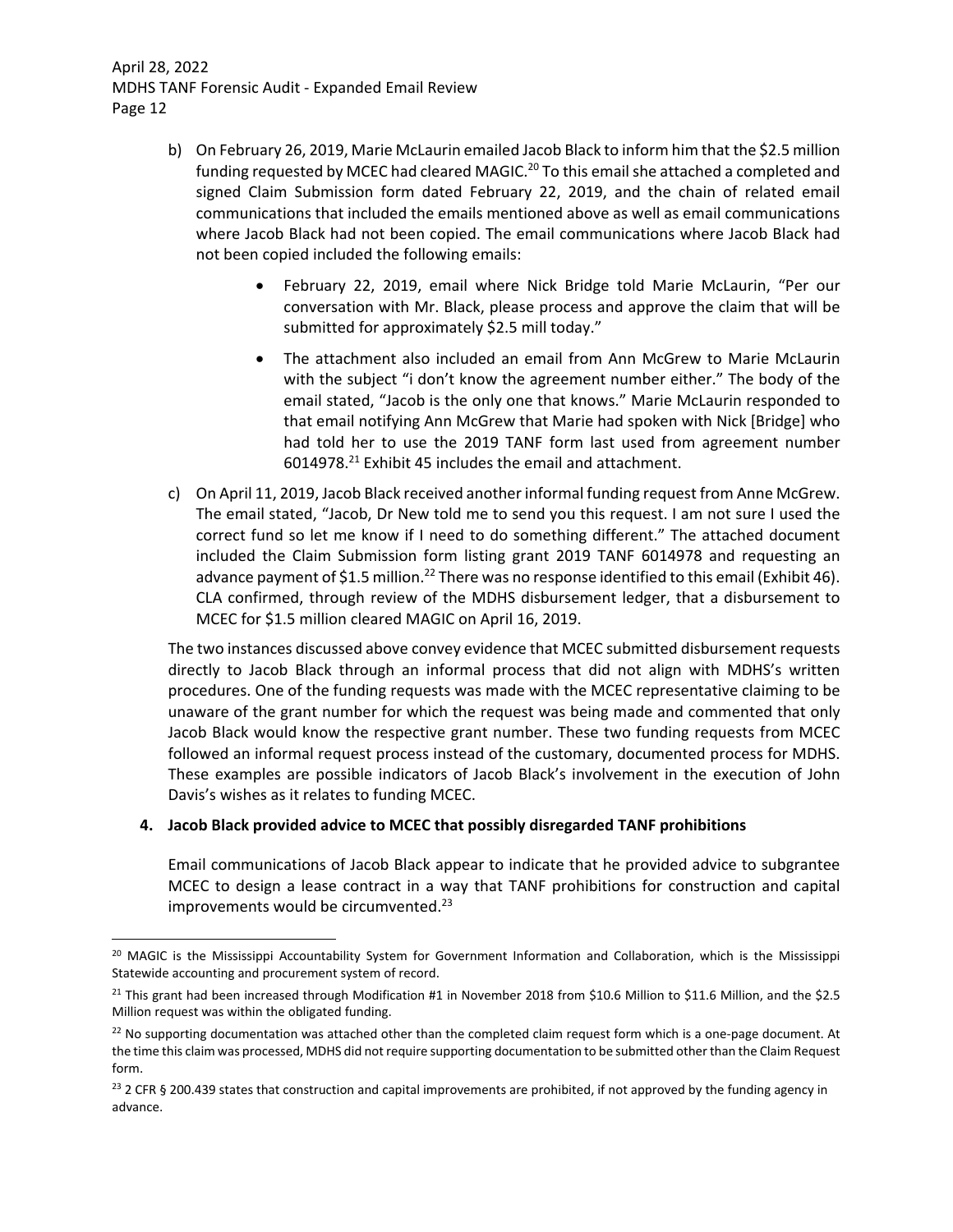- a) On March 25, 2017, Jacob Black received an email from Zach New, representative of MCEC, with a lease agreement attachment. Zach New requested that Jacob Black review the lease agreement and let him know if anything needed to be added. The lease agreement attached was titled "Families First Lease Agreement with Calvary Baptist Church (02591446)." Exhibit 47 contains the email and attachment.
- b) On March 27, 2017, Jacob Black responded, "The only thing that concerns me is the language that says that Calvary Baptist will submit receipts for the construction project to you all and then the rent will be paid. It seems to get really close to showing that you all are controlling the Brick and Mortar process which TANF has a strict prohibition against; however, if you have worked with your attorney, I have no issues with [it] because this is a lease that you will be a party to not MDHS. I would recommend using language that says that Family First has the right to vacate the lease at any time due to insufficient funds. This will be vague enough to not tie you directly to the construction but you can always use this clause as an escape clause if the construction is not going as you feel it should." Exhibit 48 includes this email.

Although emails were identified discussing a lease agreement with Calvary Baptist, the MCEC general ledger did not show any payments to Calvary Baptist. Current MDHS representatives communicated to CLA that they had learned of this potential lease and understood that there was never a lease executed between MCEC and Calvary Baptist Church. While there is no evidence that payments were made on the lease, that Jacob Black would provide advice to a subgrantee to include vague language in a lease agreement with the intention of obscuring the fact that the lease agreement included an element of construction suggests disregard by Jacob Black of specific TANF prohibitions.

## **5. Jacob Black directed for TANF funds to be used for Law of 16 costs**

CLA's *Procedures & Results* report identified certain costs related to a conference named the *Law of 16*. These costs were categorized as Allowable‐Needs Allocation because the training was not directly related to technical TANF training, or based on the information provided, the costs could not reasonably be calculated to further a purpose of TANF. Four additional travel transactions originally selected for testing were related to the Law of 16 conference; however, MDHS transferred the cost from TANF to an administrative cost pool. Refer to footnote 110 on page 72 of CLA's *Procedures & Results* report.

## Summary of New Information

Email communication by Jacob Black indicates that he directed an employee to charge Law of 16 conference costs to TANF.

a) On February 26, 2019, Jacob Black responded to an email he received from Larry Strebeck, MDHS Director – State Operations. In this email, Jacob Black was asked whether the Law of 16 bills would be paid with TANF funds. Jacob Black replied, "As discussed, it will be for now." Exhibit 49 includes this email.

It is unclear, based on email communications identified, whether Jacob Black was aware that the *Law of 16* conference costs were not a TANF allowable expense. The response provided appears to indicate that charging these costs to TANF would be a temporary arrangement. At a minimum,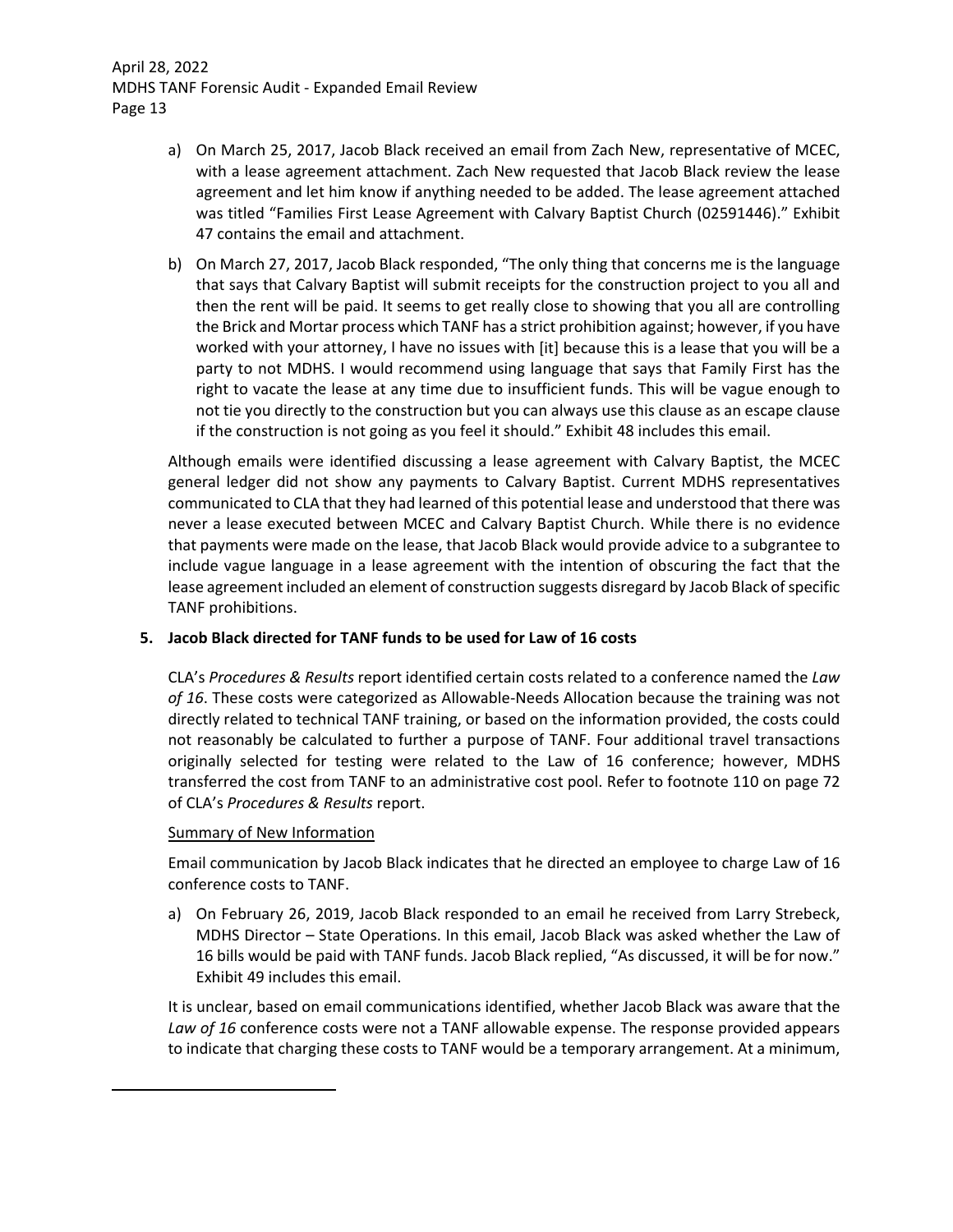> this suggests that consideration was given to whether another funding source was more appropriate to pay for the Law of 16 costs. As mentioned, the cost for certain transactions related to the Law of 16 conference originally charged to TANF were transferred from TANF to an administrative pool.

- **C. MCEC may not have disclosed to MDHS Representatives the fact that the sublease agreement between MCEC and the University of Southern Mississippi Athletic Foundation included a \$5 million payment**
	- **1. Jacob Black and Garrig Shields were involved with the review of the sublease agreement between MCEC and University of Southern Mississippi Athletic Foundation; however, this review may not have included documentation identifying that MCEC would make payments totaling \$5 million for facilities that were not yet constructed**

CLA's *Procedures & Results* report, on page 146, identified as unallowable \$5 million MCEC paid the University of Southern Mississippi ("USM") Athletic Foundation between July 1, 2017, and October 31, 2017.

### Summary of New Information

Based on emails identified, MDHS issued a letter to USM confirming that MDHS was aware and approved of MCEC leasing space with the USM. However, thisletter wassent to MCEC after MCEC provided Jacob Black a sublease draft agreement between MCEC and MSU Athletic Foundation listing consideration of \$241,050. A second draft relating to the lease agreement was provided to Garrig Shields two months later. This second draft was of a lease between USM and the USM Athletic foundation that referred to a sublease agreement as an exhibit, however, the exhibit was not attached. Consequently, neither of the two draft agreements provided to MDHS by MCEC listed payments of \$5 million. The emails below communicate the relevant details.

- a) On May 18, 2017, Zach New forwarded Jacob Black an email and attachment he had received from Daniel Feig (Daniel.feig@usm.edu). Zach New mentioned, "This is the lease that mom discussed. Let me know if you have any questions." Attached to the email was an unsigned lease document that listed a sublease between the USM Athletic Foundation and MCEC. This sublease agreement listed consideration of \$241,050 cash in hand paid due at the time of execution (Exhibit 50). Neither the email nor the attached document made mention of a \$5 million payment.
- b) On May 23, 2017, Jacob Black responded, "Is this simply so that we can provide you with a letter approving of this lease? I am sorry but I have been running 90 mph." After receiving an affirmative response, Jacob asked Nick Bridge to work with Zach New and USM to provide a letter "that states that we know of and approve of the leasing of space to FF, etc." On May 26, 2017, Nick Bridge received clarification that the letter needed to be addressed to USM Athletic Foundation to the attention of Daniel Feig. Nick Bridge then emailed Zach New and Jacob Black a letter addressed as requested from John Davis with the statement, "The Mississippi Department of Human Services(MDHS) is aware Mississippi Community Education Center (MCEC) is leasing space with the University of Southern Mississippi. MDHS approves of this because we believe it is important to help MCEC accomplish the purpose of their subgrant which is to provide services designed to stimulate employment, support family financial stability, promote literacy, and increase graduation rates while continuing to support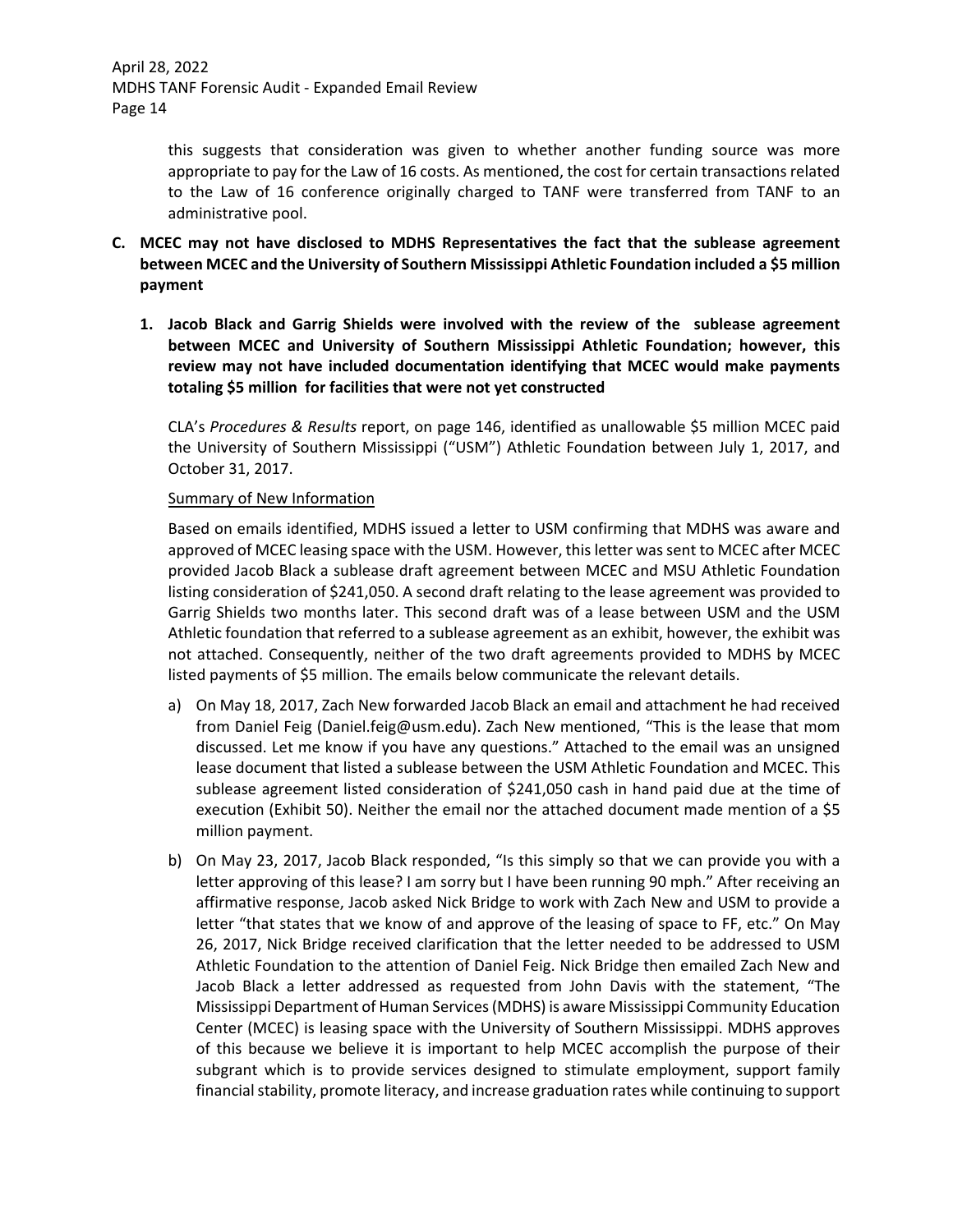positive youth development, impacting teen pregnancy rates, promoting positive father involvement and supporting MDHS county offices through parenting education and parenting/life skills development." Exhibit 51 contains the email communication chain and attached letter.

- c) On September 14, 2017, Zach New forwarded to Garrig Shields an email he had received from Truett Roberts, Associate General Counsel for USM.24 The email from Truett Roberts stated, "Families First would prepay rent to the Foundation on the terms and conditions as agreed to by the parties. The Foundation is currently working on a sublease agreement and we will forward a draft of the Sublease as soon as possible." This email contained an attachment that was a 17-page document titled "Amended and Restated Lease" between USM (Lessor) and USM Athletic Foundation (Lessee) for the proposed construction of a new wellness center and volleyball facility. This lease document made reference to Exhibit A (Sublease); however, Exhibit A was not attached. The amended and restated lease listed consideration of one dollar (\$1.00) cash in hand paid and annual lease payment of one dollar (\$1.00) due at the time of execution. Exhibit 52 contains the email and attachment. Neither the email nor the attached document mentioned a \$5 million payment. CLA searched for the receipt of the sublease agreement listing \$5 million; however, this was not found within the email communications reviewed by CLA. The executed contract, which was a 47‐page document, contained Exhibit A (Sublease).<sup>25</sup> Exhibit A (sublease) was a sublease between USM Athletic Foundation, Inc. and MCEC. It is on Exhibit A article I that the mention of a \$5 million payment by MCEC is made as follows: "For and in consideration of the one-time payment of the sum of Five Million Dollars (\$5,000,000) Cash in hand paid due at the time of execution of this sublease (the "Rent")." Exhibit 53 includes the executed contract.
- d) On March 2, 2020, Anna Wolfe, of Mississippi Today, emailed Danny Blanton, MDHS Chief Communications Officer, to communicate she had received a statement from MCEC saying that MDHS was involved in the USM lease agreement deal and asked for a response to reflect in her current story. She had published the week before that no one at MDHS knew about the USM Volleyball center. Danny Blanton forwarded the email to Jacob Black and David Barton, MDHS Deputy Executive Director for Administration, to ask them to review the attached statement (provided by MCEC). He specified that the most important paragraphs were the following: *With respect to MCEC's partnership with the University of Southern Mississippi, your article omitted several key facts. First, the Mississippi Department of Human Services (MDHS) not only provided the funding, but members of MDHS's executive leadership pre‐approved and authorized MCEC to enter into the sublease agreement with the Southern Miss Athletic Foundation. Specifically, in addition to former Executive Director John Davis, MDHS's current Interim Executive Director, Jacob Black, and a former Deputy Director, Garrig Shields, were involved in the project and sublease agreement from the very beginning. By letter dated May 31, 2017, Mr. Shields, apparently signing on behalf of John Davis, stated the following: "The Mississippi Department of Human Services (MDHS) is aware Mississippi Community Education*

<sup>&</sup>lt;sup>24</sup> Other individuals copied on this email included the following: Bob Gholson (Bob.Gholson@usm.edu), Allyson Easterwood (Allyson.Easterwood@usm.edu), Gordon C. Cannon (Gordon.Cannon@usm.edu), Shannon Campbell (Shannon.Campbell@usm.edu), Marcia Landen (Marcia.Landen@usm.edu), Jon Gilbert (Jon.Gilbert@usm.edu), Christopher Crenshaw (Christopher.Crenshaw@usm.edu), "gee.ogletree@arlaw.com" (gee.ogletree@arlaw.com).

 $25$  MCEC did not cooperate with CLA during the forensic audit and did not provide the executed contract. CLA obtained the contract from a published news article.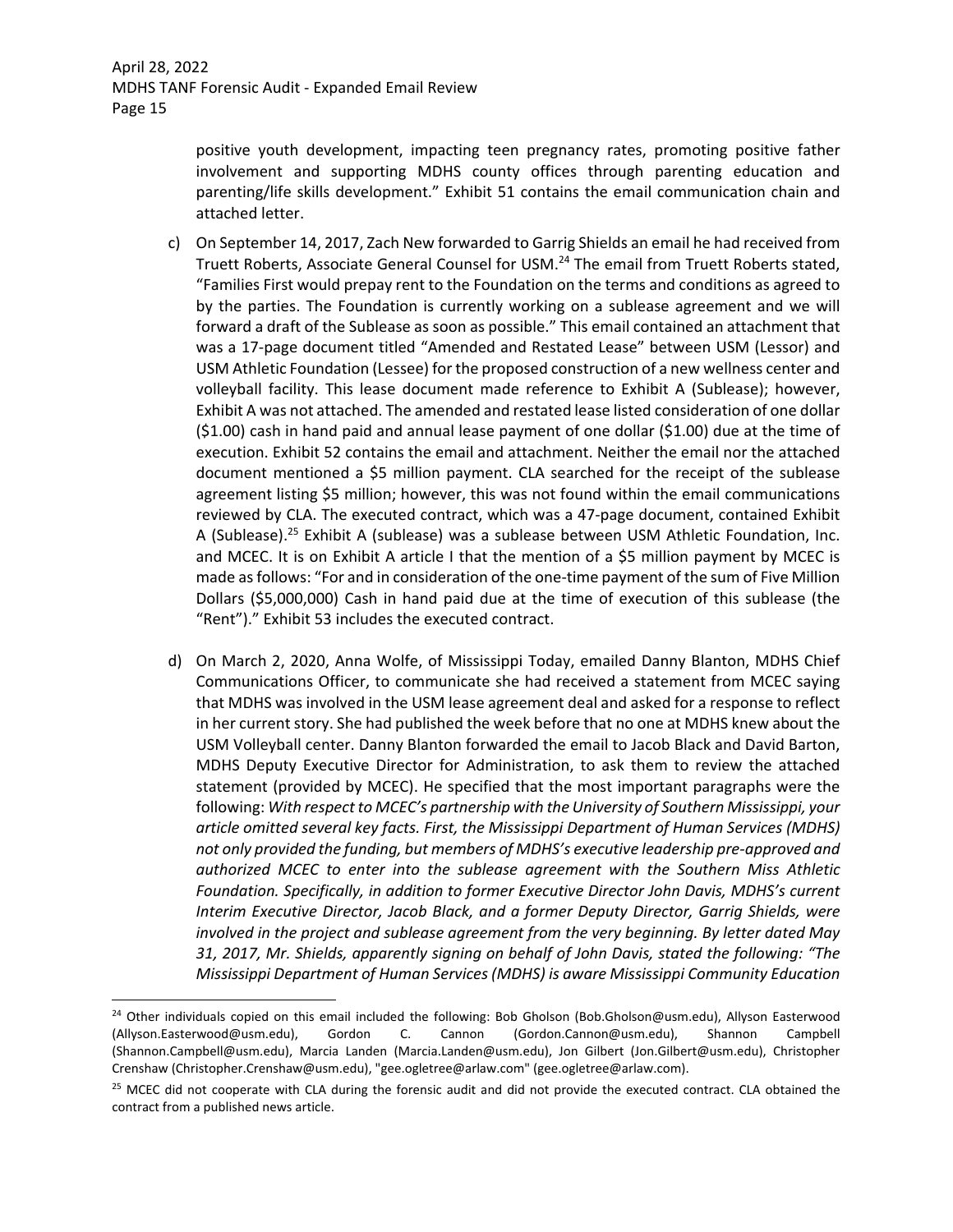> *Center (MCEC) isleasing space with the University of Southern Mississippi Athletic Foundation. MDHS approves of this because we believe it is important to help MCEC accomplish the purpose of their subgrant which is to provide services designed to stimulate employment, support family financial stability, promote literacy, and increase graduation rates while continuing to support positive youth development, impacting teen pregnancy rates, promoting positive father involvement and supporting MDHS county officesthrough parenting education and parenting/life skills development* (Exhibit 54). Danny Blanton stated that normally he would respond by saying John Davis may have been involved in planning and directing the lease, but the agency itself was not a party to it. However, since Jacob Black's name was specifically mentioned, he wanted to confirm the accuracy of the statement. No email response was identified from Jacob Black.

The email communications identified provide evidence that although drafts of a sublease and a lease agreement were provided via email to Jacob Black and/or Garrig Shields, the document that listed payment of \$5 million to USM Athletic Foundation was not located in the emails reviewed by CLA. Furthermore, the letter that was cited by MCEC to provide evidence that MDHS was aware of the lease was a letter that was provided after Jacob Black reviewed the draft sublease agreement provided to him on May 18, 2017, which listed consideration of \$241,050 cash in hand paid due at the time of execution. This draft agreement and email communication provided to Jacob Black did not make mention of a \$5 million payment (refer to Exhibit 50). Therefore, CLA was not able to confirm, through email review, that MDHS representatives had prior knowledge of an agreement by MCEC to pay \$5 million to the USM Athletic Foundation.

### **D. Other potentially revelant information identified through the extended email review**

## **5. John Davis and Jacob Black possibly had concerns over MCEC's and FRC's tracking of grant funding**

The OSA Single Audit report communicated that the former MDHS Executive Director circumvented controls of the monitoring processfor certain subrecipients. The two subrecipients referenced were MCEC and FRC. The results of CLA's forensic audit confirmed evidence existed that both MCEC and FRC executed transactions indicative of conflicts of interest and undue influence and favoritism by John Davis.

### Summary of New Information

Through the extended email review conducted by CLA, certain email communications taking place in early 2018 were identified that suggest John Davis and Jacob Black may have had concerns relating to MCEC's and FRC's administration and tracking of TANF funding from MDHS.

- a) On February 12, 2018, Andrea Sanders, MDHS Chief Counsel for Programs, sent Jacob Black a draft memorandum addressed from John Davis to MCEC. In her email, Andrea Sanders communicated, "I am attaching a DRAFT memo. We can talk and tweak tone of voice, to make it more heavy handed or less. I can also add more cites to existing regs, at the risk of overshadowing the message with too many external cites. Let me know which direction you and John want to go." The memorandum was phrased as a reminder to MCEC of its obligations as a subgrantee of MDHS and:
	- 1) Cited the agreement by MCEC to abide by the MDHS Subgrant manual, which required separate financial records be maintained for each subgrant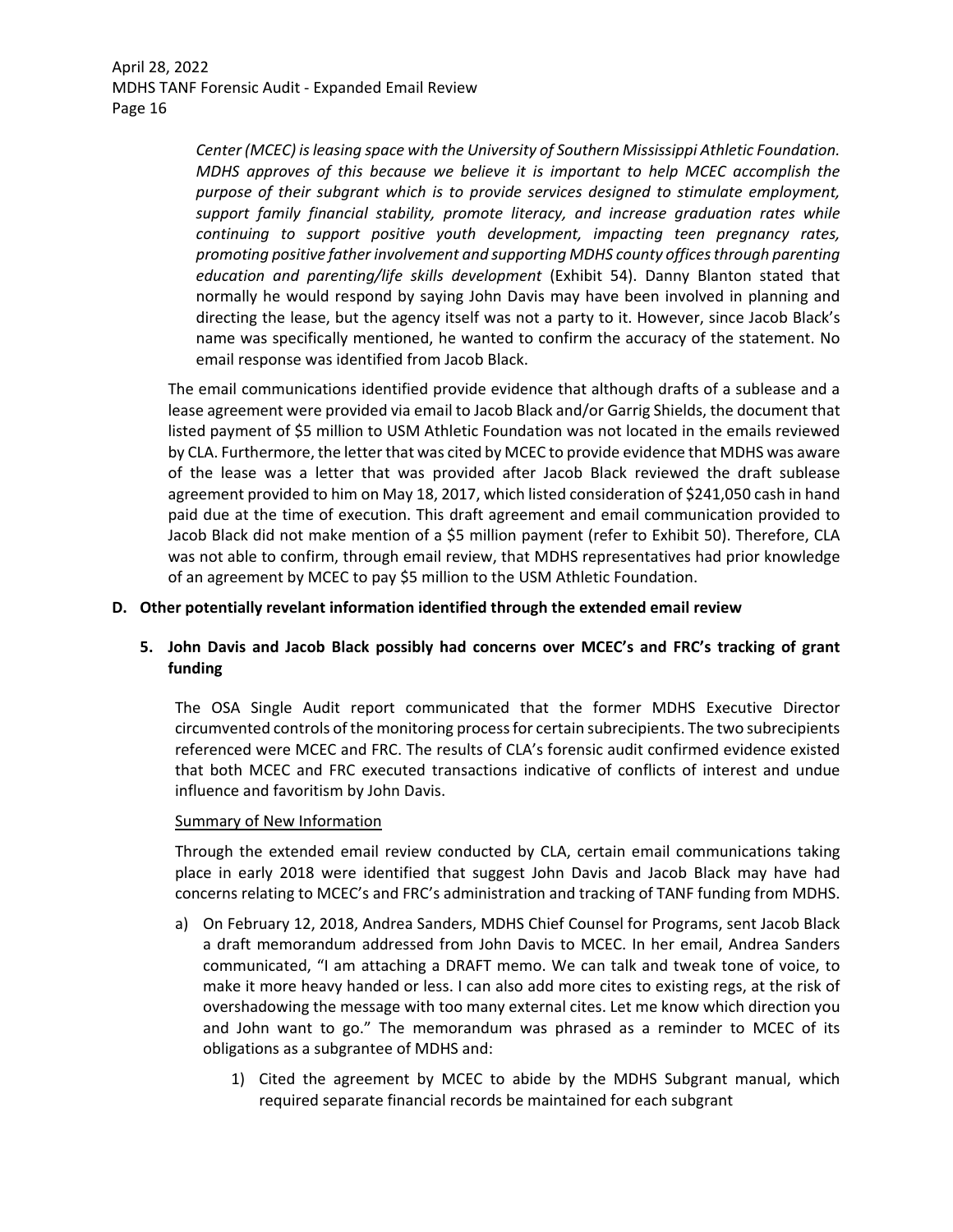- 2) Communicated that all funds obligated be used for the provision of "only such services authorized under this agreement," and in compliance with all controlling laws and regulations
- 3) Reminded MCEC to maintain all formalities of a separate entity, and that all funding provided to MCEC through MDHS is to be accounted for and used according to requirements of the agreement, Subgrant Manual, all federal regulations, and all controlling federal and state statutes
- 4) Reminded MCEC that any use of funding distributed by MDHS to benefit entities other than MCEC, or for a purpose other than contemplated by the agreement is strictly prohibited. Exhibit 55 contains this email and attachment as well as a second email with a revised memorandum.
- b) On February 15, 2018, Jacob Black emailed Zola Haralson, Assistant to the MDHS Executive Director, with finalized versions of the memorandum discussed above. Jacob Black communicated the need to prepare both documents for John Davis to sign. He also mentioned that they would need to mail hard copies and also email. Attached to this email were two memoranda, one addressed to MCEC and the other to FRC (Exhibit 56).

CLA did not identify any emails to show what prompted this letter or any specific deficiencies identified at that time by MDHS. CLA also did not identify any emails delivering the memorandum to MCEC or FRC. Because of the influence that John Davis exercised over these two subgrantees, even if concerns existed over the management of the grant funding, it is not evident that any steps were taken John Davis or Jacob Black to require MCEC or FRC to take specific corrective action to address any deficiencies or concerns purportedly prompting the memoranda. After this email and through December 2019 MDHS disbursed approximately \$31.1 million to MCEC and \$11.9 million to FRC.

**6. John Davis designated Chris Christmas, MDHS Director/Budgets and Accounting, to be the Director of the Contract Monitoring and Accountability Team for the subgrant contracts with MCEC and FRC** 

John Davis designated a Contract Monitoring and Accountability team for contracts related to the "gen+ Approach" with initial tasks to look at the contracts with FRC and MCEC.

a) On October 11, 2017, John Davis forwarded to Earl Scales (ESCAL@ago.state.ms.us) an email he had sent to Chris Christmas that stated, "In our ongoing efforts to formalize the organizational culture around the gen+ Approach we have an opportunity to strengthen the integrity and accountability within MDHS. Specifically, the gen+ Project Management Office (PMO) has been developing teams to address a unified, transparent and transformational approach to working with individuals and families. As such, you have been selected to be the Director of the Contract Monitoring and Accountability Team. This is not to be confused with what we do as and [sic] agency within our Division of Program Integrity or our Division of Internal Audit. I would like for you to include, at a minimum, Mr. Fredrick Ward, Deputy Administrator[,] and Mr. David Barton[,] Office Director. You may also consider including a representative from NSPARC for reporting purposes. You will be provided additional instructions during your meeting today with The Stephen Group, Mr. John Stephen and Mr. Brett DiBiase. Your initial task will be to look at the Contracts with Families First of North Mississippi and the Mississippi Community Education Center. Collectively known as the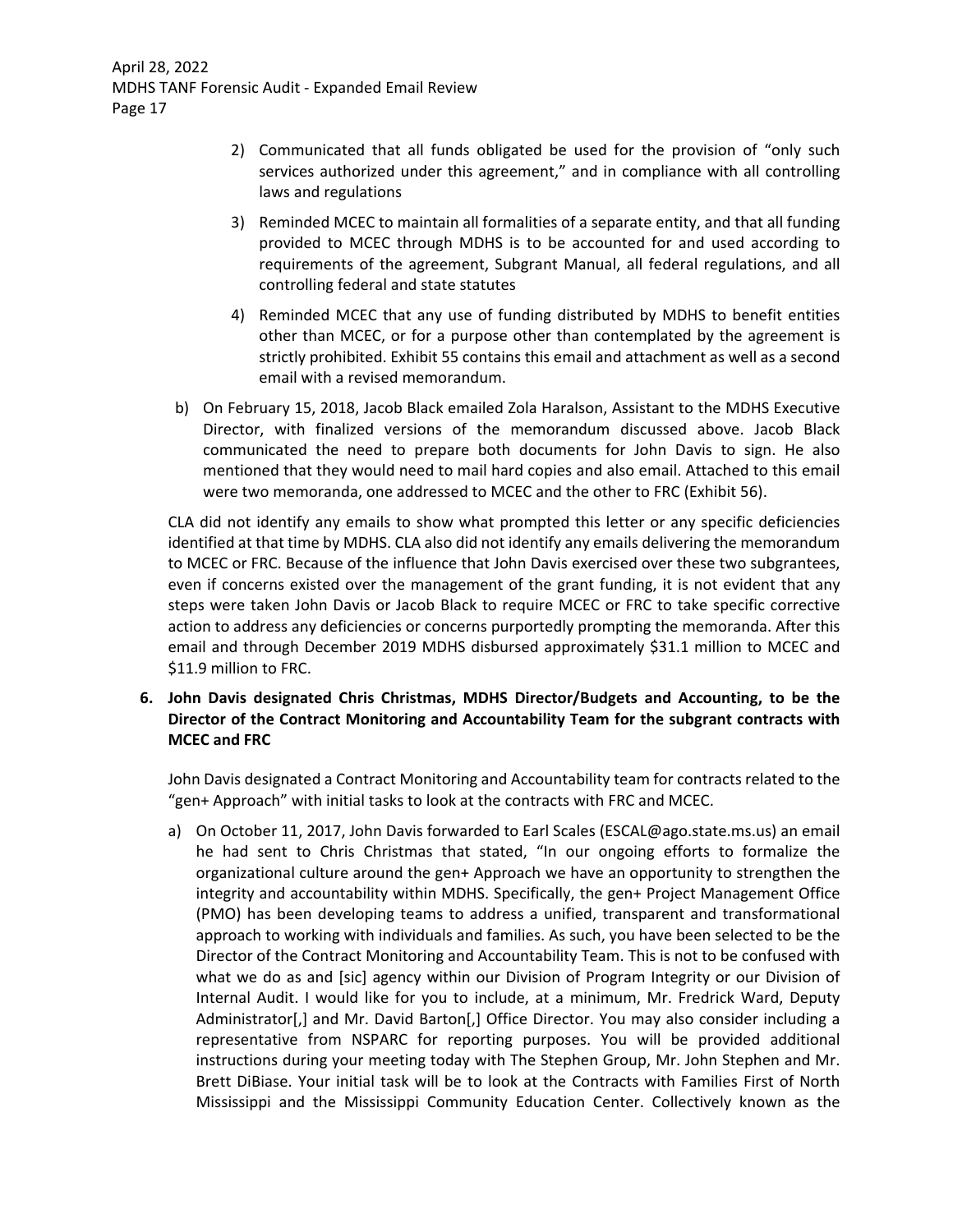Families First for Mississippi (FFFM). We need to ensure there are measurable outcomes and goals so that we can determine the desired results to assist families and children holistically find self-sufficiency. If we need to modify the current year contract, please feel free to do so. The expected date of delivery is November 15, 2017." Exhibit 57 includes this email.

b) On the same day, October 11, 2017, John Davis received a forwarded email from John Stephen, of The Stephen Group, that simply stated "FYI." The forwarded email was from John Stephen to Chris Christmas and mentioned looking forward to working with Chris Christmas through the "gen+ project management office." In the email to John Davis, John Stephen attached a sample of a contract monitoring tool and described it as a good template for Chris Christmas to develop internal monitoring tools (Exhibit 58).

There were no additional email communications identified relating to a Contract Monitoring and Accountability Team. It appears that some efforts were made by John Davis to exclude the subgrant agreements with FRC and MCEC from the standard review and monitoring process that the Division of Program Integrity or the Division of Internal Audit would perform.

## **7. John Davis directed MCEC to hire Kevin Myers to do work for MDHS because John Davis encountered obstacles with MDHS directly hiring Kevin Myers**

Email communications provide evidence of John Davis directing MCEC to hire an individual in order to circumvent the MDHS established procedures. Payments from MCEC to Kevin Myers were not previously discussed in CLA's reports. The emails below include the related details identified.

- a) On September 6, 2017, Chris Christmas asked Garrig Shields regarding a former Department of Public Safety ("DPS") employee they wanted to contract with for "HB 1099 conversion." Garrig Shields provided the name Kevin Myers and a phone number (Exhibit 59).
- b) On September 21, 2017, John Davis received a listing from Chip Butler, MDHS Deputy Executive Director of Administration, listing three options MDHS had to hire Kevin Myers: hire him as a state employee, bring him in as an independent contractor, or bring him in as a contract employee. Details related to each option were described in the email. Later that day, John Davis forwarded the email to Garrig Shields and Earl Scales (escal@ago.state.ms.us) and asked, "Can you help me understand this?" Exhibit 60 includes this email.
- c) On September 22, 2017, John Davis emailed Nancy New of MCEC the following: "I have a bunch of jackasses that work for me who want to make things complicated. Is there a way you can hire Kevin Myers and allow him to work with us on the Electronic Benefit Transfer EBT Project to connect the Department of Public Safety. This will provide a great opportunity for identity verification. Garrig had been working with him so, I am cc'ing him and will ask that he discuss this with you…" Exhibit 61 contains this email.

CLA is unable confirm whether MCEC hired Kevin Myers as an employee to perform work for MDHS; however, the MCEC general ledger shows that an individual listed as "M Kevin Myers" began receiving payroll direct deposit paymentsfrom MCEC approximately three weeks afterJohn Davis requested that MCEC hire Kevin Myers. The first payroll direct deposit to "M Kevin Myers" was on October 13, 2017, and the payments continued through December 31, 2019. The total paid (including payroll expenses) was \$187,257.54, with \$30,949.36 charged to SSBG (May to September 2018) and the remaining \$156,308.18 charged to TANF from October 2017 to May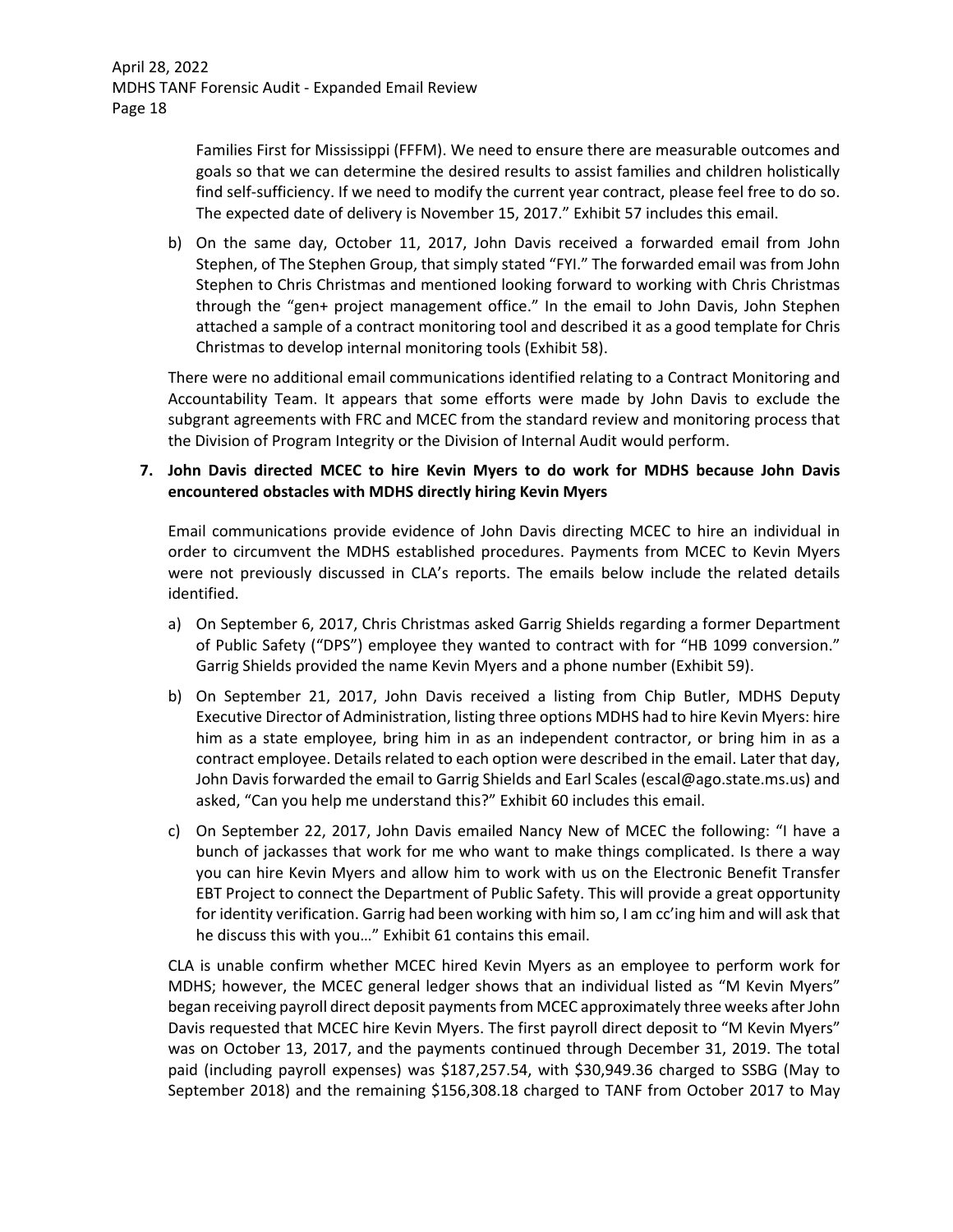2018 and again from September 2018 to December 2019. Attachment 01 includes a listing of these direct deposit payments for reference. The email communications provide evidence of John Davis circumventing the MDHS established procedures for the hiring of employees and/or vendors by directing MCEC to hire an individual to perform work that would be directed by MDHS. CLA is not able to confirm whether the individual was actually hired by MCEC and whether this individual performed work for either MDHS or MCEC.

## **8. The 2019 agreement with Institutions of Higher Learning for the Complete to Compete program may have included \$447,000 for the execution of the Law of 16 Leadership Class**

The CLA *Procedures & Results report*, on page 60, listed as unallowable disbursements of \$3,042,251 paid to Institutions of Higher Learning ("IHL") for a program named Complete 2 Compete ("C2C"). The disbursements were deemed unallowable because the scope of work did not align with the TANF objective of serving needy families. A Memorandum of Understanding (MOU) located for this program communicated a performance period from January 1, 2017, to January 31, 2019. There were payments totaling \$984,663 made by MDHS past January 2019, and for those payments selected for testing past January 2019, MDHS was not able to locate a related MOU. However, the related invoices indicated C2C for project dates spanning from February 1, 2019, to January 31, 2020.

### Summary of new Information

Emails identified discuss a tentative agreement for C2C for an additional three‐year period, which includes \$467,000 related to teaching the Law of 16 curriculum to the C2C leadership. Based on the testing performed by CLA, it does not appear that the payments made by MDHS to IHL through November 2019 related to the three‐year MOU being discussed in the identified emails. The email communications listed below provide relevant information.

- a) On June 27, 2019, Stephanie Bullock, IHL, emailed John Davis a funding request. "Please find attached a revised funding request with revisions reflecting an ask of \$2 million each year for 3 years. Four hundred and forty‐seven thousand dollars was added for the execution of the Law of 16 Leadership Class to C2C staff, coaches, and graduates per your suggestion." Exhibit 62 includes this email.
- b) On July 9, 2019, Stephanie Bullock emailed Zola Haralson to inquire if there was anything that might be done to expedite the request for the \$2 million contract before John Davis was officially retired. Zola Haralson responded that she would make sure that John Davis saw the email. On July 19, 2019, Stephanie Bullock once again email Zola Haralson to check on the request (Exhibit 63).
- c) On July 23, 2019, Casey Prestwood, IHL, emailed John Davis and Zola Haralson to congratulate John Davis on his retirement and to ask, "I'm wondering if your staff can begin the contract [MOU] process so that it will be ready for the next MDHS Executive Director to sign when he/she comes on board?" Exhibit 64 contains this email. CLA did not locate a response to this email.

Based on the documentation available to CLA, CLA is unable to determine whether the above MOU was executed and payments were made by MDHS. These emails are communicated here so that MDHS can, if needed, determine whether the above discussed MOU was executed and, if executed, whether TANF continued to be the source of funding. As mentioned, CLA identified the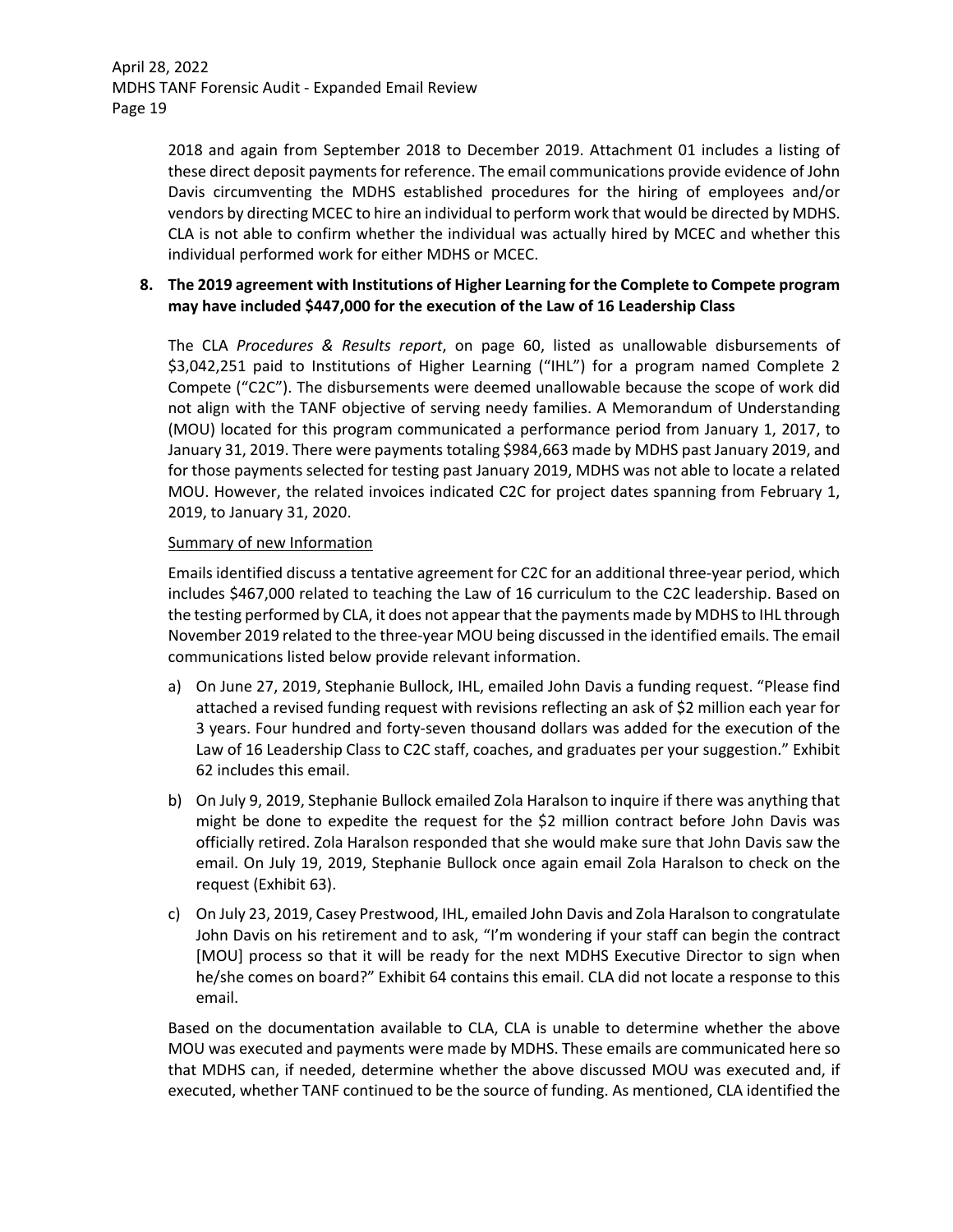disbursements made to IHL for the C2C program as unallowable as the scope did not align with the TANF objective of serving needy families. Additionally, the Law of 16 leadership program is not a TANF specific training program and would generally not be allowable under TANF guidelines.

## **9. MDHS awarded non‐TANF grants to Warren Washington Issaquena Sharkey Community Action Agency after receiving notice from FRC of allegations of fraud by WWISCAA in relation to the TANF grant awarded to it by FRC**

CLA's *Findings of Possible Fraud, Waste & Abuse* report communicated, beginning on page 81, that FRC sent an email to John Davis on April 25, 2017, regarding fraud concerns with Warren Washington Issaquena Sharkey Community Action Agency ("WWISCAA"). The email explained, "based on the information gathered from a thorough review and follow‐up written reports that were submitted by WWISCAA, site visits with multiple parties, we are convinced of the noncompliance of WWISCAA, Inc." The email also contained an attached letter addressed from FRC to WWISCAA whereby FRC terminated the grant agreement and formally requested repayment of the \$49,190 disbursed under the grant. The letter communicated that it was FRC's firm belief that minimal services, if any, had been performed and that the veracity of nearly all documentation submitted as part of the monthly progress report was in question. In her email to John Davis, with a copy to Jacob Black, Christi Webb described the allegations of fraud (Exhibit 65).26

### Summary of New Information

The emails below indicate that John Davis forwarded the email and attachment to two employees of MDHS; however, CLA could not locate a response from John Davis to identify what action, if any, was taken by MDHS based on this information. Additionally, CLA identified email communications related to additional grants issued by MDHS to WWISCAA after John Davis received notice from FRC of allegations of fraud by WWISCAA in relation to the TANF grant awarded to it by FRC.

- a) On April 25, 2017, John Davis forwarded the email and letter he had received from FRC to Lyndsy Irwin, MDHS Chief of Staff to Deputy of Programs, and copied Jacob Black. In this email John Davis stated, "This is the situation I was describing. You do not have to share all the details with Sen. Simmons...just wanted him to be aware of the issue since it is in his district. We can discuss further tomorrow." Exhibit 66 contains the email.
- b) CLA identified several email communications containing DocuSign tasks that related to approval of grants issued by MDHS to WWISCAA as follows:
	- 1) September 26, 2018: 2018 DOE Weatherization grant effective October 1, 2018, for \$236,434 (Exhibit 67)
	- 2) December 3, 2018: 2019 Low‐Income Home Energy Assistance Program (LIHEAP) grant effective January 1, 2019, for \$1,840,215 (Exhibit 68)
	- 3) September 7, 2019: 2019 Department of Energy (DOE) Weatherization grant modification effective September 1, 2019, for \$291,773 (Exhibit 69)

<sup>26</sup> This email is included in Exhibit 150 of CLA's *Findings of Possible Fraud, Waste & Abuse* report.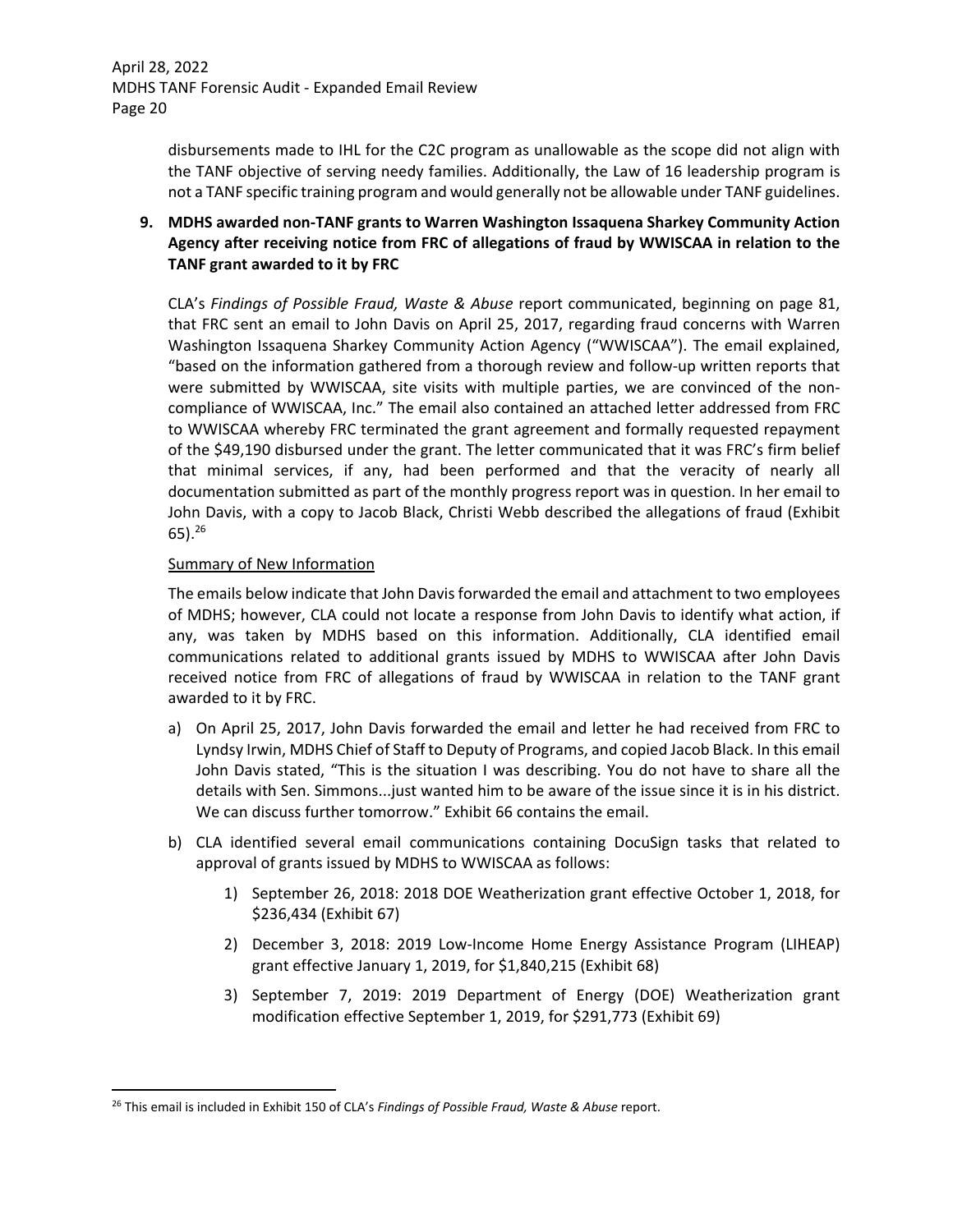4) October 25, 2019: 2020 grant (grant agreement was not attached to this DocuSign task); Exhibit 70 includes this email.

The specific concerns communicated by FRC related to the work WWISCAA was to perform with the TANF funding. The location of the concerns was the center located in Myersville, Mississippi. CLA discussed the issuance of the above listed grants to WWISCAA with MDHS. MDHS informed CLA that it is statutorily required to issue grants to WWISCAA and that there is no competitive processto award these grants. CLA communicatesthe information identified for MDHS reference.

### **E. Excessive travel costs**

## **1. Excessive travel costs were identified for John Davis, Jacob Black, Ted DiBiase Jr. and others**

CLA's *Findings of Possible Fraud, Waste & Abuse* report communicated the following related to excessive travel costs:<sup>27</sup>

- Beginning on page 47, CLA described evidence of first-class travel for Brett DiBiase from February 11, 2019, through June 5, 2019. The purpose of the travel was related to his stay at Rise Malibu, a luxury rehabilitation facility in Malibu, CA. Exhibit 71 includes this attachment and emails.<sup>28</sup>
- Page 54 communicated confirmation of a Premier hotel room reservation for Ted DiBiase, Jr. for a one‐day stay at Trump International Hotel Washington, D.C. with arrival date of June 20, 2019, and departure date of June 21, 2019. This email communication isincluded as Exhibit  $72.^{29}$  A separate email contained a similar reservation for John Davis. Corresponding airline confirmations listed first-class flights (Exhibit 73).<sup>30</sup>
- Footnote 62 on page 54 communicated similar sets of reservations of premier room and first-class flights to Washington, D.C. were identified for John Davis and Ted DiBiase, Jr. in September 2018, December 2018, and February 2019 (Exhibit 74).<sup>31</sup>
- Page 57 communicated that based on the testing performed for travel costs, CLA identified two transactions related to first‐class flights paid for John Davis and for Jacob Black for departure on May 20, 2018. Exhibit 75 contains these confirmations.<sup>32</sup> CLA

<sup>&</sup>lt;sup>27</sup> According to MDHS travel policies, the DFA's State Travel Policy rules and regulations will be adhered to by MDHS employees when traveling on official business for the state. According to the DFA website, first class airfare tickets are not allowable without a completed eWaiver Request Form and approval from the State Travel Office. According to 2 CFR § 200.475(e)(1) Commercial Air Travel, "Airfare costs in excess of the basic least expensive unrestricted accommodations class offered by commercial airlines are unallowable except when such accommodations would: (i) Require circuitous routing; (ii) Require travel during unreasonable hours; (iii) Excessively prolong travel; (iv) Result in additional costs that would offset the transportation savings; or (v) Offer accommodations not reasonably adequate for the traveler's medical needs. The non‐Federal entity must justify and document these conditions on a case-by-case basis in order for the use of first-class or business-class airfare to be allowable in such cases."

<sup>28</sup> This attachment and related emails were included as Attachment 03 and Exhibit 069 in the *Findings of Possible Fraud, Waste & Abuse* report.

<sup>29</sup> This email communication was included as Exhibit 087 in the *Findings of Possible Fraud, Waste & Abuse* report.

<sup>30</sup> These airline confirmations were included as Exhibit 088 in the *Findings of Possible Fraud, Waste & Abuse* report.

<sup>31</sup> These reservations were included as Exhibit 089 in the *Findings of Possible Fraud, Waste & Abuse* report.

<sup>32</sup> The *Findings of Possible Fraud, Waste & Abuse* report included these confirmations as Exhibit 091.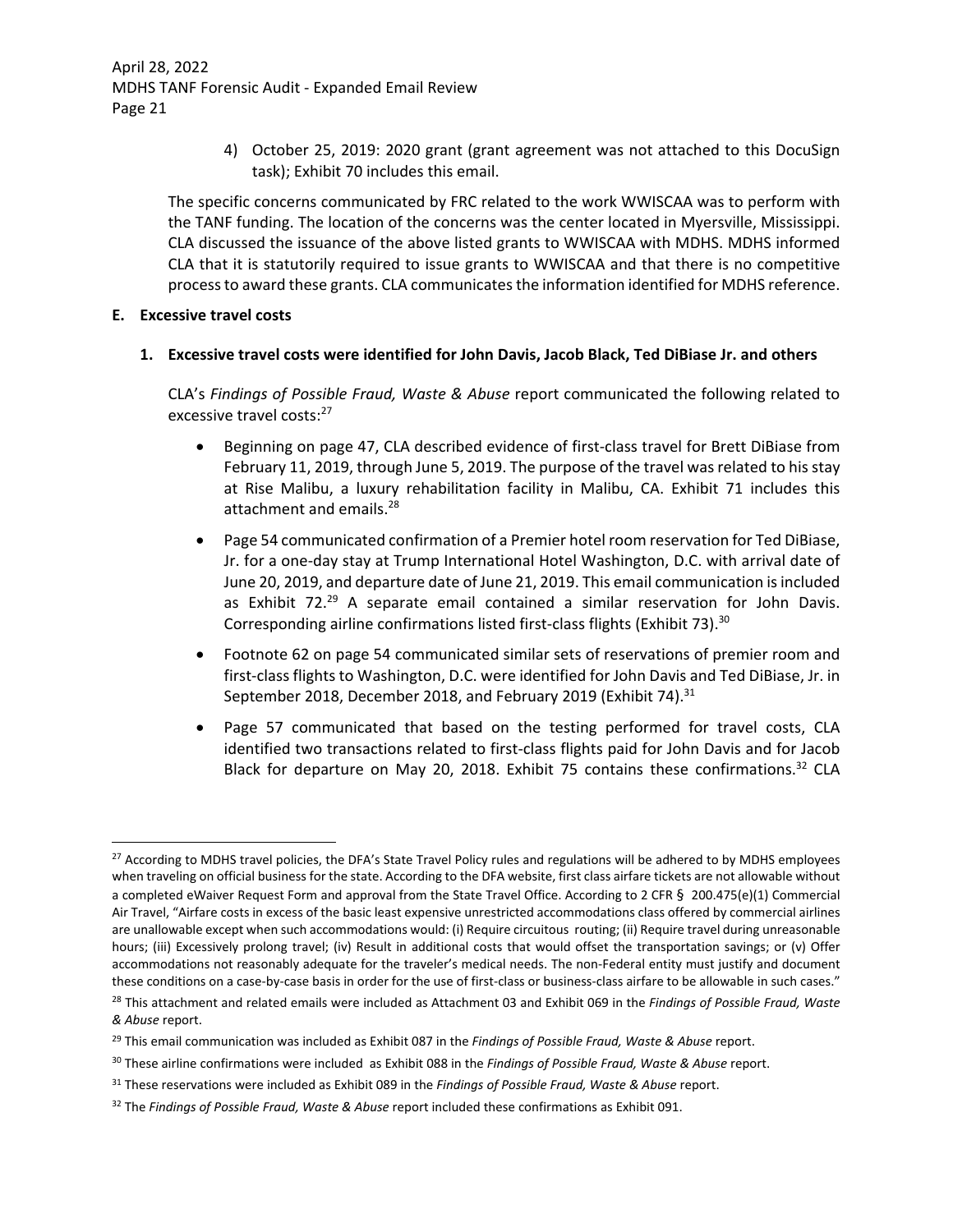> additionally communicated that two additional transactions for Premium Economy class tickets for John Davis charged to TANF were identified.

CLA's *Findings of Possible Fraud, Waste & Abuse* report communicated that expanded testing would be necessary to determine the full extent of additional airfare upgrade charges as additional charges for business class and potential seat upgrades were identified while reviewing the credit card statements and attached itineraries that were not included in the sample selected.

### Summary of New Information

MDHS requested that CLA include in its expanded review of email communication searches for key words related to travel to identify instances of excessive cost for airfare or hotel stays. CLA identified 100 transactions related to excessive travel cost. These excessive travel costs included flights, hotels, and a restaurant transaction. Because email review was used to identify these travel instances, not all of the travel instances identified listed a cost and form of payment. For example, if only an airline reservation was identified, the cost and form of payment was not listed. The bullets below provide additional details.

*No payment amount or form of payment identified (8 transactions)*

CLA identified eight airline reservations listing Premium Economy seats, but not listing cost or form of payment. These were six instances for John Davis and two instances for Jacob Black.<sup>33</sup> Without the amount and form of payment for these identified transactions, CLA is unable to quantify the amount of these transactions and determine whether MDHS or a subgrantee paid for these costs.

*No form of payment identified (17 transactions)*

Sixteen hotel confirmations/reservations were identified that listed cost for other than standard rooms(king studio suites, deluxe room,senate executive suites, executive room, etc.), but no form of payment was listed. This included eight confirmations/reservations for John Davis and eight for Ted DiBiase, Jr. (Exhibit 72).<sup>34</sup> One airline reservation listing the cost for Preferred seats was identified, but no form of payment. Without the form of payment, CLA is unable to confirm whether MDHS or a subgrantee paid for these costs.

*Payment amount and form of payment identified (75 transactions)*

A total of 75 transactions were identified that listed the payment amount and the form of payment. This included 73 transactions for flights , 1 transaction for hotels, and 1 transaction for a restaurant. The 75 transactions identified included 15 transactions communicated in the CLA's *Findings of Possible Fraud, Waste & Abuse* report and are included within this analysis to communicate more complete information.

<sup>33</sup> For one flight reservation for Jacob Black, the cost was not identified through an electronic receipt, but the travel was included in the Avanti report. This instance remained in this category as the electronic receipts were used to populate the amounts. This transaction was not paid with TANF funds.

<sup>34</sup> One of the hotel reservationsfor Ted DiBiase, Jr. wasincluded in the *Findings of Possible Fraud, Waste & Abuse* report as Exhibit 069.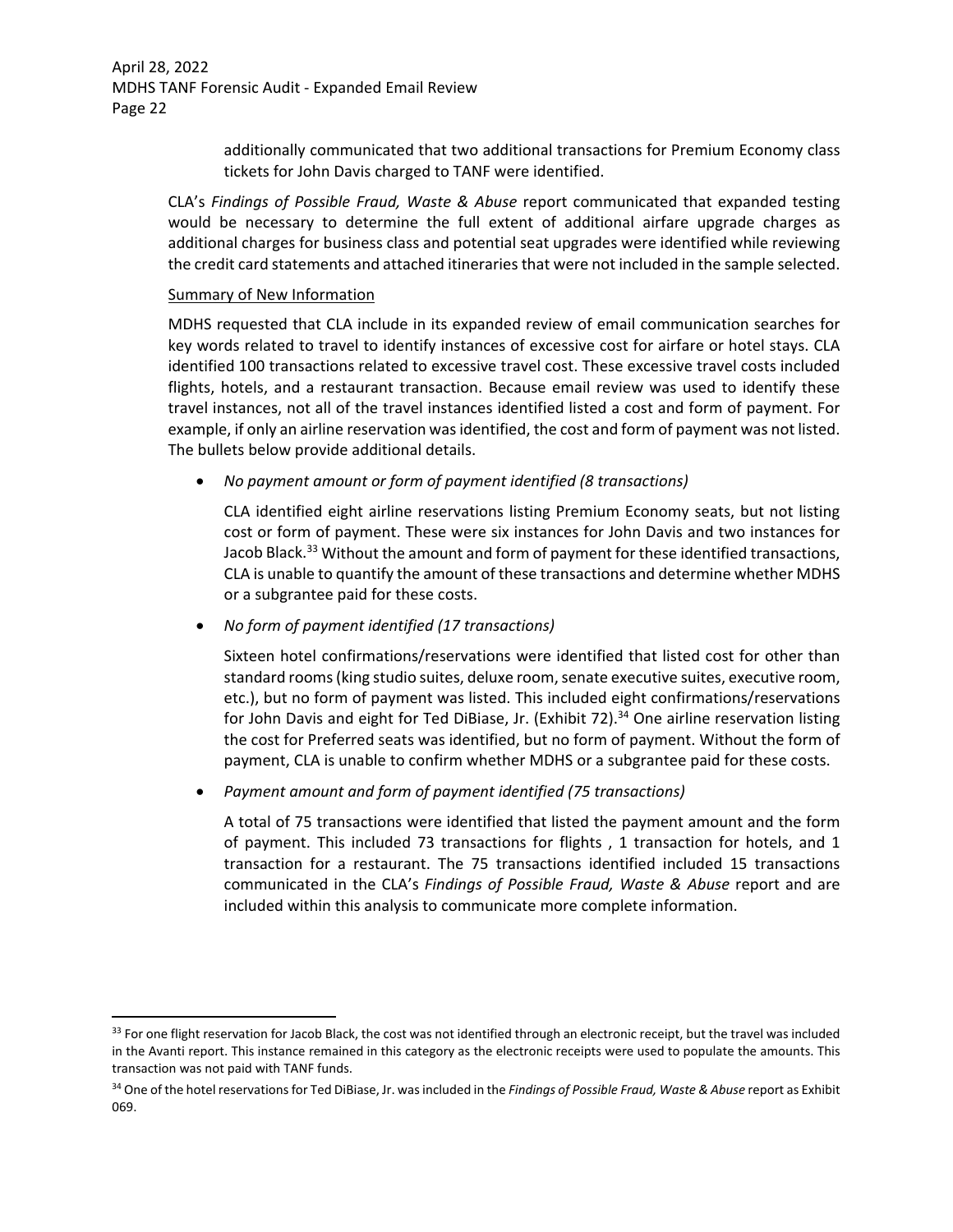Attachment 02 includes a listing of all identified transactions sorted by date and includes the individual name, type of travel expense, dates, cost, form of payment, and additional relevant information.35

## *Likely credit card holder for form of payment*

Table 1 lists the excessive travel for which a form of payment was identified (75) and those for which no form of payment was identified  $(17).$ <sup>36</sup> The forms of payment are discussed immediately below Table 1 as it relates to the likely holder of the credit card used. A more comprehensive discussion for the travel by person is included subsequently. CLA has listed the entirety of the associated cost as it is unable to determine retrospectively the cost of an economy airfare ticket or standard hotel room.

| No. | <b>Credit Card/Beneficiary</b> | <b>Total by Credit Card/</b> | <b>Count by Credit</b> | <b>Likely Credit Card</b>         |
|-----|--------------------------------|------------------------------|------------------------|-----------------------------------|
|     |                                | by Beneficiary               | Card/By Beneficiary    | Holder                            |
| (1) | <b>VISA 1416</b>               | \$<br>21,377.25              | 26                     | <b>MDHS Travel Office</b>         |
|     | John Davis                     | 11,250.99                    | 14                     |                                   |
|     | Jacob Black                    | 6,901.00                     | $\overline{7}$         |                                   |
|     | <b>Brett DiBiase</b>           | 3,225.26                     | 5                      |                                   |
| (2) | <b>AMEX 8000</b>               | \$<br>15,862.39              | 20                     | Ted DiBiase, Jr. <sup>37</sup>    |
|     | Ted DiBiase, Jr.               | 9,770.86                     | 12                     |                                   |
|     | John Davis                     | 6,091.53                     | 8                      |                                   |
| (3) | AMEX X009                      | \$<br>14,008.91              | 11                     | <b>MCEC</b>                       |
|     | <b>Brett DiBiase</b>           | 11,087.16                    | 8                      |                                   |
|     | Leah DiBiase                   | 1,614.00                     | 1                      |                                   |
|     | John Davis                     | 1,107.75                     | $\mathbf{1}$           |                                   |
|     | Kevin Myers                    | 200.00                       | $\mathbf{1}$           |                                   |
| (4) | <b>Unknown</b>                 | \$<br>12,984.71              | 17                     | Form of Payment Not<br>Identified |
|     | Ted DiBiase, Jr.               | 6,066.85                     | 8                      |                                   |
|     | John Davis                     | 5,961.23                     | 8                      |                                   |
|     | <b>Brett DiBiase</b>           | 956.63                       | $\mathbf{1}$           |                                   |
| (5) | AMEX X000                      | \$<br>7,246.20               | 10                     | Ted DiBiase, Jr. <sup>37</sup>    |
|     | John Davis                     | 3,623.10                     | 5                      |                                   |
|     | Ted DiBiase, Jr.               | 3,623.10                     | $\overline{5}$         |                                   |
| (6) | <b>AMEX 1001</b>               | \$<br>2,115.20               | 3                      | <b>MCEC</b>                       |
|     | <b>Brett DiBiase</b>           | 2,115.20                     | 3                      |                                   |
| (7) | <b>AMEX 2009</b>               | \$<br>2,018.62               | $\overline{2}$         | <b>MCEC</b>                       |
|     | Kevin Myers                    | 1,034.62                     | $\mathbf{1}$           |                                   |
|     | <b>Brett DiBiase</b>           | 984.00                       | 1                      |                                   |
| (8) | <b>AMEX 1005</b>               | \$<br>1,366.60               | $\mathbf{1}$           | Ted DiBiase, Jr.                  |
|     | Ted DiBiase, Jr.               | 1,366.60                     | 1                      |                                   |
| (9) | <b>VISA 8367</b>               | \$<br>358.94                 | $\overline{2}$         | <b>John Davis</b>                 |
|     | John Davis                     | 358.94                       | $\overline{2}$         |                                   |
|     | <b>Total</b>                   | \$<br>77,338.82              | 92                     |                                   |

#### **Table 1: Credit Cards Used for Travel**

<sup>35</sup> Attachment 02 also includes a cross reference to the specific samples discussed within the *Activity by travel beneficiary* section below. All attachments in the "Excessive travel costs" section of this report include the transactions sorted chronologically by flight departure date or hotel check‐in date.

<sup>&</sup>lt;sup>36</sup> The calculation is as follows: 17 no form of payment identified plus 75 for those that a form of payment was identified (17+75=92).

<sup>&</sup>lt;sup>37</sup> Some of the expenses incurred on this credit card appear to have been reimbursed by MCEC to Ted DiBiase, Jr. by MCEC.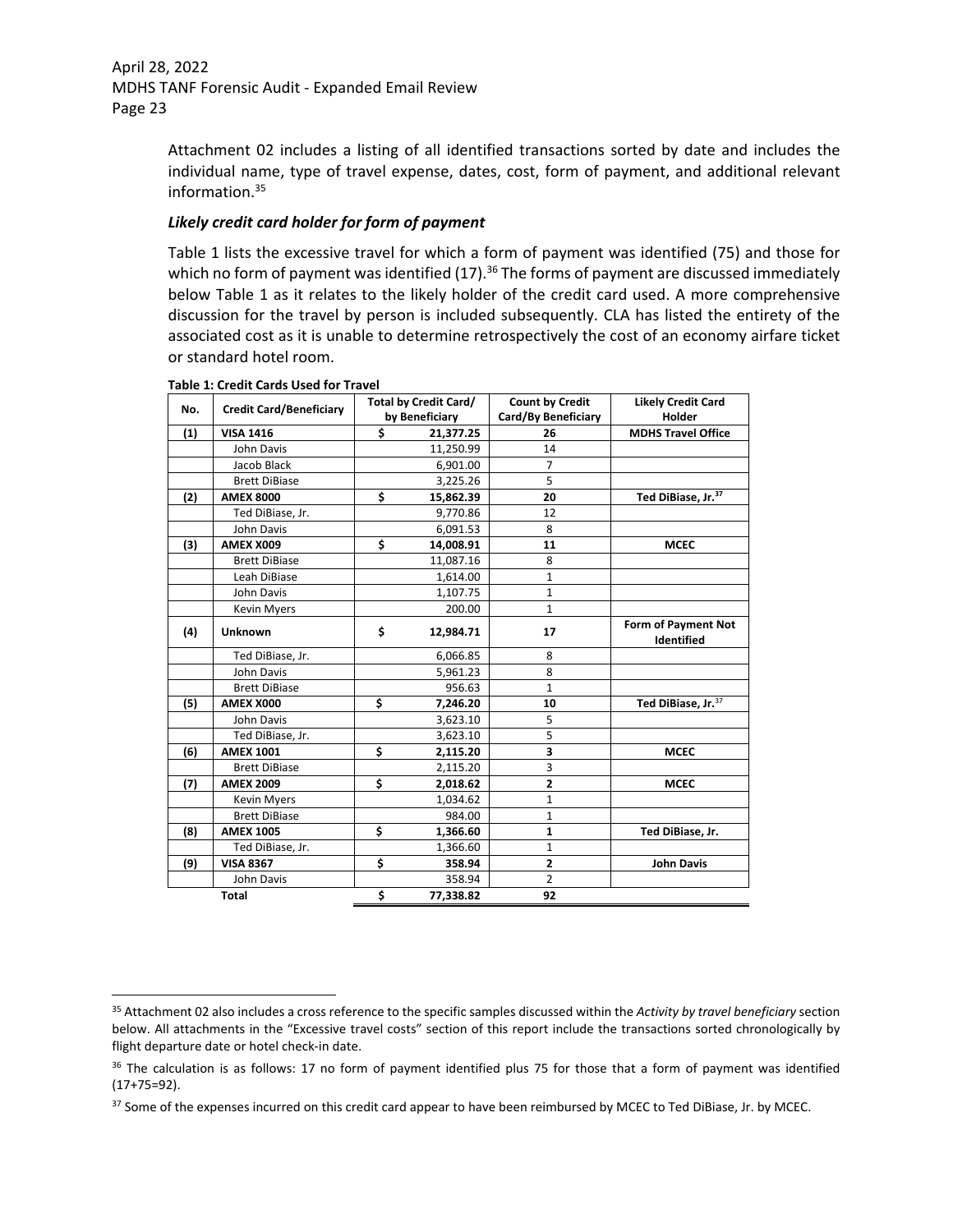## **(1) VISA 1416**

Electronic invoices, eTicket receipts, flight reminders, and travel authorization forms were identified for 26 separate travel‐related transactions totaling \$21,377.25 paid with Visa card number ending 1416 (Visa 1416) that were considered excessive travel costs. CLA confirmed that credit card Visa 1416 is an MDHS credit card that was used by the MDHS travel department. A travel authorization document was identified for 11 of these transactions and corresponding Travel Vouchers were identified for 7 of these transactions. Attachment 03 includes a listing of these travel instances by individual and lists whether a related Travel Authorization and Travel Voucher was identified. The attachment also includes a list of the excessive travel costs paid with TANF funds and a separate list of those travel costs not paid with TANF funds.

### Charged to TANF

Two of the transactions charged to the Visa 1416 card were included in CLA's *Findings of Possible Fraud, Waste & Abuse* report as first‐class flights paid with TANF funds for John Davis and Jacob Black at a cost of \$1,366.60 each. Seven other transactions for First Class, Premium Economy, Delta Comfort+, and Preferred seats were identified to have also been paid for with the MDHS Visa credit card and charged to TANF.

### Not Charged to TANF

Seventeen other transactions were identified for flights charged to the MDHS credit card Visa 1416 that did not appear to have been recorded as a TANF transaction. Thisincluded one first‐ class flight for John Davis and 15 charges for Preferred seats, Premium seats, and Premium Economy seats for John Davis, Brett DiBiase, Jacob Black.<sup>38</sup>

### Matching to Avanti Vendor Activity by Passenger

MDHS provided CLA a *Vendor Activity by Passenger* report it obtained from Avanti Travel, the travel agency used by MDHS to book travel for MDHS. CLA used these reports to attempt to match the airfare paid for with the credit card VISA 1416. Not all of the flights booked were listed in the Avanti *Vendor Activity by Passenger* report. There were five flights that were identified for John Davis as being paid for with the MDHS Visa credit card that were not listed in the Avanti *Vendor Activity by Passenger* report.39

### **(2) AMEX 8000**

Excessive travel costs include 20 transactions totaling \$15,862.39 paid with credit card American Express number ending 8000 (AMEX 8000). All of these transactions benefitted Ted DiBiase, Jr. and John Davis. Three of these transactions related to first class flights to Washington, D.C. for John Davis (Exhibit 74).<sup>40</sup> The remaining 17 transactions related to first

<sup>38</sup> This category also includes one Economy seat purchased for John Davis because payment for a previously booked flight had been made.

<sup>39</sup> All flights booked for Jacob Black and Brett DiBiase that were paid with the Visa 1416 were listed in the Avanti *Vendor Activity by Passenger* report.

<sup>40</sup> This documentation was included in the *Findings of Possible Fraud, Waste & Abuse* report as Exhibit 089.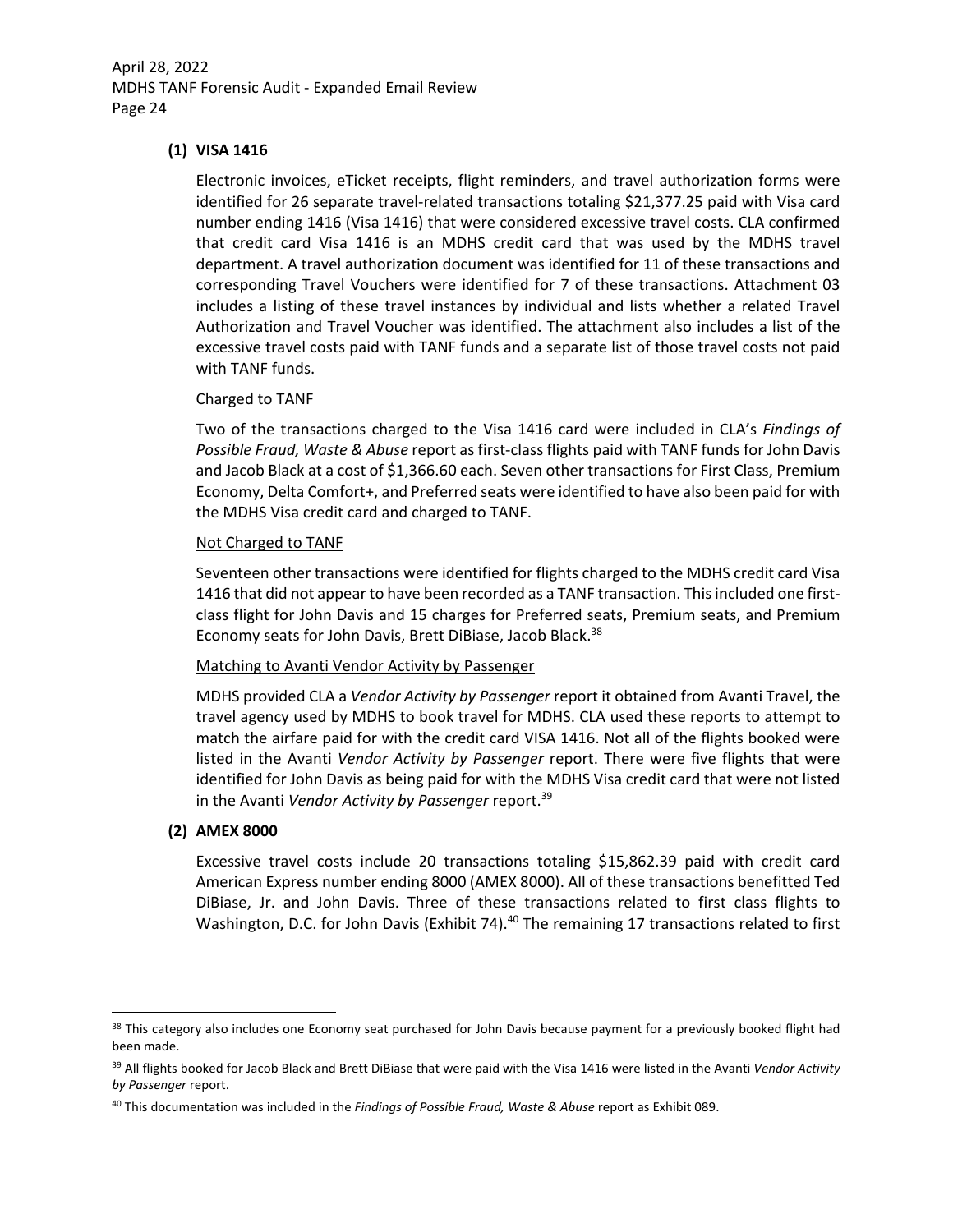> class flights, preferred seats, Delta Comfort+, as well as one hotel stay for a double grand suite, and a restaurant charge.<sup>41</sup>

> CLA was unable to confirm the holder of this credit card; however, based on an email communication from Zola Haralson to Anne McGrew it appears that the credit card was held by Ted DiBiase, Jr. On February 20, 2019, Zola Haralson emailed Anne McGrew, "attached are travel expenses incurred by Ted for reimbursement." Exhibit 76 includes this email. CLA reviewed the general ledger of MCEC and confirmed that three of the charges for credit card AMEX 8000 were listed in the MCEC general ledger as a reimbursement to Ted DiBiase, Jr. Based on this information it appears that Ted DiBiase Jr. was the holder of this credit card and that he received a reimbursement from MCEC for at least three of these transactions. For this reason, it is believed that TANF funds were used to pay for these costs. Attachment 04 contains a listing of these travel instances.

### **(3) AMEX X009**

Trip confirmations and travel receipts were identified for eleven transactions totaling \$14,008.91 paid with credit card American Express number ending X009. One transaction was for John Davis, one for Kevin Myers, and the remaining for Brett DiBiase and his wife Lea DiBiase. The transactions for Brett and Lea DiBiase are included in Exhibit 71.<sup>42</sup>

All of these transactions were identified in the MCEC general ledger listed as an American Express credit card charge. For this reason, it appears that this was an MCEC credit card and therefore paid with TANF funds. Attachment 05 shows a listing of these travel instances

### **(4) Unknown**

Seventeen transactions identified for excessive travel costs did not list a form of payment. For this reason, CLA is unable to determine what form of payment was used, the agency that ultimately bore the cost for these excessive travel cost transactions, and whether the costs were paid with TANF funds. Attachment 17 includes a listing of these travel instances.

### **(5) AMEX X000**

Trip confirmations were identified for ten transactions totaling \$7,246.20 related to first class flights and upgrades for Ted DiBiase, Jr. and John Davis with credit card AMEX X000. Two of these transactions related to first‐class flights previously reported by CLA to MDHS (Exhibit  $73)$ .  $43$ 

CLA was unable to confirm the holder of this credit card; however, based on an email communication from Zola Haralson to Anne McGrew, it appears that this credit card was held by Ted DiBiase, Jr. On June 12, 2019, Zola Haralson emailed Anne McGrew, "attached are travel expenses for Ted to be reimbursed." Exhibit 77 includes this email. The expense reimbursement request and attached receipts listed travel expenses for both Ted DiBiase, Jr. and John Davis. From the ten transactions identified for this credit card, four transactions, two for John Davis and two for Ted DiBiase, Jr., were traced to the MCEC general ledger,

 $41$  The restaurant charge was identified as an excessive cost due to the excessive gratuity amount and is discussed in the Activity by travel beneficiary section.

<sup>42</sup> This documentation was included in the *Findings of Possible Fraud, Waste & Abuse* report as Exhibit 069.

<sup>43</sup> This documentation was included in the *Findings of Possible Fraud, Waste & Abuse* report as Exhibit 088.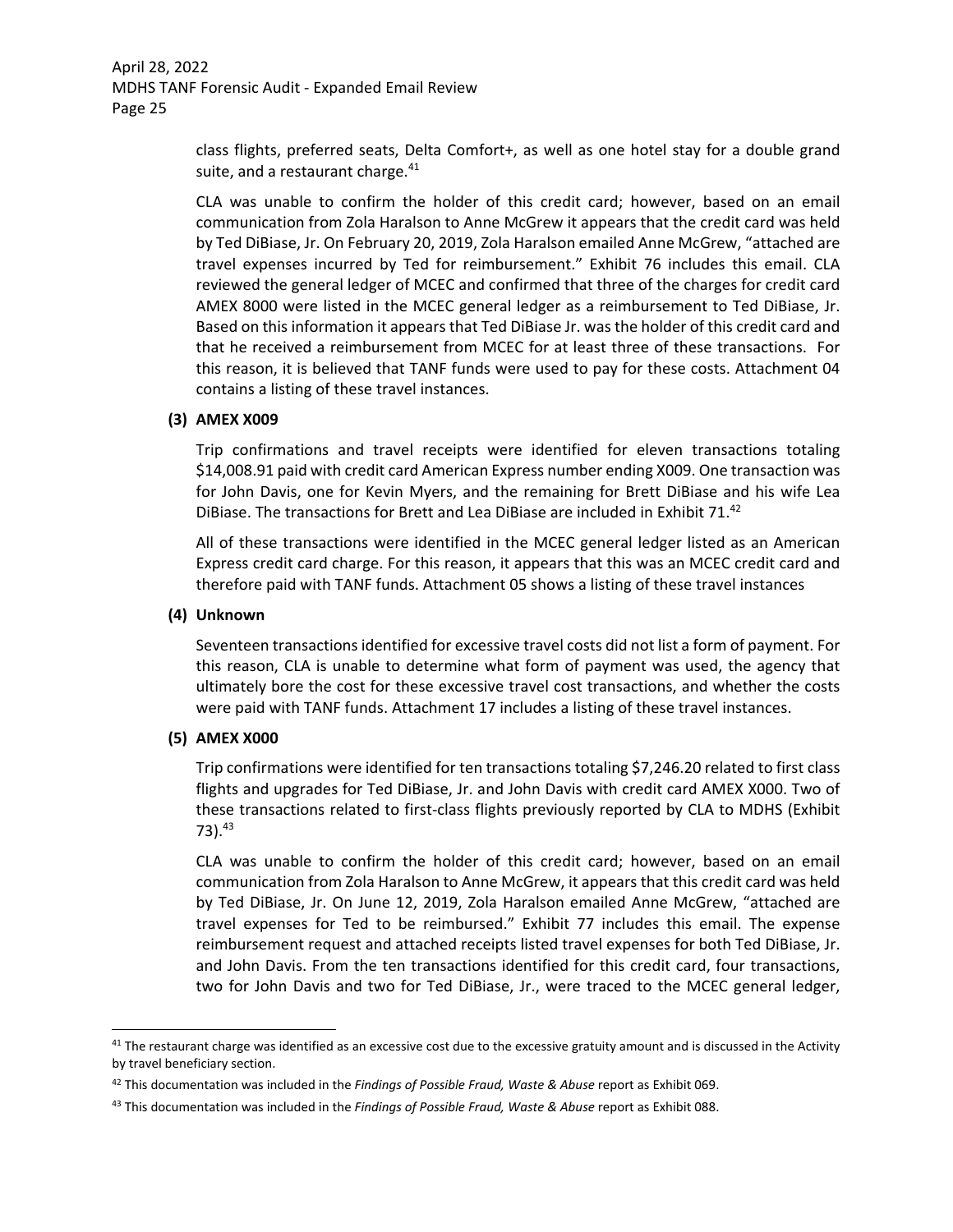> indicating payment was made with TANF funds. The remaining six transactions could not be located in the MCEC general ledger. It is possible that this credit card listed as AMEX X000 is the same credit card as the AMEX 8000 discussed above. Based on the fact that the MCEC general ledger listed at least four transactions as a reimbursement to Ted DiBiase, Jr., it appears that Ted DiBiase, Jr. was the holder of this credit card and that he received a reimbursement from MCEC for at least four of these transactions. Attachment 06 contains a listing of these travel transactions.

## **(6) AMEX 1001**

Flight receipts and electronic confirmation were identified for Delta Comfort+ and Preferred seats for three transactions totaling \$2,115.20 charged to credit card American Express number ending 1001 (AMEX 1001). All three transactions benefitted Brett DiBiase.

Email communication from Zola Haralson to Anne McGrew on December 17, 2018 stated, "plane ticket receipt for Brett to Houston, Texas." Exhibit 78 includesthis email. CLA identified all three charges to credit card AMEX 1001 in the MCEC general ledger listed as credit card expense. For this reason, it appears that AMEX 1001 was an MCEC credit card and thus paid with TANF funds. Attachment 07 includes a listing of these travel transactions.

## **(7) AMEX 2009**

Trip confirmation and travel receipts were identified for Delta Comfort+ and Preferred Seats for two transactions charged to credit card AMEX 2009. One transaction benefited Brett DiBiase and the other Kevin Myers.

Email communication from Zola Haralson to Anne McGrew on June 18, 2019 stated, "airfare receipts, below and attached, for Kevin Myers to Washington, DC, 6‐19‐19." Exhibit 79 includes this email. CLA identified the two charges to credit card AMEX 2009 in the MCEC general ledger listed as credit card expense. For this reason, it appears that AMEX 2009 was an MCEC credit card, and these travel costs were therefore paid with TANF funds. It is possible that the AMEX 2009 credit card is the same as the AMEX X009 credit card discussed in (3) above. Attachment 08 shows a listing of these travel transactions.

## **(8) AMEX 1005**

An electronic invoice was identified for a first-class flight for Ted DiBiase, Jr. charged to credit card American Express number ending 1005 (AMEX 1005) for \$1,366.60. The travel was booked by Andrea Patrick, an MDHS employee in the Office of Travel, who forwarded the travel information to John Davis on May 18, 2018 (Exhibit 80). However, no additional information was located to identify the card holder for AMEX 1005. An MDHS Travel Voucher was not identified for this travel and a matching transaction amount was not located in the MCEC general ledger; therefore, it is not known whether these expenses were paid with TANF funds.44 Attachment 09 contains this transaction.

## **(9) VISA 8367**

Two receipts were identified for two flight upgrades for John Davis that were paid with credit card Visa number ending 8367 (Visa 8367). The original travel arrangement was for economy

<sup>44</sup> CLA also reviewed the Heart of David general ledger and the FRC general ledger to attempt to identify the credit card expenses. These credit card expenses were not identified in the Heart of David or the FRC general ledger.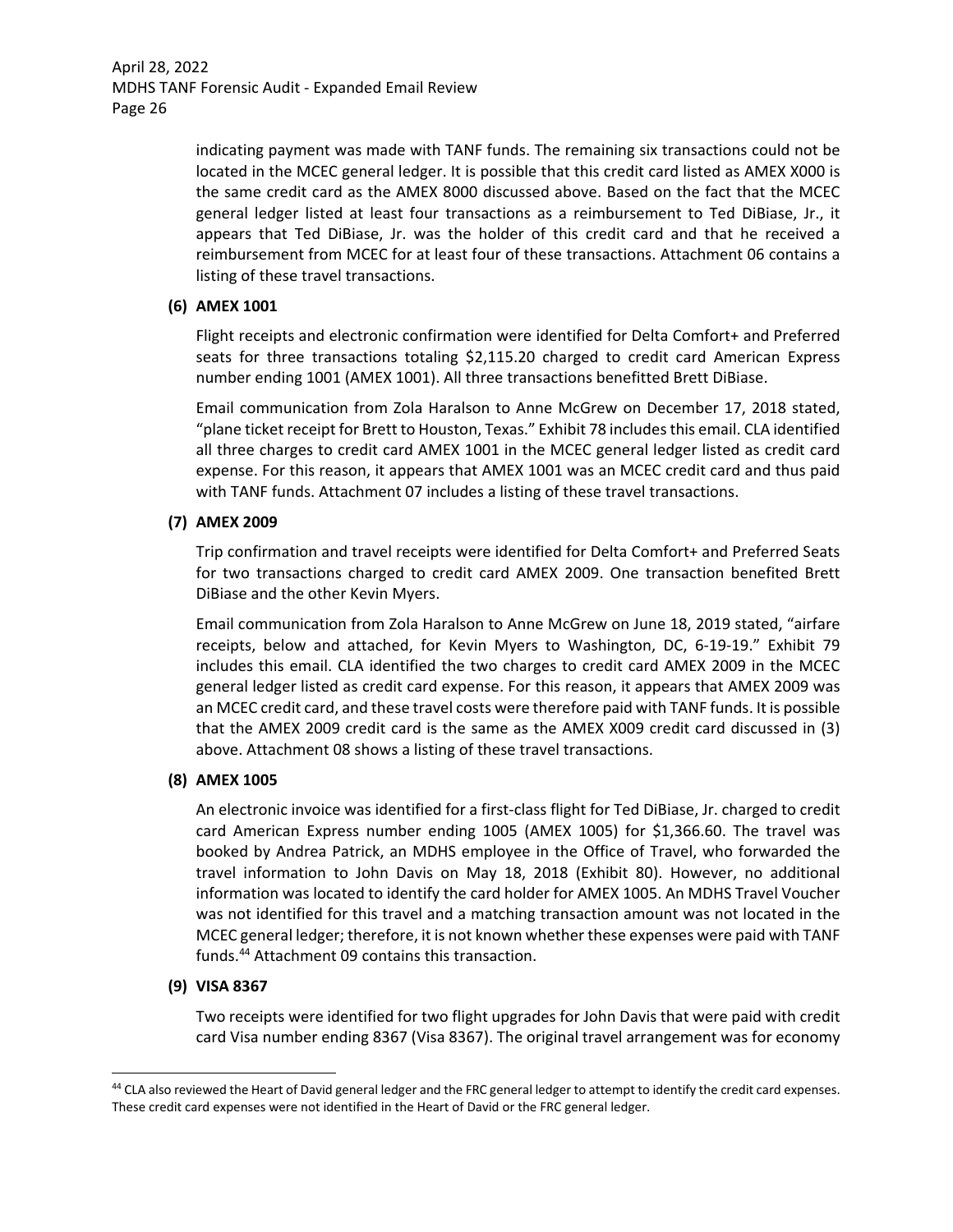> flights paid for with the credit card MDHS 1416. CLA did not identify a related travel voucher where an expense reimbursement was requested. For this reason, it is not known if the cost was paid by MDHS and/or using TANF funds. Attachment 10 includes a listing of these travel transactions.

Attachment 11 identifies all of the transactions that were determined to have been paid by MDHS with TANF funds or that were paid for or reimbursed by MCEC, thus indicating TANF funds were used. The same attachment includes a separate schedule for each MDHS and MCEC.

### *Activity by travel beneficiary*

The activity for excessive travel costs by travel beneficiary is discussed in this section for those instances of travel where a total cost was identified. This includes the 17 transactions where cost was identified but form of payment was not. It also includes the 75 transactions where both the form of payment and the total cost was identified. An attachment with related exhibits is included for each individual discussed and only some transactions are discussed as examples for each. No documentation was located to justify the reasons or need for purchasing a higher class of airfare or a hotel room upgrade for any of the identified expenses.

| No.        | <b>Credit</b><br>Card/Beneficiary | <b>Total by Credit</b><br>Card/by |                    | <b>Count by Credit</b><br>Card/By |
|------------|-----------------------------------|-----------------------------------|--------------------|-----------------------------------|
|            |                                   |                                   | <b>Beneficiary</b> | <b>Beneficiary</b>                |
| (1)        | <b>John Davis</b>                 | \$                                | 28,393.54          | 38                                |
|            | <b>VISA 1416</b>                  |                                   | 11,250.99          | 14                                |
|            | <b>AMEX 8000</b>                  |                                   | 6,091.53           | 8                                 |
|            | Unknown                           |                                   | 5,961.23           | 8                                 |
|            | AMEX X000                         |                                   | 3,623.10           | 5                                 |
|            | AMEX X009                         |                                   | 1,107.75           | $\mathbf 1$                       |
|            | <b>VISA 8367</b>                  |                                   | 358.94             | $\overline{2}$                    |
| (2)        | Ted DiBiase, Jr.                  | \$                                | 20,827.41          | 26                                |
|            | <b>AMEX 8000</b>                  |                                   | 9,770.86           | 12                                |
|            | Unknown                           |                                   | 6,066.85           | 8                                 |
|            | AMEX X000                         |                                   | 3,623.10           | 5                                 |
|            | <b>AMEX 1005</b>                  |                                   | 1,366.60           | $\mathbf{1}$                      |
| (3)        | <b>Brett DiBiase</b>              | \$                                | 18,368.25          | 18                                |
|            | AMEX X009                         |                                   | 11,087.16          | 8                                 |
|            | <b>VISA 1416</b>                  |                                   | 3,225.26           | 5                                 |
|            | <b>AMEX 1001</b>                  |                                   | 2,115.20           | 3                                 |
|            | <b>AMEX 2009</b>                  |                                   | 984.00             | $\mathbf{1}$                      |
|            | Unknown                           |                                   | 956.63             | $\mathbf{1}$                      |
| (4)        | <b>Jacob Black</b>                | \$                                | 6,901.00           | $\overline{ }$                    |
|            | <b>VISA 1416</b>                  |                                   | 6,901.00           | 7                                 |
| $(3)^{45}$ | <b>Leah DiBiase</b>               | \$                                | 1,614.00           | 1                                 |
|            | AMEX X009                         |                                   | 1,614.00           | $\mathbf{1}$                      |
| $(2)^{46}$ | <b>Kevin Myers</b>                | \$                                | 1,234.62           | $\overline{2}$                    |
|            | <b>AMEX 2009</b>                  |                                   | 1,034.62           | $\mathbf{1}$                      |
|            | AMEX X009                         |                                   | 200.00             | 1                                 |
|            | <b>Total</b>                      | \$                                | 77,338.82          | 92                                |

<sup>&</sup>lt;sup>45</sup> The excessive travel cost identified for Leah DiBiase is discussed within the travel cost for Brett DiBiase.

<sup>46</sup> The excessive travel cost identified for Kevin Myers is discussed within the Ted DiBiase, Jr. section.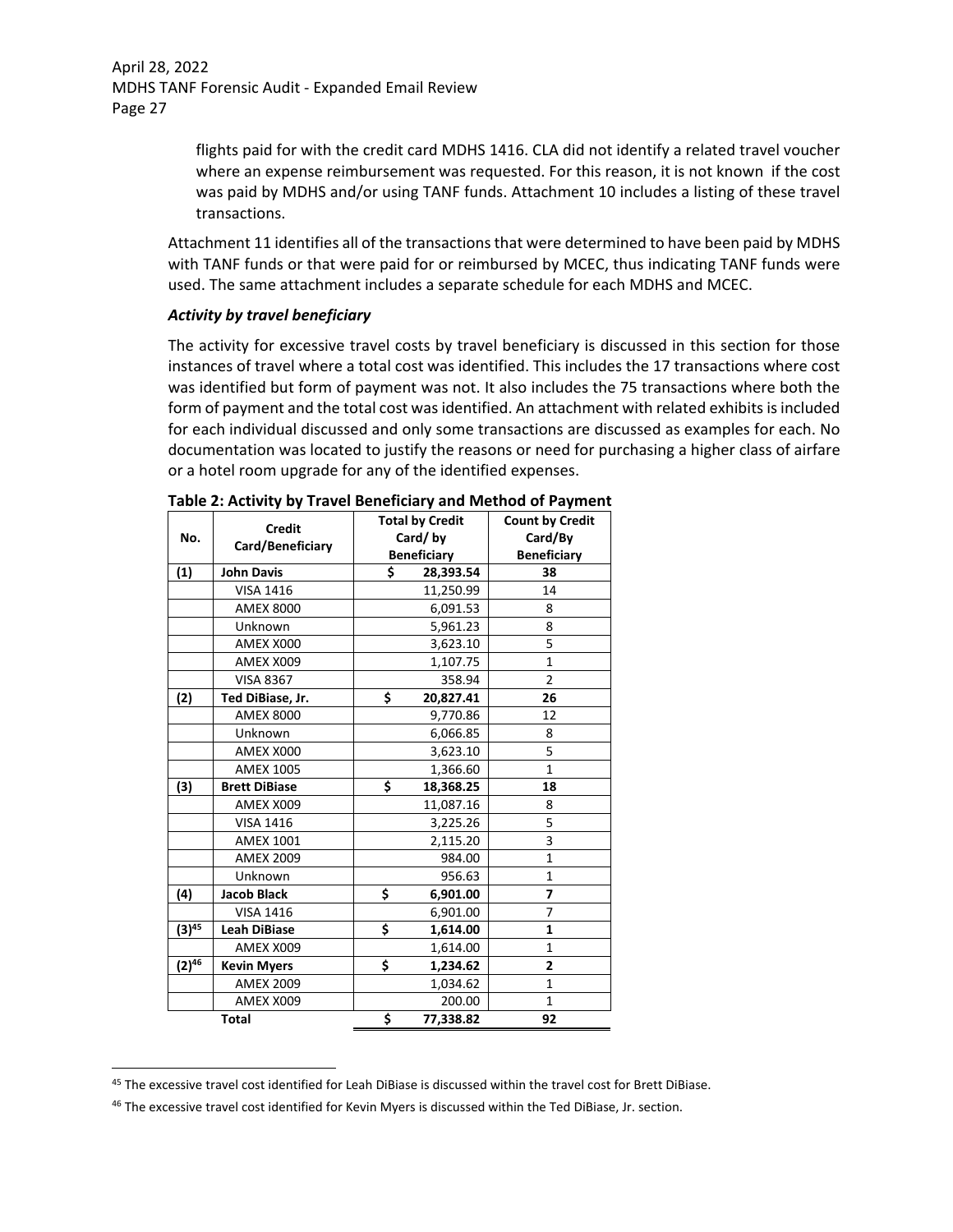## **(1) John Davis**

Excessive travel costs totaling \$28,393.54 were identified for John Davis. These included costs related to hotel stays and airfare which are discussed below. Attachment 12 includes the listing of these transactions as well as the related documentation identified through the email review. To present a complete listing, previously identified instances of travel communicated in the CLA's *Findings of Possible Fraud, Waste & Abuse* report have been included and marked.

## Hotel Stays

- A. The form of payment was not identified for the eight hotel reservations that reflected excessive travel costs made under John Davis's name. The hotel reservations made under the name of John Davis spanned from November 10, 2016, to May 20, 2018. After this date all identified hotel reservations were made under the name of Ted DiBiase, Jr. even when two separate rooms or a double room suite were booked and matching flights existed for both John Davis and Ted DiBiase, Jr. Additional examples of hotel stays relating to John Davis are discussed in the Ted DiBiase, Jr. section below as they are for specific events that relate to both John Davis and Ted DiBiase, Jr. Additionally, if a hotel stay corresponds to an airfare identified as excessive travel, the hotel stay is discussed within that section.<sup>47</sup>
	- 1) November 10, 2016: One Nashville, TN stay at Homewood Suites was booked for a King Studio suite at a cost of \$498.33 a night. According to the Travel Authorization form and the Travel Voucher form, this visit was for John Davis to attend the 2016 APHSA IT Solutions Management Conference and CEO retreat.
	- 2) December 23, 2016: One Gatlinburg, TN stay at the Hilton Garden Inn was booked for a regular two queen‐bed room at a cost of \$373.47. This hotel stay was identified because it reflected a weekend stay from Friday, December 23, 2016, to Sunday, December 25, 2016.
	- 3) June 1, 2017: One Gatlinburg, TN stay at the Hilton Graden Inn was booked for a King room with a whirlpool for June 1, 2017 to June 3, 2017, at a cost of \$340.32. An overlapping reservation was identified for a one‐king two‐room suite at the Embassy Suites by Hilton in Chattanoga, TN for June 2, 2017 to June 3, 2017, at a cost of \$182.70. For this reason, both were identified as excessive travel costs.
	- 4) September 24, 2017: A San Diego, CA stay at the San Diego Marriot from September 24, 2017 to September 28, 2017, at a cost of \$1,345.40 was identified as two separate rooms were booked. A Travel Voucher was identified for September 24, 2017, to September 26, 2017, that listed travel to Portland, OR for John Davis to appear as a speaker at a conference/meeting titled "NCLS/ACF Regional Policy Initiative Meeting." However, no travel voucher wasidentified for a trip to San Diego, CA; therefore, the purpose of the travel to San Diego, CA was not identified.
	- 5) April 22, 2018: A Jackson, MS one-night stay at the Westin Jackson in a Jr. Suite from April 22, 2018, to April 24, 2018, was booked at a total cost of \$418.00. This hotel is located in Jackson and the email communicating the booking did not

 $47$  The purpose of travel is not described in the examples below unless the purpose was documented in the available information.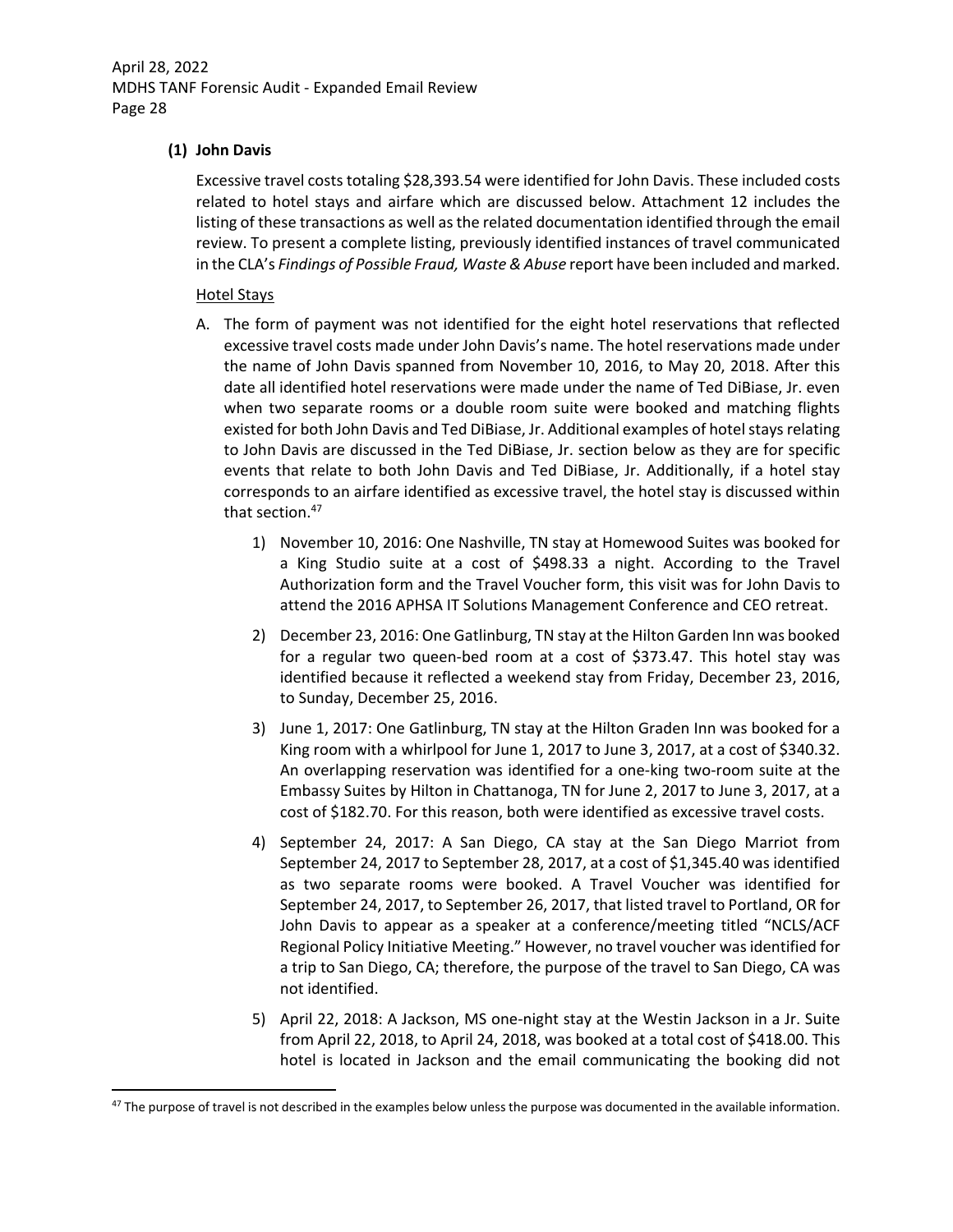> mention the purpose of the stay. It appears unusual that a local hotel room would be needed for John Davis.

### Airfare

The travel confirmations identified for John Davis demonstrate that in early 2016, the flights booked for John Davis were for economy seats. Starting in approximately July 2016, the flights booked for John Davis were at times economy seats and increasingly they reflected upgraded seats such as Premium Economy, Delta Comfort+, and Preferred seats. As time passed, instances of first‐class travel were identified for John Davis.

On April 21, 2017, John Davis emailed MDHS employee, Lynn Polk to express frustration that there was no consistency in the airline tickets being booked. The email discussion concluded with Lynn Polk communicating to John Davis that moving forward everyone traveling from the Executive Director's office would be booked for Delta Comfort+ seating and would be seated together so that boarding and onboarding would be at the same time (Exhibit 81).

- A. Thirteen instances of first‐class travel were identified for John Davis reflected in 17 separate transactions. Three instances of first-class travel appear to have been paid with the MDHS Visa 1416 credit card, while the remaining ten were paid with different AMEX credit cards. A few examples of first-class travel are discussed below:
	- 1) February 26, 2018: The first instance of travel identified for which a first‐classseat was purchased for John Davis was for a flight from Jackson, MS to Washington, D.C. with departure on February 26, 2018 and return on February 28, 2018. The travel was booked through Avanti Travel and it was paid for with the MDHS credit card Visa 1416 at a cost of \$1,035.01. A related Washington, D.C. stay at the Washington Hilton included a *Government with Extras* room booked from February 26, 2018 to February 28, 2018 at a cost of \$645.18. No related Travel Authorization form or Travel Voucher was identified for this flight and hotel stay.
	- 2) February 22, 2019: An American Airlines first-class ticket was booked for departure on Friday, February 22, 2019, from Jackson, MS to Los Angeles, CA with a return flight scheduled for Monday, February 25, 2019. The cost for this flight was \$1,107.75 and was paid for with the AMEX X009 credit card. The time of the flight coincides with the time that Brett DiBiase was at the Malibu, CA rehabilitation facility. The MCEC general ledger lists this payment as a credit card expense. The AMEX X009 credit card was the same credit card used to pay for Brett DiBiase's travel to and from California while he was at the Malibu, CA rehabilitation facility.
- B. The remaining 13 transactions identified for John Davis relate to Premium Economy, Premium Seat, Delta Comfort+, and one Economy flight. One economy flight was identified as excessive travel as it reflected a duplicate purchase as a result of a change in the return flight time for a ticket previously purchased.

## **(2) Ted DiBiase, Jr.**

Instances of travel‐related costs were identified for Ted DiBiase, Jr. that appeared excessive, which totaled \$20,827.41. These expenses included costs related to a restaurant, hotels stays,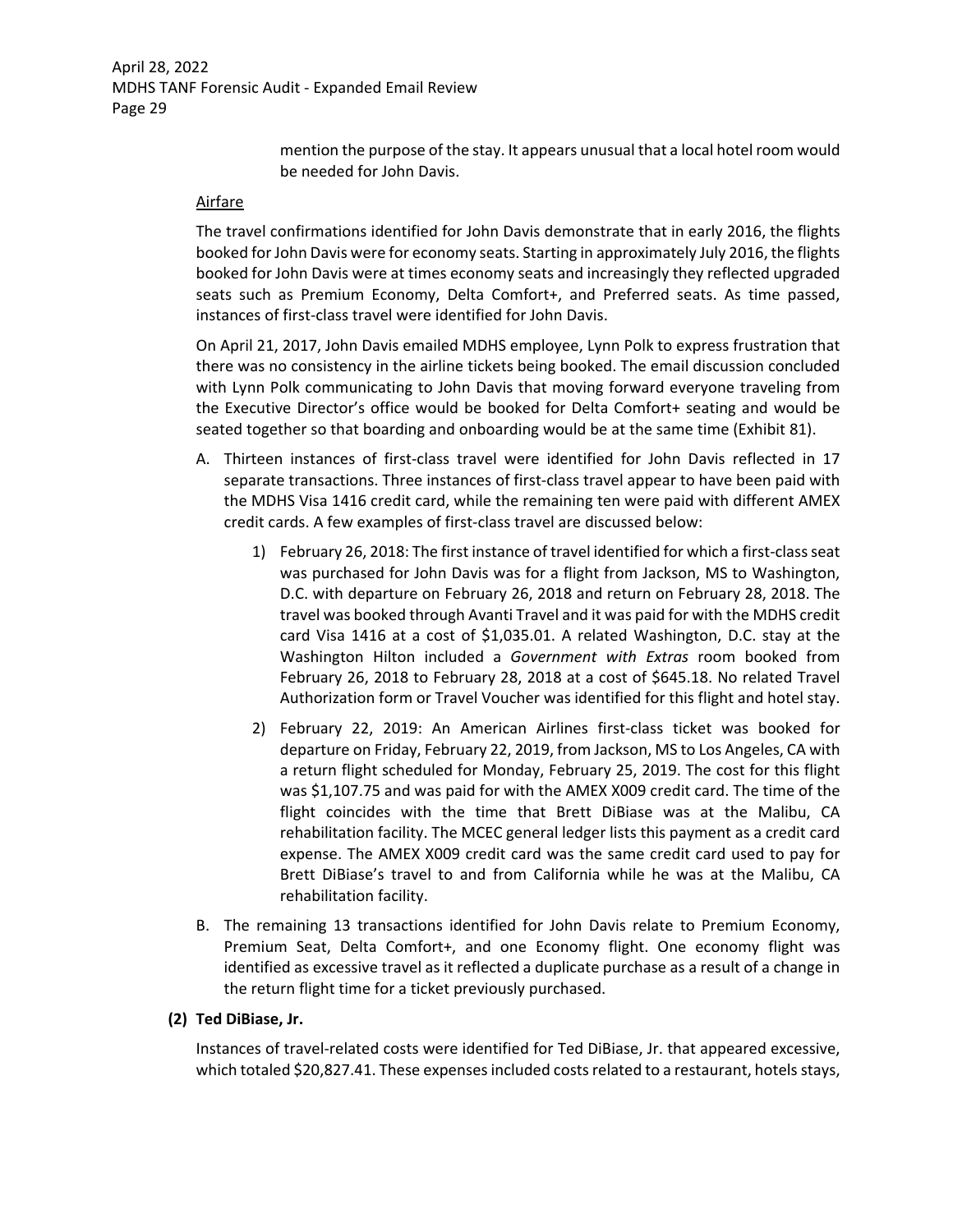and flights as discussed below. Attachment 13 includesthe listing of these transactions as well as the related documentation identified through the email review.<sup>48</sup>

### **Restaurant**

A. February 20, 2019: CLA identified one instance of an expense related to a restaurant that appeared excessive. On February 20, 2019, Zola Haralson sent via email to Anne McGrew an email stating, "attached are travel expenses incurred by Ted for reimbursement."<sup>49</sup> This included among other items, a restaurant receipt from January 10, 2019, for the Oxford Grillehouse for a total of \$607.67. This expense was identified as excessive as the meal cost of \$407.67 was increased by a \$200.00 tip for a total cost of \$607.67. Additionally, the receipt was a credit card receipt and did not include the detail of what was ordered. The notes on the receipt stated "Dinner/Meeting Families First and McLean Institute, Oxford, MS. The payment was made with credit card AMEX 8000.

## Hotel Stays

- A. Nine excessive travel reservations were identified for Ted DiBiase, Jr. Only one of the instances listed a form of payment while the remaining eight did not. These hotel stays correspond to first‐class flights identified for Ted DiBiase, Jr. and to hotel stays for John Davis and Jacob Black. To the extent that additional information related to the hotel stays, or flights, was identified for other individuals related to the same trip, the full discussion is included to provide complete information.
	- 1) Page 57 of CLA's *Findings of Possible Fraud, Waste & Abuse* report listed as possible abuse first‐class travel by John Davis and Jacob Black for a flight route that included Jackson, MS to Atlanta GA; Atlanta, GA to Washington, D.C.; Washington, D.C to New York, NY, and New York, NY to Atlanta, GA (Exhibit 75).<sup>50</sup> This was the route listed on the credit card statement. The detailed itinerary provided, which indicates the firstclass airfare, did not show the flight from Washington, D.C. to New York, NY. Through the expanded email review, CLA identified costly hotel stays and first‐class flights for Ted DiBiase, Jr. for the same trip as follows:
		- i. May 20, 2018: A first class ticket was booked for Ted DiBiase Jr. for travel on May 20, 2018, from Jackson, MS to Atlanta GA; Atlanta, GA to Washington, D.C.; Washington, D.C to New York, NY, and New York, NY to Atlanta, GA. The cost of the flight was \$1,366.60 (same as the cost for John Davis and Jacob Black) and was paid with credit card AMEX 1005.
		- ii. May 20, 2018: A hotel confirmation for a stay at the Capital Hilton in a Senate Executive Suite from May 20, 2018 to May 22, 2018 at a total cost of \$2,157.83 was identified for John Davis. According to email communication, the suite had an adjoining room; however, the confirmation listed one guest. No other hotel confirmations were identified for Ted DiBiase, Jr. or for Jacob Black. Therefore, it is possible that the three individuals may have stayed in the same suite. Travel

<sup>&</sup>lt;sup>48</sup> Ted DiBiase Jr. was not an employee of MDHS at any point.

<sup>&</sup>lt;sup>49</sup> The date of the email from Zola Haralson was used as this email contained the expense reimbursement request and included the receipts.

<sup>50</sup> This documentation was included in the *Findings of Possible Fraud, Waste & Abuse* report as Exhibit 091.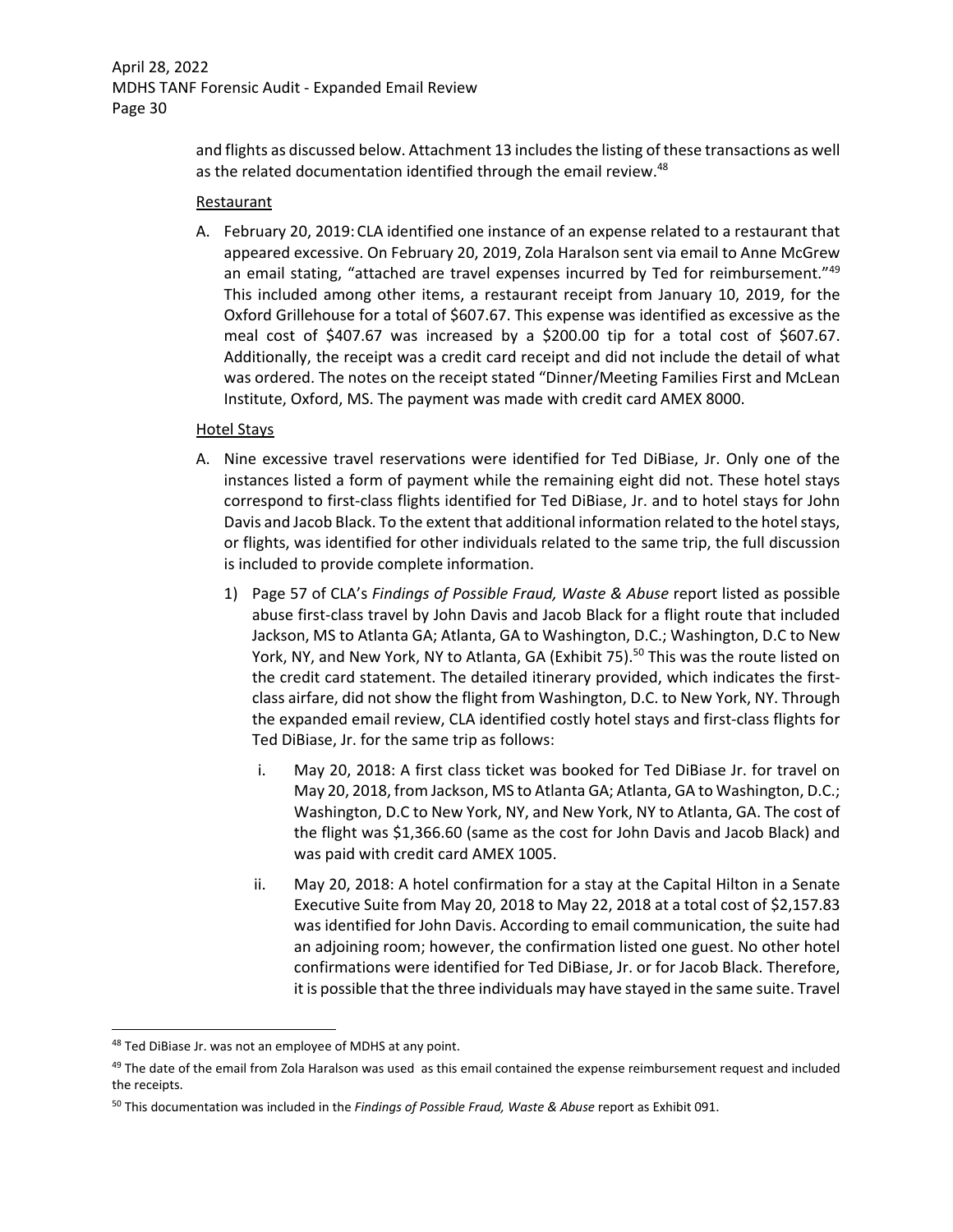> Authorization forms located for John Davis and Jacob Black for this instance of travel listed "Meeting with USDA FNS" as the purpose of travel.

- iii. May 21, 2018: Email communication on May 21, 2018, indicates that John Davis, Jacob Black, and Ted DiBiase, Jr. used Amtrack to travel from Washington, D.C. to New York, NY on May 22, 2018. In this same email communication, it was mentioned that the hotel reservations were made for the stay in New York, NY.
- iv. May 22, 2018: A hotel confirmation for a stay at the Double Tree by Hilton in New York, NY was identified for Ted DiBiase, Jr. for arrival on May 22, 2018 to May 24, 2018. The confirmation was for a two-double-suite premium and listed three guests. The cost was \$1,509.64.

The total cost for the first-class flights and premium suite stays for this trip was \$7,767.27.

- 2) One other instance of hotel stay was for an October 1, 2018, stay at the Hilton Crystal City at Washington Reagan National Airport for \$270.67 per night per room. The room was not extravagant; however, two separate rooms were booked under Ted DiBiase, Jr.'s name for the same night.<sup>51</sup> This hotel stay related to a trip John Davis and Ted DiBiase made to Washington D.C. for a dinner meeting with an individual named Mary Heitman to discuss the Families First for Mississippi program.
	- i. September 24, 2018: Zola Haralson emailed Mary Heitman to communicate the desire for this meeting. Mary Heitman responded and asked if they were planning to be in Washington, D.C. for any other meeting in the next few weeks and that she would send them a note and a few questions. Zola Haralson responded the next day to communicate that John Davis preferred to meet with her in person for dinner on October 1 or October 2.
	- ii. October 1, 2018: The related airline tickets, at a cost of \$603.80 each, were booked for one‐way flights from Jackson, MS to Washington, D.C. on October 1, 2018, with departure at 1:14 pm and landing at 6:09 pm after a layover in Atlanta, GA. Both flights were paid for with the credit card AMEX 8000.
	- iii. October 2, 2018: The return tickets were booked also for one-way flights at a cost of \$673.18 each with departure from Washington, D.C. on October 2, 2018, at 5:30 am and landing at 10:05 am in Jackson, MS after a layover in Charlotte, NC. The flights booked were all first class. Both flights were paid for with the credit card AMEX 8000.

Although the hotel reservation for two rooms did not reflect an extravagant cost, they were identified as excessive due to the reservations being made only under Ted DiBiase, Jr. and due to the fact that the meeting could have happened in a future visit instead of planning a visit exclusively to have an in‐person dinner meeting with Mary Heitman.<sup>51</sup> The total cost for flights and hotel accommodations for both was \$3,095.30.

<sup>&</sup>lt;sup>51</sup> CLA includes these instances of hotel stays, even though they were not excessive in cost, because booking and likely paying for these costs with Ted DiBiase, Jr.'s credit card minimized the transparency to MDHS for this travel.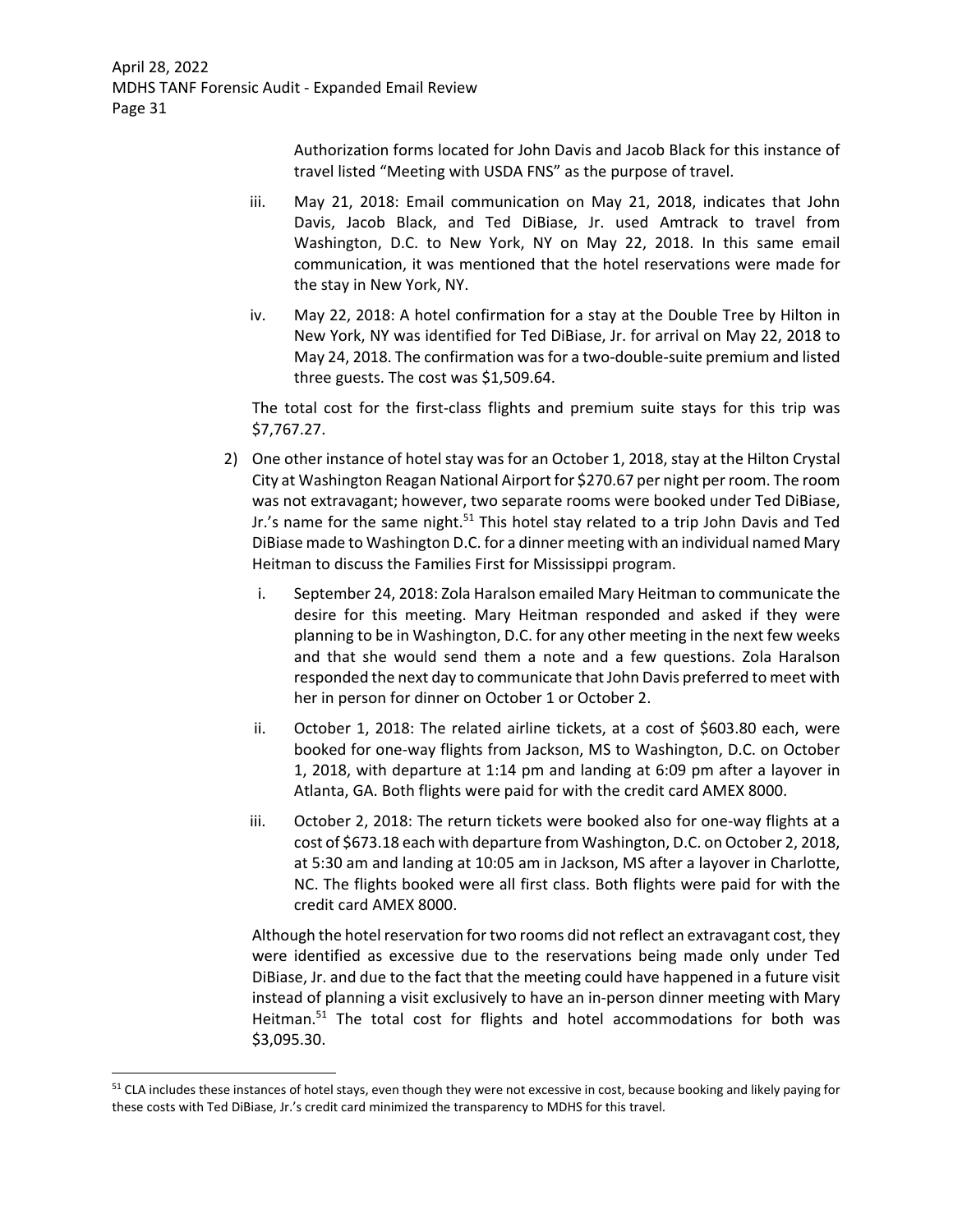- 3) On December 6, 2018, a reservation for two rooms was made under Ted DiBiase, Jr. with one room for Ted DiBiase, Jr. and the second room for John Davis, according to an email from Zola Haralson. The travel confirmation showed only one room at \$168.74; however, based on the email from Zola Haralson that two rooms were booked, the two reservations under Ted DiBiase's name are included in the listing.<sup>51</sup>
	- i. The itinerary Zola Haralson attached in an email reflected a lunch meeting that included Mary Heitman, John Davis, Nancy New, Zach New, and Ted DiBiase, Jr. on the arrival day and two other meetings the following day. One meeting was with the ACF Family Assistance Director, and the second meeting was with the Women's Bureau, Department of Labor Director.52
	- ii. December 6, 2018: Corresponding first-class flight accommodations were identified for both John Davis and Ted DiBiase, Jr. at a cost of \$1,893.00 each. Both flights were paid for with the credit card AMEX 8000.

The total cost for flights and hotel accommodations for both was \$4,123.48.

- 4) Two hotel reservations were made for Ted DiBiase, Jr. for a stay in Washington, D.C, at Trump international Hotel from February 20, 2019, to February 22, 2019 at a cost of \$1,643.78 for one room and at \$1,413.88 for the other room. The two reservations were made under Ted DiBiase, Jr.'s name.
	- i. February 20, 2019: Ted DiBiase, Jr. had a corresponding first-class flight at a cost of \$1,084.00 from Jackson, MS to Washington, D.C. after a layover in Atlanta, GA. John Davis had a matching first‐class flight at a cost of \$1,084.00 (Exhibit 74).<sup>53</sup> Both flights were paid for with the credit card AMEX 8000.
	- ii. The email communications did not include the purpose of the travel. An email from Zola Haralson on February 15, 2019, communicates that the flight from Jackson, MS to Atlanta, GA did not have first‐class availability and she would attempt to "get better seats" and that the remainder of the flights were first class. The total cost for hotel accommodations and flights for both was \$5,455.56.
- 5) The one hotel stay that listed form of payment was paid with the credit card AMEX 8000 and the amount of \$1,848.06 was reflected in the MCEC general ledger as a reimbursement to Ted DiBiase, Jr. This was for a hotel stay in a grand suite double room at the Fairmont Miramar hotel in Santa Monica, CA with check in date of June 7, 2019, and check out date of June 9, 2019. Although the reservation was made for Ted DiBiase, Jr., the trip organizer was John Davis, and two guests were listed.
	- i. June 7, 2019: First-class flights were identified for each John Davis and for Ted DiBiase, Jr. from Friday, June 7, 2019, to Sunday, June 9, 2019 at a cost of \$1,332.50 each. However, the departure flight was moved from June 6, 2019, to June 7, 2019 at an additional cost of \$200.00 each. The flights were paid for

<sup>52</sup> Ted DiBiase, Jr.'s company, Priceless Ventures, executed a contractor agreement with MCEC that listed effective dates of October 1, 2018 to September 30, 2019. The timing of this trip fell within the agreement period; however, Ted DiBiase, Jr. was not considered an employee of either MDHS or MCEC.

<sup>53</sup> This documentation was included in the *Findings of Possible Fraud, Waste & Abuse* report as Exhibit 089.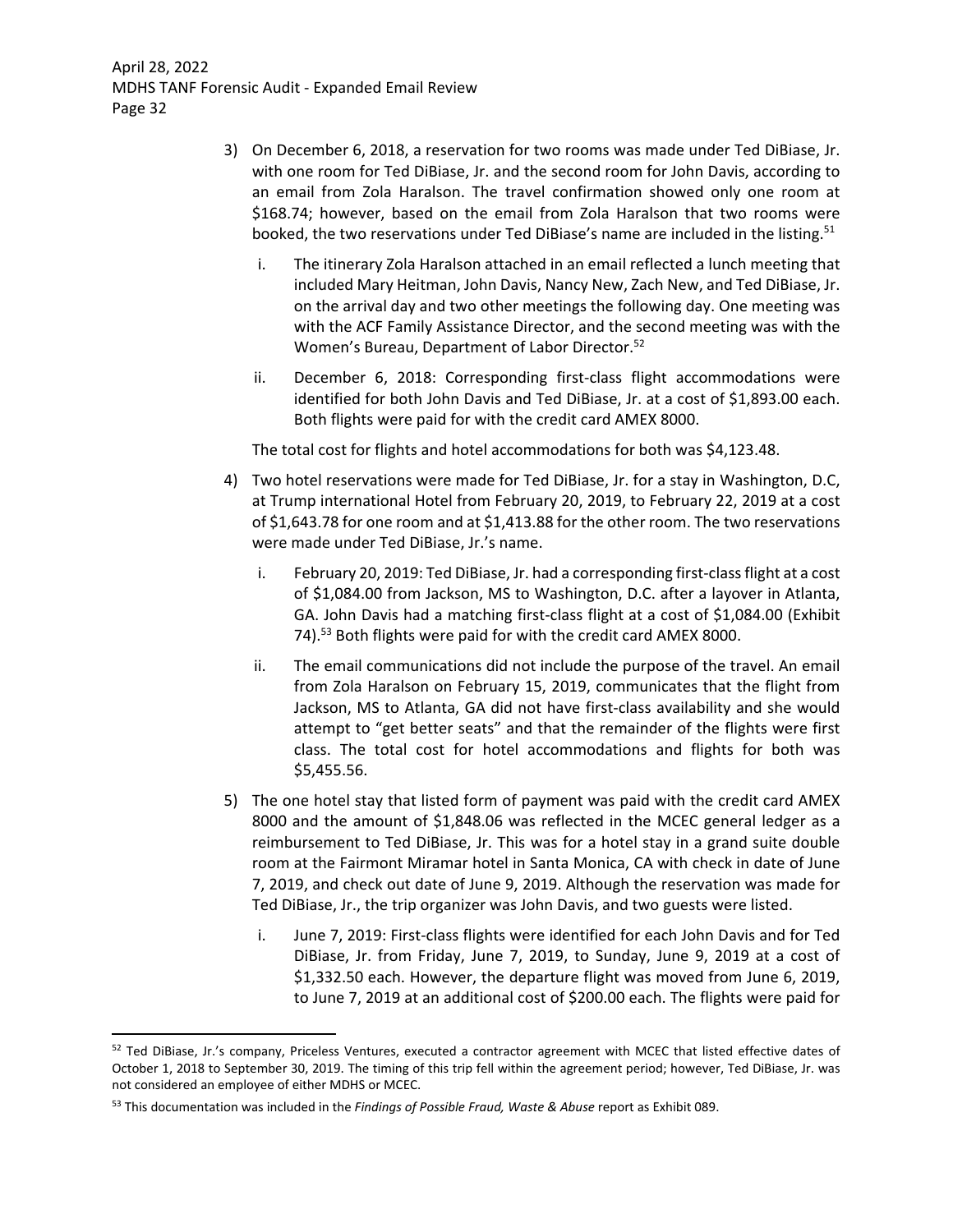> with credit card AMEX X000 and were reflected in the MCEC general ledger as a reimbursement to Ted DiBiase, Jr. No emails were located that discussed the purpose of the visit to Los Angeles, CA. However, the timing of the visit to Los Angeles, CA coincided with a time that Brett DiBiase received rehabilitation services at a luxury rehabilitation facility in Malibu, CA.<sup>54</sup> The total cost for flights and hotel accommodations for both was \$4,913.03.

- 6) A hotel reservation for an Executive room was made for June 20, 2019 to June 21, 2019 at a cost of \$620.73 for Ted DiBiase, Jr. at the Trump International Hotel Washington, D.C. (Exhibit 72).<sup>55</sup>
	- i. June 19, 2019: Corresponding round-trip flights were identified for Ted DiBiase, Jr. and John Davis. The departure flights on June 19, 2019, from Jackson, MS to Washington, D.C. with a layover in Charlotte NC, were booked as first-class tickets. The return flights on June 20, 2019, were booked as economy tickets. The roundtrip ticket cost \$944.80 each and was paid with the credit card AMEX X000.56
	- ii. June 21, 2019: The return economy flight scheduled for June 20, 2019 was changed to June 21, 2019, and was upgraded to first-class seating at an additional cost of \$836.00 for each Ted DiBiase, Jr. and John Davis. The upgraded tickets were paid with the credit card AMEX 8000.
	- iii. The email communication identified conveys that the purpose of the travel was for John Davis to testify in front of the House Committee on Agriculture on June 20, 2019.
	- iv. Other documents identified convey that in addition to John Davis and Ted DiBiase, Jr. two MDHS employees, Dana Kidd and Lynn Myers, also attended the hearing. A Travel Authorization form was located for these two MDHS employees, but related flight or hotel confirmations/receipts were not located (Exhibit 82 and Exhibit 83).
	- v. Another individual attending the hearing was Kevin Myers, according to electronic travel receipts forwarded by Zola Haralson to Anne McGrew. The travel was booked originally as economy flights and then upgraded to Preferred seating. The departure date was June 19, 2019, and return date was June 20, 2019. The return flight was then updated to a return date of June 22, 2019. The original ticket was \$1,034.62 and was paid with the credit card AMEX 2009. The upgraded ticket cost an additional \$200.00 and was paid with credit card AMEX X009. Both of the transactions were reflected in the MCEC general ledger as credit card charges and were therefore paid with TANF funds. (Attachment 14 includes the listing for Kevin Myers and the related travel confirmations).

<sup>54</sup> The Fairmont Miramar-Hotel & Bungalows in Santa Monica, CA is located 14 miles from the Los Angeles Airport and 17 miles from the Rise Malibu Rehabilitation Center in Malibu, CA. The Fairmont Miramar-Hotel & Bungalows is a mid-point between the airport and the rehabilitation center.

<sup>55</sup> This stay was identified in *CLA's Findings of Possible Fraud, Waste & Abuse* report as Exhibit 087.

<sup>56</sup> The *Findings of Possible Fraud, Waste & Abuse* report included these confirmations as Exhibit 088.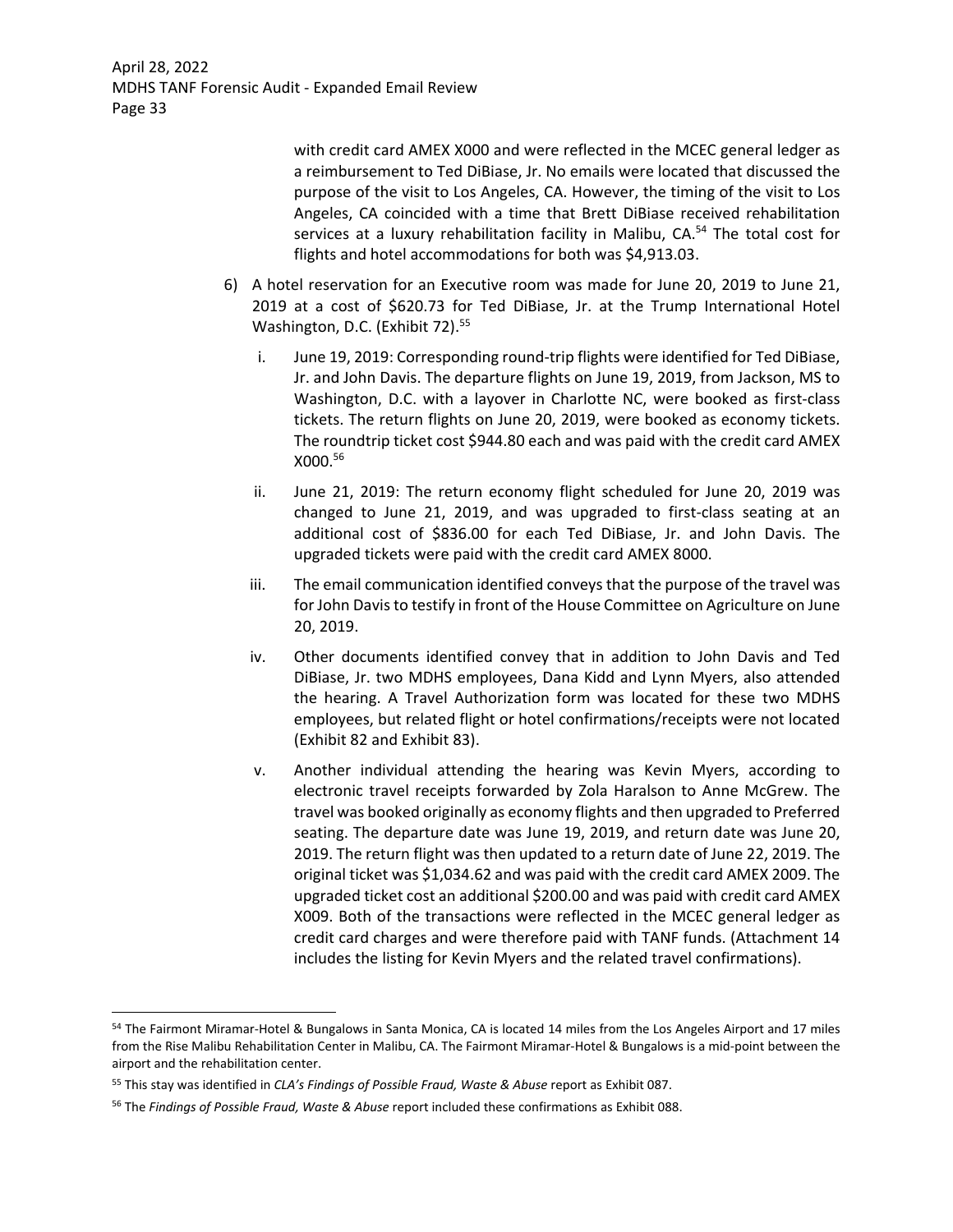### Flights

- A. Nine instances of travel were identified for Ted DiBiase, Jr. where the ticket purchased included one or more first-class flights or other types of upgraded travel. These nine instances reflected sixteen separate transactions. From the nine instances of travel, only two instances were for Delta Comfort+ or Preferred seats, the remaining instances were for tickets that included one or more first-class accommodations. Six travel instances were discussed above as they corresponded to identified instances of costly hotel stays. Two additional instances are discussed below. To the extent there is flight and hotel information for other individuals traveling as part of the same itinerary, the full discussion is included to provide complete context.
	- 1) A first‐class ticket was purchased for Ted DiBiase, Jr. on September 4, 2018 with departure on September 6, 2018 from Jackson, MS to Atlanta, GA. The cost was \$954.40 and was paid with the credit card AMEX 8000.
		- i. A flight with the same departure date, September 6, 2018, from Jackson, MS to Atlanta, GA was purchased for John Davis on August 30, 2018. The flight was for Premium Economy seats at a cost of \$844.41, which was paid with the MDHS Visa 1416 credit card. CLA did not identify a cancellation of this flight within the email communication and this flight was listed in the Avanti *Vendor Activity by Passenger* report for John Davis. Nonetheless, on September 4, 2018, the same day that the first-class flight was booked for Ted DiBiase, Jr., a second flight was booked for John Davis for first-class seats. This new ticket was paid with the AMEX 8000 credit card at a cost of \$954.40.
	- 2) A round-trip American Airlines ticket at a cost of \$1,080.81 was purchased for each Ted DiBiase, Jr. and John Davis for a flight from Jackson, MS to Washington, D.C. on January 31, 2019, with a layover in Charlotte, NC. The return flight was a direct flight from Washington to Jackson. The flight from Jackson to Charlotte and the return flight was for economy seating while the flight from Charlotte to Washington was first class. Additional transactions were identified for this trip for Ted DiBiase, Jr. and John Davis for upgrades and changes in the return flight. The final cost for this travel for both \$2,785.90.

### **(3) Brett DiBiase**

Brett DiBiase had 19 instances of excessive travel costs relating to flights totaling \$19,982.25. Attachment 15 includes the listing of these transactions as well as the related documentation identified through the email review.

- A. Eight instances of first-class travel were identified for the benefit of Brett DiBiase. Eleven instances of upgraded seats that included Preferred, Premium Economy, Delta Comfort+, and other types of upgraded seats were also identified.
	- 1) Eight first‐class flight tickets were identified in the CLA's *Findings of Possible Fraud, Waste & Abuse* report that related to seven flights for Brett DiBiase and one for his wife, Leah DiBiase, which correspond to the time that Brett DiBiase spent in Malibu, CA at a rehabilitation facility. All of these flights were paid with the credit card AMEX X009 and were reflected in the MCEC general ledger as credit card expenses, indicating payment with TANF funds.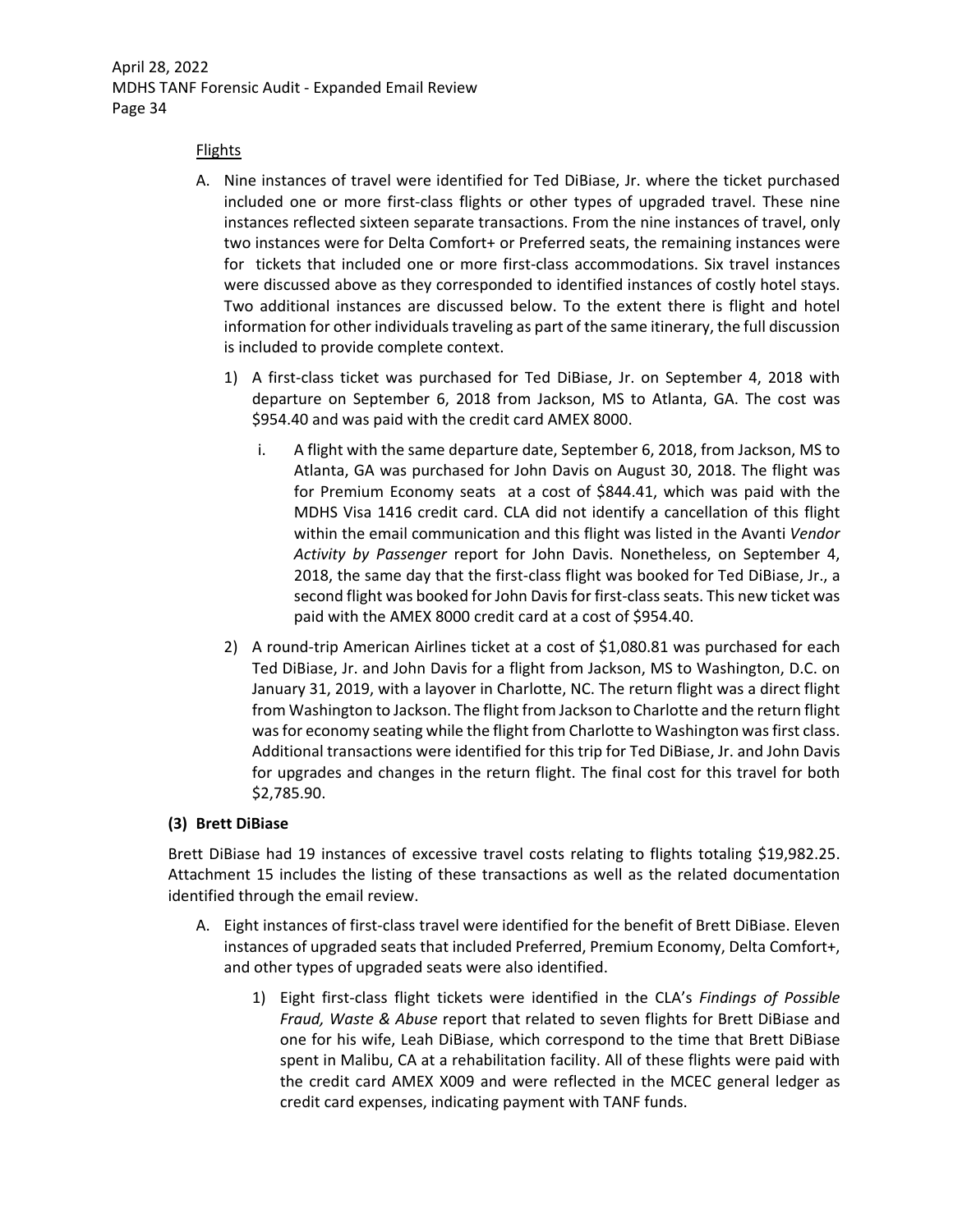- 2) The first five instances of upgraded travel (not first-class) for Brett DiBiase were paid for with the MDHS Visa 1416 credit card and were listed in the Avanti *Vendor Activity by Passenger* report. For only one instance, a related travel authorization form was located and no related travel voucher was identified for any of the five instances of travel.
- 3) Five other travel instances were paid with AMEX 1001 and AMEX X009 and were listed in the MCEC general ledger as a credit card expense of MCEC, indicating payment with TANF funds.
- 4) One travel instance did not list the method of payment and the amount was not reflected in the MCEC general ledger.

## **(4) Jacob Black**

- A. Seven instances of excessive travel were identified for Jacob Black totaling \$6,901.00 and appear to have been paid with the MDHS Visa 1416 credit card. All of these instances of travel were included in the Avanti *Vendor Activity by Passenger* report, and a corresponding Travel Authorization form listing the purpose of travel was located. A related travel voucher was identified for six of the seven travel instances. Attachment 16 includes a schedule of the transactions by date and the identifies electronic receipts.
	- 1) Only one instance of first‐class travel was identified for Jacob Black, and it was listed in the CLA's *Findings of Possible Fraud, Waste & Abuse* report and discussed within the Ted DiBiase Jr. section. The remaining instances of excessive travel costs related to Preferred and Premium Economy seats.

## Ending paragraph

This letter communicates additional potentially relevant information identified through CLA's expanded email review requested by MDHS*.* This letter includes several references to various email communications; attached to this letter is a listing of the referenced exhibits and a copy of each exhibit.

We appreciate the opportunity to be of continued assistance to MDHS. Please contact me should you have any questions regarding the contents of this letter.

Sincerely,

Jemy Bring

Jenny Dominguez, CPA/CFF, CFE Principal **CliftonLarsonAllen LLP**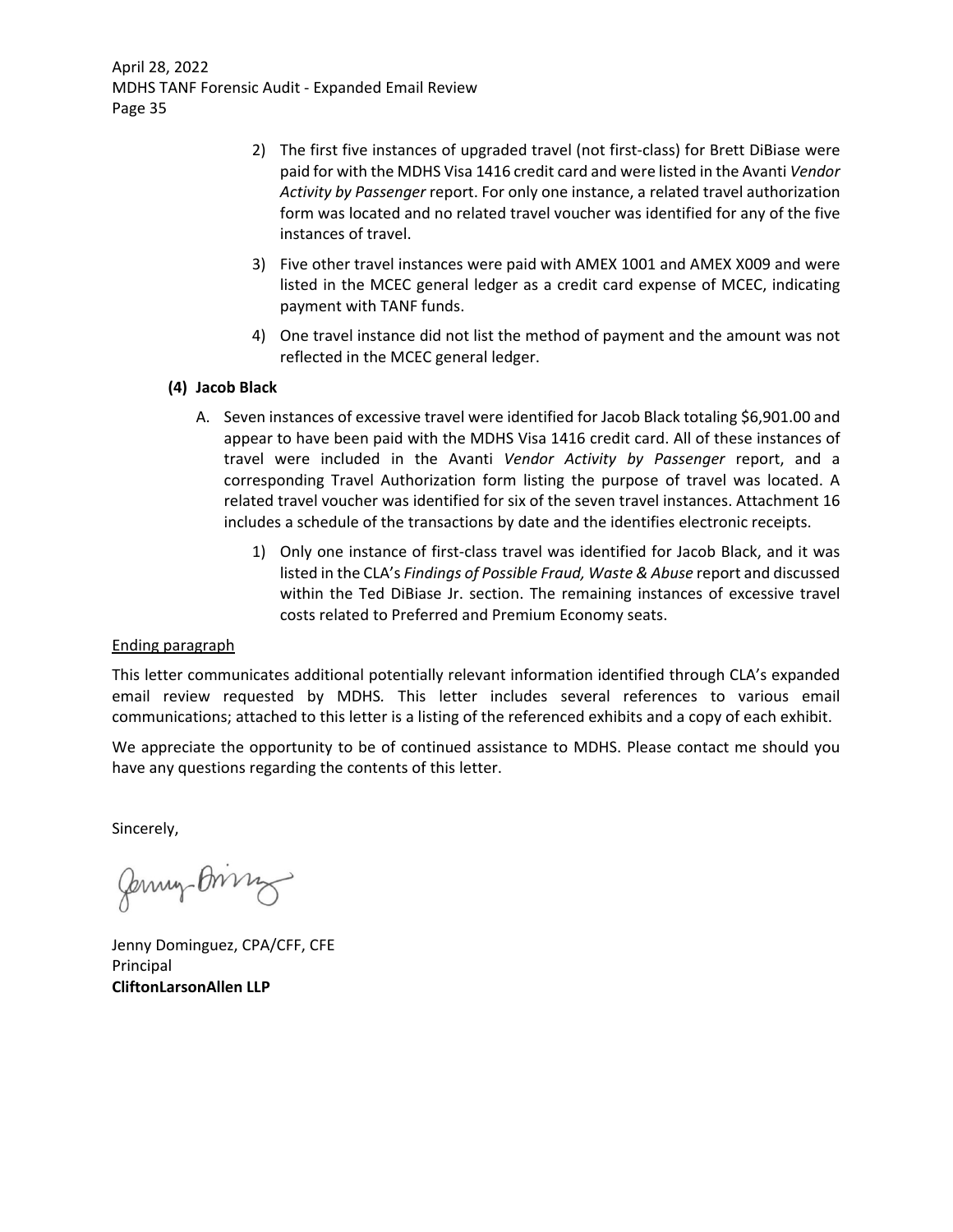# **F. Attachment Listing**

| <b>Attachment No</b> | <b>Attachment Description</b>                                                          |
|----------------------|----------------------------------------------------------------------------------------|
| 01                   | Listing of direct deposits made by MCEC to "M Kevin Myers"                             |
| 02                   | Listing of all identified excessive cost travel transactions. Includes cross reference |
|                      | to specific examples discussed within the Activity by travel beneficiary section.      |
| 03                   | Listing of excessive travel costs paid with Visa 1416                                  |
| 04                   | Listing of excessive travel costs paid with AMEX 8000                                  |
| 05                   | Listing of excessive travel costs paid with AMEX X009                                  |
| 06                   | Listing of excessive travel costs paid with AMEX X000                                  |
| 07                   | Listing of excessive travel costs paid with AMEX 1001                                  |
| 08                   | Listing of excessive travel costs paid with AMEX 2009                                  |
| 09                   | Listing of excessive travel costs paid with AMEX 1005                                  |
| 10                   | Listing of excessive travel costs paid with VISA 8367                                  |
| 11                   | Listing of all transactions paid by MDHS with TANF funds or paid for or reimbursed     |
|                      | by MCEC, thus indicating TANF funds were used                                          |
| 12                   | Listing of excessive travel costs identified for John Davis and related                |
|                      | documentation identified through email review                                          |
| 13                   | Listing of excessive travel costs identified for Ted DiBiase, Jr. and related          |
|                      | documentation identified through email review                                          |
| 14                   | Listing of excessive travel costs identified for Kevin Myers and related               |
|                      | documentation identified through email review                                          |
| 15                   | Listing of excessive travel costs identified for Brett DiBiase and related             |
|                      | documentation identified through email review                                          |
| 16                   | Listing of excessive travel costs identified for Jacob Black and related               |
|                      | documentation identified through email review                                          |
| 17                   | Listing of excessive travel costs for which no form of payment was identified          |

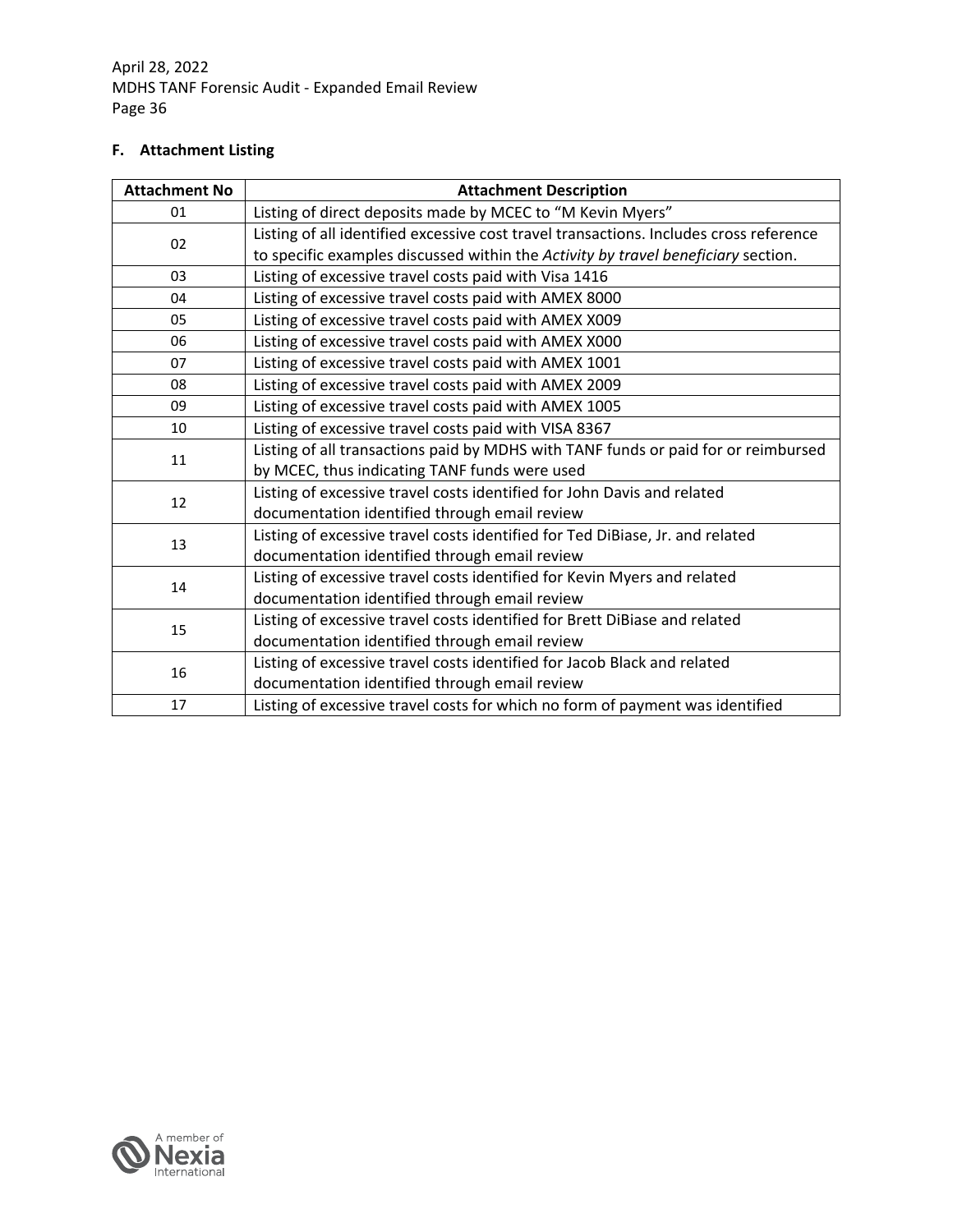# **G. Exhibit Listing**

| <b>Exhibit No</b> | <b>Exhibit Description</b>                                                                      |
|-------------------|-------------------------------------------------------------------------------------------------|
| 01                | Email from Amy Harris to Ted DiBiase, Sr. dated August 16, 2017 - includes attachment           |
|                   | Email forwarded to Ted DiBiase, Jr. and Brett DiBiase dated August 16, 2017 - includes          |
| 02                | attachment                                                                                      |
| 03                | Email from Ted DiBiase, Sr. using the email address tdib3@comcast.net dated July 4, 2017        |
| 04                | DiBiase Development LLC's Certificate of Formation and current status                           |
|                   | Email from Garrig Shields to Amy Harris dated May 8, 2017, regarding hiring leadership training |
| 05                | coordinator                                                                                     |
| 06                | Email from Amy Harris to Garrig Shields dated May 9, 2017                                       |
| 07                | Email from Amy Harris to John Davis dated April 12, 2018                                        |
| 08                | Email from Jacob Black to Nick Bridge dated March 2, 2017, regarding Heart of David             |
| 09                | Email from Nick Bridge dated March 2, 2017, regarding Heart of David scope of services          |
| 10                | Emails between March 24, 2017, and April 14, 2017, regarding Heart of David's scope and budget  |
|                   | Email from John Davis to Ted DiBiase dated April 19, 2017, regarding increase of grant award to |
| 11                | \$500,000                                                                                       |
| 12                | Email from John Stephen to John Davis dated September 29, 2017, regarding first meeting with    |
|                   | Families First and Heart of David                                                               |
| 13                | Email from John Stephen to John Davis dated October 2, 2017, regarding Heart of David           |
| 14                | Emails regarding Heart of David dated October 10, 2017                                          |
| 15                | Email forwarded by Brett DiBiase to Arlene Wilson dated October 11, 2017, regarding faith-based |
|                   | outline                                                                                         |
| 16                | Email forwarded by Brett DiBiase to John Stephen dated October 23, 2017, regarding faith-based  |
|                   | initiatives                                                                                     |
| 17                | Email response from John Stephen to Brett DiBiase dated October 24, 2017, regarding faith-based |
|                   | initiatives                                                                                     |
| 18                | Email from John Davis to a group of MDHS employee dated November 15, 2017, regarding            |
|                   | meeting with Families First and Heart of David the day before                                   |
| 19                | Email from Nancy New to John Davis dated November 28, 2017, regarding terminating an            |
|                   | individual's involvement with all faith-based activities                                        |
| 20                | Email from Nick Bridget to Melanie DiBiase dated August 23, 2019, regarding grant modification  |
| 21                | "Competitive Procurement Request Form" signed on October 16, 2017                               |
| 22                | Email from Jacob Black to Sandra McClendon dated September 11, 2017, regarding housing          |
|                   | project discussed with Nick Coughlin                                                            |
| 23                | Email from Jacob Black to Nick Coughlin dated September 11, 2017, to provide forms to be        |
|                   | completed                                                                                       |
| 24                | Email from Jacob Black to Nick Coughlin dated September 13, 2017, regarding procurement         |
| 25                | process<br>Email from Nick Coughlin to Jacob Black dated September 22, 2017                     |
|                   | Email from John Davis to Jacob Black dated September 23, 2017, regarding discussion prior to    |
| 26                | approving Nick Coughlin's contract                                                              |
|                   | Email from Nick Coughlin to Jacob Black dated September 27, 2017, providing contact information |
| 27                | for the two out-of-state vendors                                                                |
|                   | Email forwarded by Jacob Black to Nick Bridge dated September 27, 2017, providing contact       |
| 28                | information for the two out-of-state vendors                                                    |
|                   | Email from Elizabeth Rocquin to Nick Bridge dated November 27, 2017, regarding NCC ventures     |
| 29                | contract                                                                                        |
|                   | Email from Jacob Black to Sandra Giddy dated March 7, 2018, responding to questions regarding   |
| 30                | workstation for Nick Coughlin                                                                   |

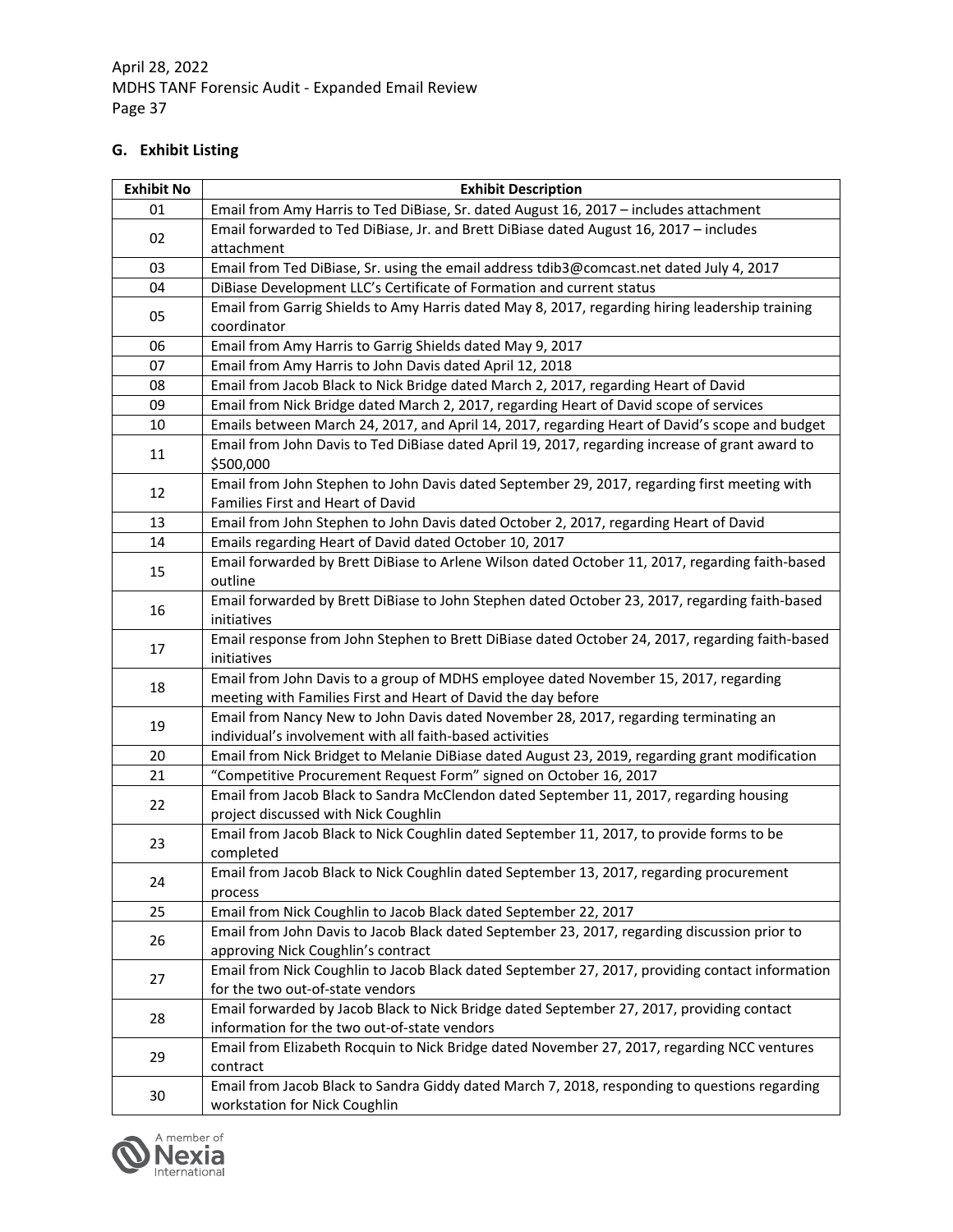| <b>Exhibit No</b> | <b>Exhibit Description</b>                                                                                       |
|-------------------|------------------------------------------------------------------------------------------------------------------|
| 31                | Email from Bryan Wardlaw dated March 24, 2020, regarding draft response to OSA's questions                       |
|                   | Email from Bridgette Bell dated March 25, 2020, providing procurement documents relating to                      |
| 32                | the contract with NCC ventures                                                                                   |
| 33                | Email from Bryan Wardlaw dated March 25, 2020, regarding draft response to OSA's questions                       |
| 34                | Email from Shannon Lott to Jacob Black dated April 9, 2019, regarding Autism Center grant                        |
| 35                | Emails regarding Autism Center dated April 11, 2019, and April 12, 2019, regarding Autism Center                 |
|                   | grant                                                                                                            |
| 36                | Email from Jacob Black to Shannon Lott dated April 16, 2019, regarding Autist Center grant                       |
| 37                | Email forwarded by Jacob Black to Shannon Lott dated May 15, 2019, regarding Autism Center                       |
|                   | grant                                                                                                            |
| 38                | Email from Autism Center to Hannon Lott and Jacob Black dated May 17, 2019                                       |
| 39                | Email from Jacob Black to Autism Center dated May 20, 2019                                                       |
| 40                | Email from Jacob Black to Nick Bridge dated May 20, 2019, regarding Autism Center                                |
| 41                | Email from MCEC to Jacob Black dated February 22, 2019, to make informal disbursement request                    |
| 42                | Email form Jacob Black to MCEC dated February 22, 2019, asking that request be submitted                         |
|                   | through the normal process                                                                                       |
| 43                | Email forwarded by Jacob Black to Marie McLaurin dated February 22, 2019, regarding                              |
|                   | disbursement request from MCEC                                                                                   |
| 44                | Email from Jacob Black to Marie McLaurin dated February 22, 2019, regarding disbursement                         |
|                   | request from MCEC                                                                                                |
| 45                | Email from Marie McLaurin to Jacob Black dated February 26, 2019, confirming disbursement                        |
|                   | cleared for MCEC request - contains attachments                                                                  |
| 46                | Email from MCEC to Jacob Black dated April 11, 2019, regarding disbursement request from MCEC                    |
| 47                | Email from Zach New to Jacob Black on March 25, 2017, regarding draft lease agreement                            |
| 48                | Email response from Jacob Black to Zach New dated March 27, 2017, regarding draft lease                          |
|                   | agreement                                                                                                        |
| 49                | Email from Jacob Black to Larry Strebeck dated February 26, 2019, regarding Law of 16 costs                      |
| 50                | Email forwarded by Zach New to Jacob Black dated May 18, 2017, regarding lease with USM                          |
| 51                | Email communication chain from May 23, 2017, to May 26, 2017, regarding lease with USM -                         |
|                   | contains attachments                                                                                             |
| 52                | Email forwarded from Zach New to Garrig Shields dated September 14, 2017, regarding proposed                     |
|                   | lease between USM and USM Athletic Foundation                                                                    |
| 53                | Executed contract between USM Athletic Foundation and MCEC containing Exhibit A (sublease)                       |
|                   | between USM Athletic Foundation and MCEC                                                                         |
| 54                | Email from Anna Wolfe to Danny Blanton dated March 2, 2020, requesting a response to reflect in                  |
|                   | her current story regarding USM lease agreement - contains attachment                                            |
| 55                | Email from Andrea Sanders to Jacob Black dated February 12, 2018 - includes attached draft<br>memorandum to MCEC |
|                   | Email from Jacob Black to Zola Haralson dated February 15, 2018 - includes attached memoranda                    |
| 56                | to MCEC and FRC                                                                                                  |
|                   | Email forwarded by John Davis to Earl Scales dated October 11, 2017, regarding Chris Christmas                   |
| 57                | having been selected to be the Director of the Contract Monitoring and Accountability Team                       |
|                   | Email forwarded by John Stephens to John Davis dated October 11, 2017, regarding template of                     |
| 58                | monitoring tool provided to Chris Christmas                                                                      |
| 59                | Email from Chris Christmas to Garrig Shields dated September 6, 2017, regarding Kevin Myers                      |
|                   | Email form Chip Butler to John Davis dated September 21, 2017, regarding MDHS options for                        |
| 60                | hiring Kevin Myers                                                                                               |
|                   | Email from John Davis to Nancy New dated September 22, 2017, requesting MCEC hire Kevin                          |
| 61                | Myers                                                                                                            |
|                   |                                                                                                                  |